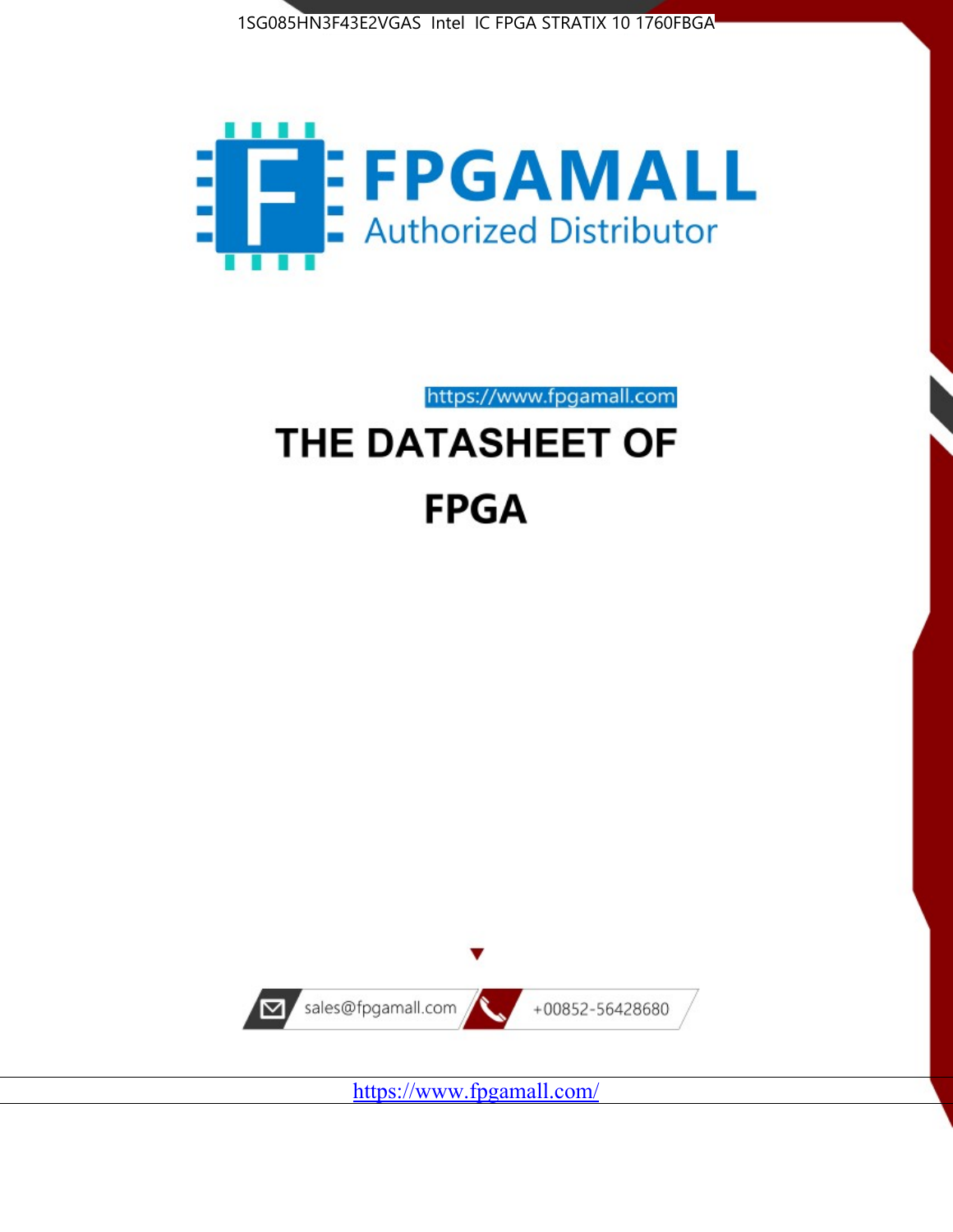

# **Intel® Stratix® 10 GX/SX Device Overview**



**S10-OVERVIEW | 2020.04.30** Latest document on the web: **[PDF](https://www.intel.com/content/dam/www/programmable/us/en/pdfs/literature/hb/stratix-10/s10-overview.pdf)** | **[HTML](https://www.intel.com/content/www/us/en/programmable/documentation/joc1442261161666.html)**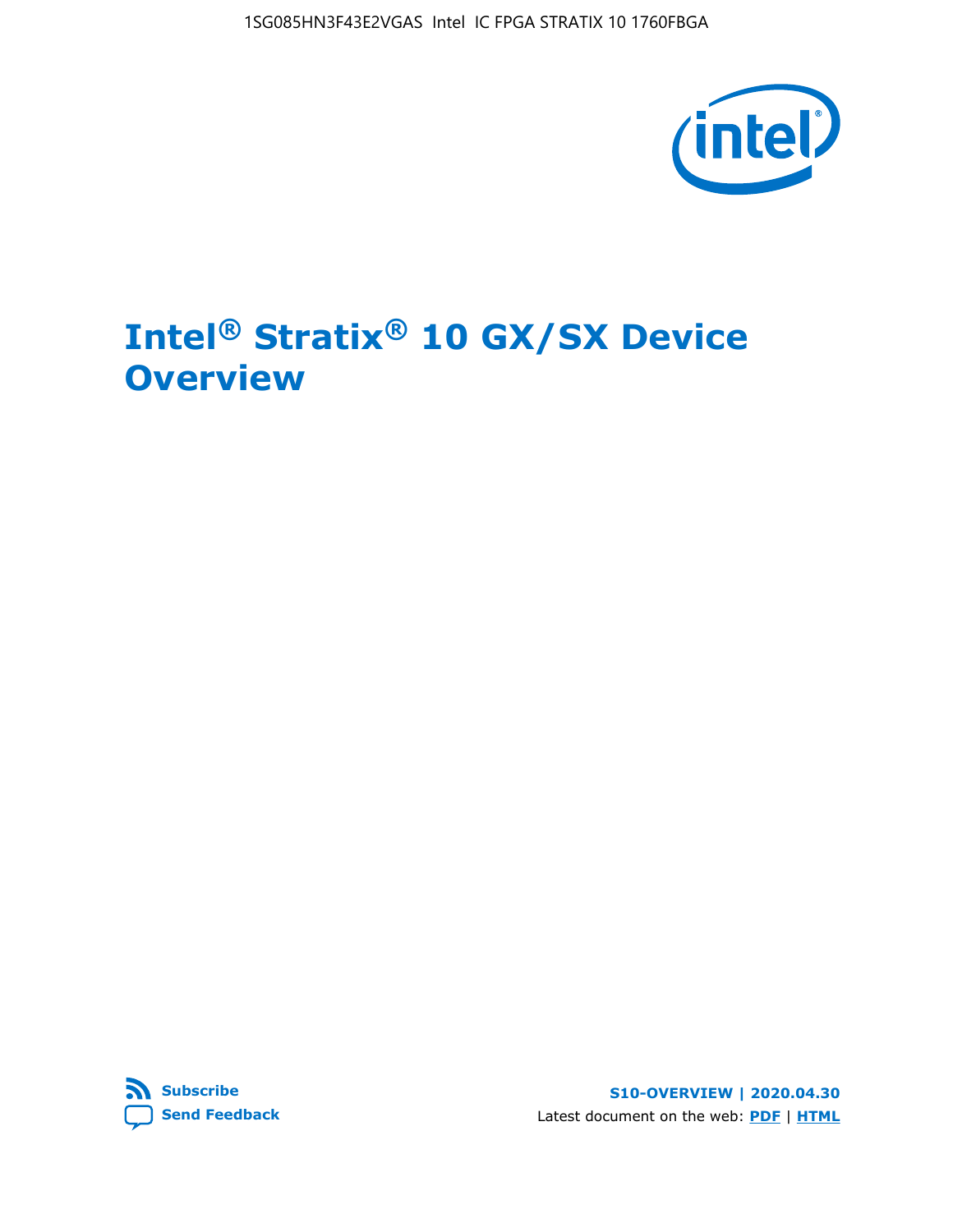

*Contents*

# **Contents**

| 1.26. Document Revision History for the Intel Stratix 10 GX/SX Device Overview36 |  |
|----------------------------------------------------------------------------------|--|

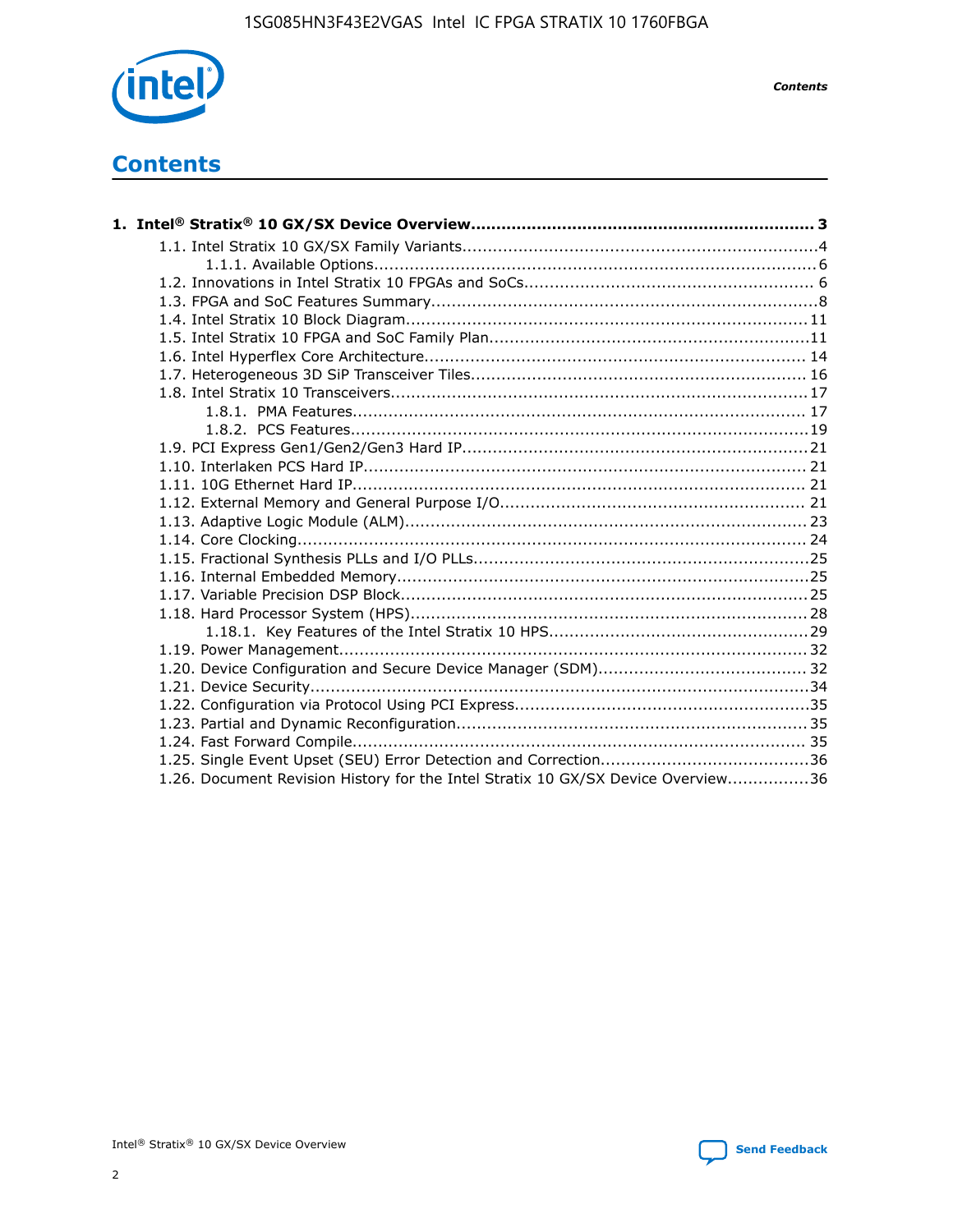**S10-OVERVIEW | 2020.04.30**

**[Send Feedback](mailto:FPGAtechdocfeedback@intel.com?subject=Feedback%20on%20Intel%20Stratix%2010%20GX/SX%20Device%20Overview%20(S10-OVERVIEW%202020.04.30)&body=We%20appreciate%20your%20feedback.%20In%20your%20comments,%20also%20specify%20the%20page%20number%20or%20paragraph.%20Thank%20you.)**



# **1. Intel® Stratix® 10 GX/SX Device Overview**

Intel's 14 nm Intel® Stratix® 10 GX FPGAs and SX SoCs deliver 2X the core performance and up to 70% lower power over previous generation high-performance FPGAs.

Featuring several groundbreaking innovations, including the all new Intel Hyperflex™ core architecture, this device family enables you to meet the demand for everincreasing bandwidth and processing performance in your most advanced applications, while meeting your power budget.

With an embedded hard processor system (HPS) based on a quad-core 64 bit Arm\* Cortex\*-A53, the Intel Stratix 10 SoC devices deliver power efficient, application-class processing and allow designers to extend hardware virtualization into the FPGA fabric. Intel Stratix 10 SoC devices demonstrate Intel's commitment to high-performance SoCs and extend Intel's leadership in programmable devices featuring an Arm-based processor system.

Important innovations in Intel Stratix 10 FPGAs and SoCs include:

- All new Intel Hyperflex core architecture delivering 2X the core performance compared to previous generation high-performance FPGAs
- Intel 14 nm tri-gate (FinFET) technology
- Heterogeneous 3D System-in-Package (SiP) technology
- Core fabric with up to 10.2 million logic elements (LEs)
- Up to 96 full duplex transceiver channels on heterogeneous 3D SiP transceiver tiles
- Transceiver data rates up to 28.3 Gbps chip-to-chip/module and backplane performance
- M20K (20 Kb) internal SRAM memory blocks
- Fractional synthesis and ultra-low jitter LC tank based transmit phase locked loops (PLLs)
- Hard PCI Express<sup>®</sup> Gen3 x16 intellectual property (IP) blocks
- Hard 10GBASE-KR/40GBASE-KR4 Forward Error Correction (FEC) in every transceiver channel
- Hard memory controllers and PHY supporting DDR4 rates up to 2666 Mbps per pin
- Hard fixed-point and IEEE 754 compliant hard floating-point variable precision digital signal processing (DSP) blocks with up to 10 TFLOP compute performance with a power efficiency of 80 GFLOP per Watt
- Quad-core 64 bit Arm Cortex-A53 embedded processor running up to 1.5 GHz in SoC family variants
- Programmable clock tree synthesis for flexible, low power, low skew clock trees

Intel Corporation. All rights reserved. Agilex, Altera, Arria, Cyclone, Enpirion, Intel, the Intel logo, MAX, Nios, Quartus and Stratix words and logos are trademarks of Intel Corporation or its subsidiaries in the U.S. and/or other countries. Intel warrants performance of its FPGA and semiconductor products to current specifications in accordance with Intel's standard warranty, but reserves the right to make changes to any products and services at any time without notice. Intel assumes no responsibility or liability arising out of the application or use of any information, product, or service described herein except as expressly agreed to in writing by Intel. Intel customers are advised to obtain the latest version of device specifications before relying on any published information and before placing orders for products or services. \*Other names and brands may be claimed as the property of others.

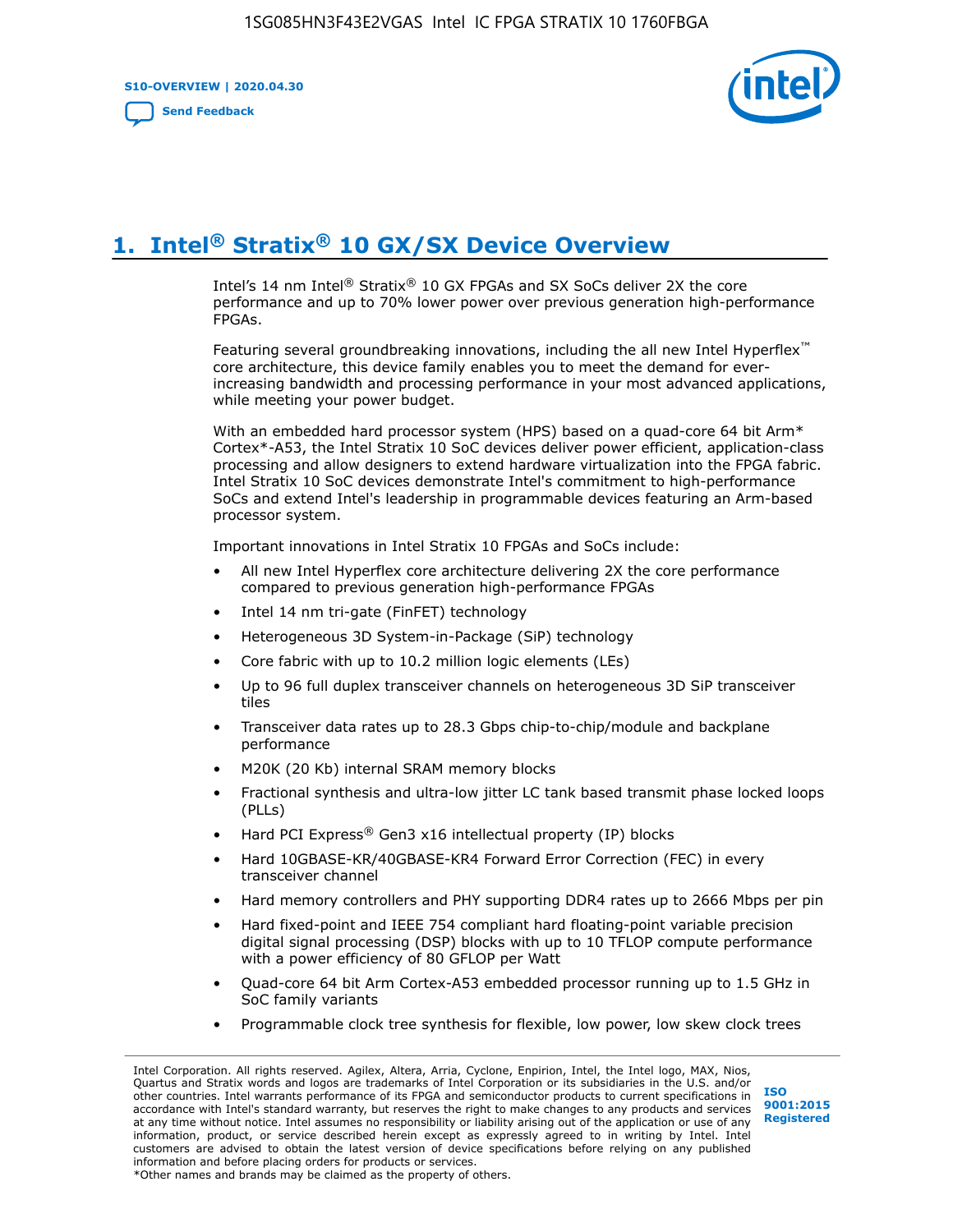

- Dedicated secure device manager (SDM) for:
	- Enhanced device configuration and security
	- AES-256, SHA-256/384 and ECDSA-256/384 encrypt/decrypt accelerators and authentication
	- Multi-factor authentication
	- Physically Unclonable Function (PUF) service and software programmable device configuration capability
- Comprehensive set of advanced power saving features delivering up to 70% lower power compared to previous generation high-performance FPGAs
- Non-destructive register state readback and writeback, to support ASIC prototyping and other applications

With these capabilities, Intel Stratix 10 FPGAs and SoCs are ideally suited for the most demanding applications in diverse markets such as:

- **Compute and Storage**—for custom servers, cloud computing and datacenter acceleration
- **Networking**—for Terabit, 400G and multi-100G bridging, aggregation, packet processing and traffic management
- **Optical Transport Networks**—for OTU4, 2xOTU4, 4xOTU4
- **Broadcast**—for high-end studio distribution, head end encoding/decoding, edge quadrature amplitude modulation (QAM)
- **Military**—for radar, electronic warfare, and secure communications
- **Medical**—for diagnostic scanners and diagnostic imaging
- **Test and Measurement**—for protocol and application testers
- **Wireless**—for next-generation 5G networks
- **ASIC Prototyping**—for designs that require the largest FPGA fabric with the highest I/O count

### **1.1. Intel Stratix 10 GX/SX Family Variants**

Intel Stratix 10 devices are available in FPGA (GX) and SoC (SX) variants.

- **Intel Stratix 10 GX** devices deliver up to 1 GHz core fabric performance and contain up to 10.2 million LEs in the fabric. They also feature up to 96 general purpose transceivers on separate transceiver tiles, and 2666 Mbps DDR4 external memory interface performance. The transceivers are capable of up to 28.3 Gbps short reach and across the backplane. These devices are optimized for FPGA applications that require the highest transceiver bandwidth and core fabric performance, with the power efficiency of Intel's 14 nm tri-gate process technology.
- **Intel Stratix 10 SX** devices have a feature set that is identical to Intel Stratix 10 GX devices, with the addition of an embedded quad-core 64 bit Arm Cortex A53 hard processor system.

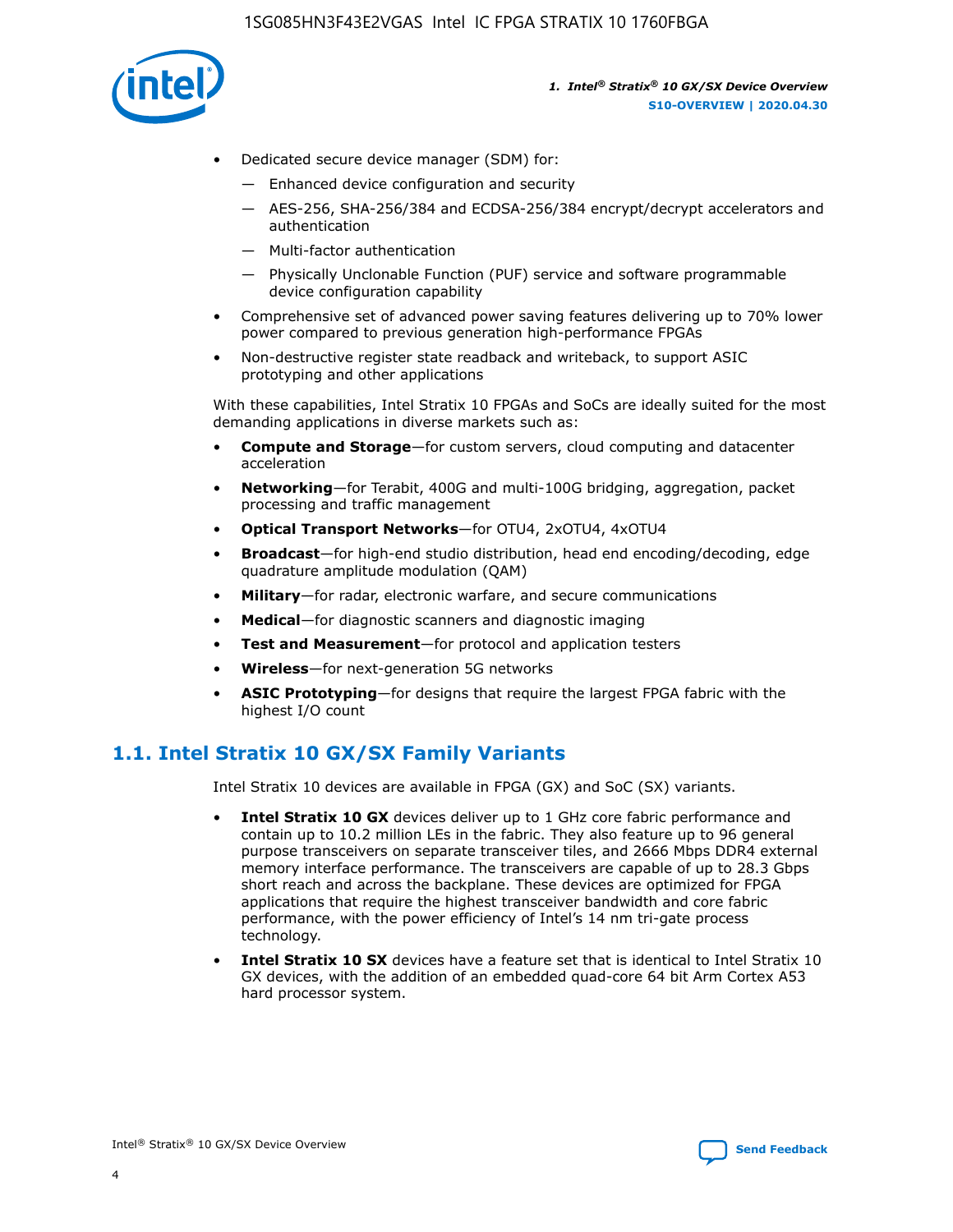

Common to all Intel Stratix 10 family variants is a high-performance fabric based on the new Intel Hyperflex core architecture that includes additional Hyper-Registers throughout the interconnect routing and at the inputs of all functional blocks. The core fabric also contains an enhanced logic array utilizing Intel's adaptive logic module (ALM) and a rich set of high performance building blocks including:

- M20K (20 Kb) embedded memory blocks
- Variable precision DSP blocks with hard IEEE 754 compliant floating-point units
- Fractional synthesis and integer PLLs
- Hard memory controllers and PHY for external memory interfaces
- General purpose IO cells

To clock these building blocks, Intel Stratix 10 devices use programmable clock tree synthesis, which uses dedicated clock tree routing to synthesize only those branches of the clock trees required for the application. All devices support in-system, finegrained partial reconfiguration of the logic array, allowing logic to be added and subtracted from the system while it is operating.

All family variants also contain high speed serial transceivers, containing both the physical medium attachment (PMA) and the physical coding sublayer (PCS), which can be used to implement a variety of industry standard and proprietary protocols. In addition to the hard PCS, Intel Stratix 10 devices contain multiple instantiations of PCI Express hard IP that supports Gen1/Gen2/Gen3 rates in x1/x2/x4/x8/x16 lane configurations, and hard 10GBASE-KR/40GBASE-KR4 FEC for every transceiver. The hard PCS, FEC, and PCI Express IP free up valuable core logic resources, save power, and increase your productivity.

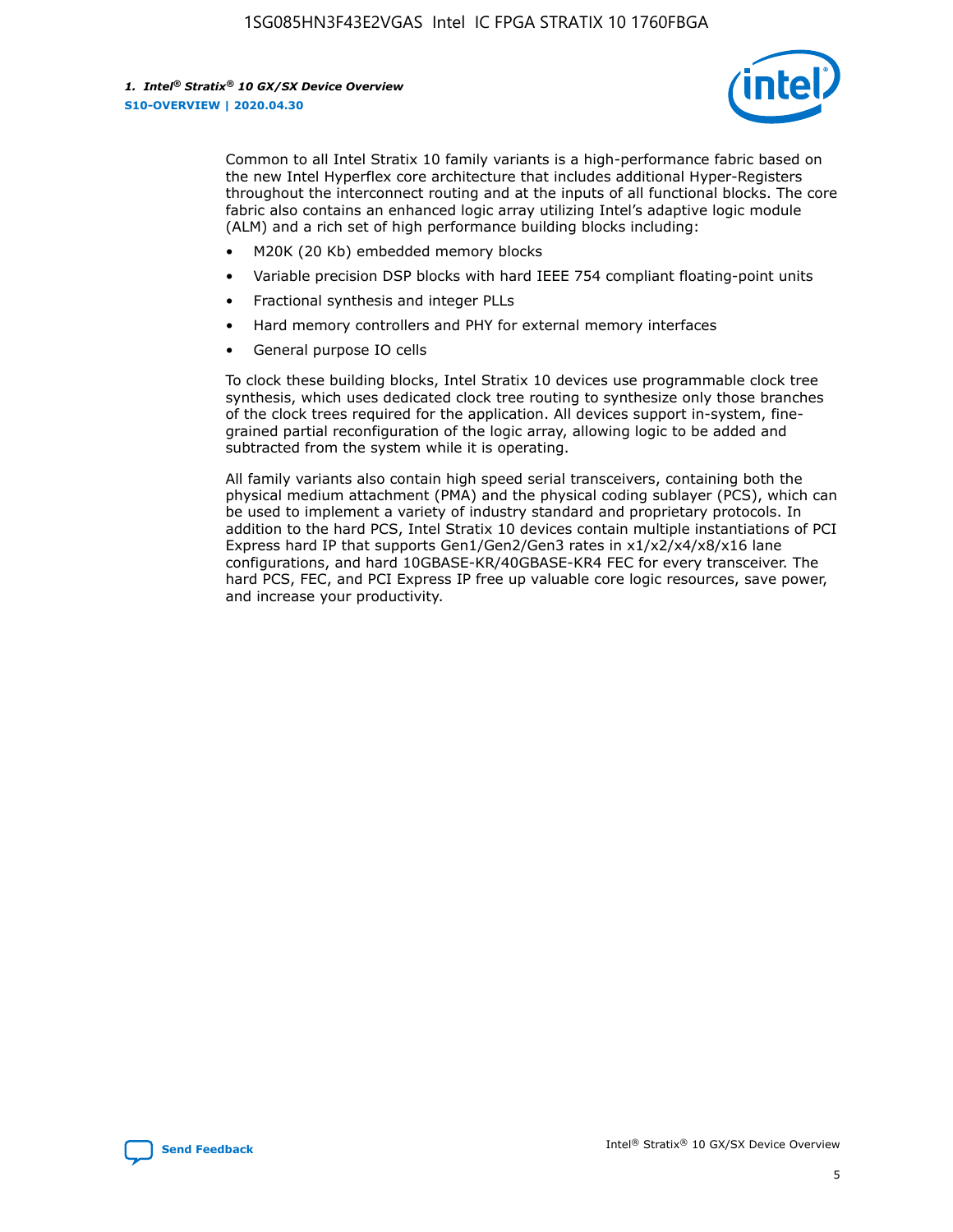

### **1.1.1. Available Options**

#### **Figure 1. Sample Ordering Code and Available Options for Intel Stratix 10 Devices**



3. Contact My Intel support to order AS suffix devices.

#### **Related Information**

[My Intel Support](https://www.intel.com/content/www/us/en/programmable/my-intel/mal-home.html)

### **1.2. Innovations in Intel Stratix 10 FPGAs and SoCs**

Intel Stratix 10 FPGAs and SoCs deliver many significant improvements over the previous generation high-performance Stratix V FPGAs.

#### **Table 1. Key Features of Intel Stratix 10 Devices Compared to Stratix V Devices**

| <b>Feature</b>            | <b>Stratix V FPGAs</b>                                           | <b>Intel Stratix 10 FPGAs and SoCs</b>                                        |
|---------------------------|------------------------------------------------------------------|-------------------------------------------------------------------------------|
| <b>Process technology</b> | 28 nm TSMC (planar<br>transistor)                                | 14 nm Intel tri-gate (FinFET)                                                 |
| Hard processor core       | None                                                             | Quad-core 64 bit Arm Cortex-A53<br>(SoC only)                                 |
| Core architecture         | Conventional core architecture<br>with conventional interconnect | Intel Hyperflex core architecture with<br>Hyper-Registers in the interconnect |
|                           |                                                                  | continued                                                                     |

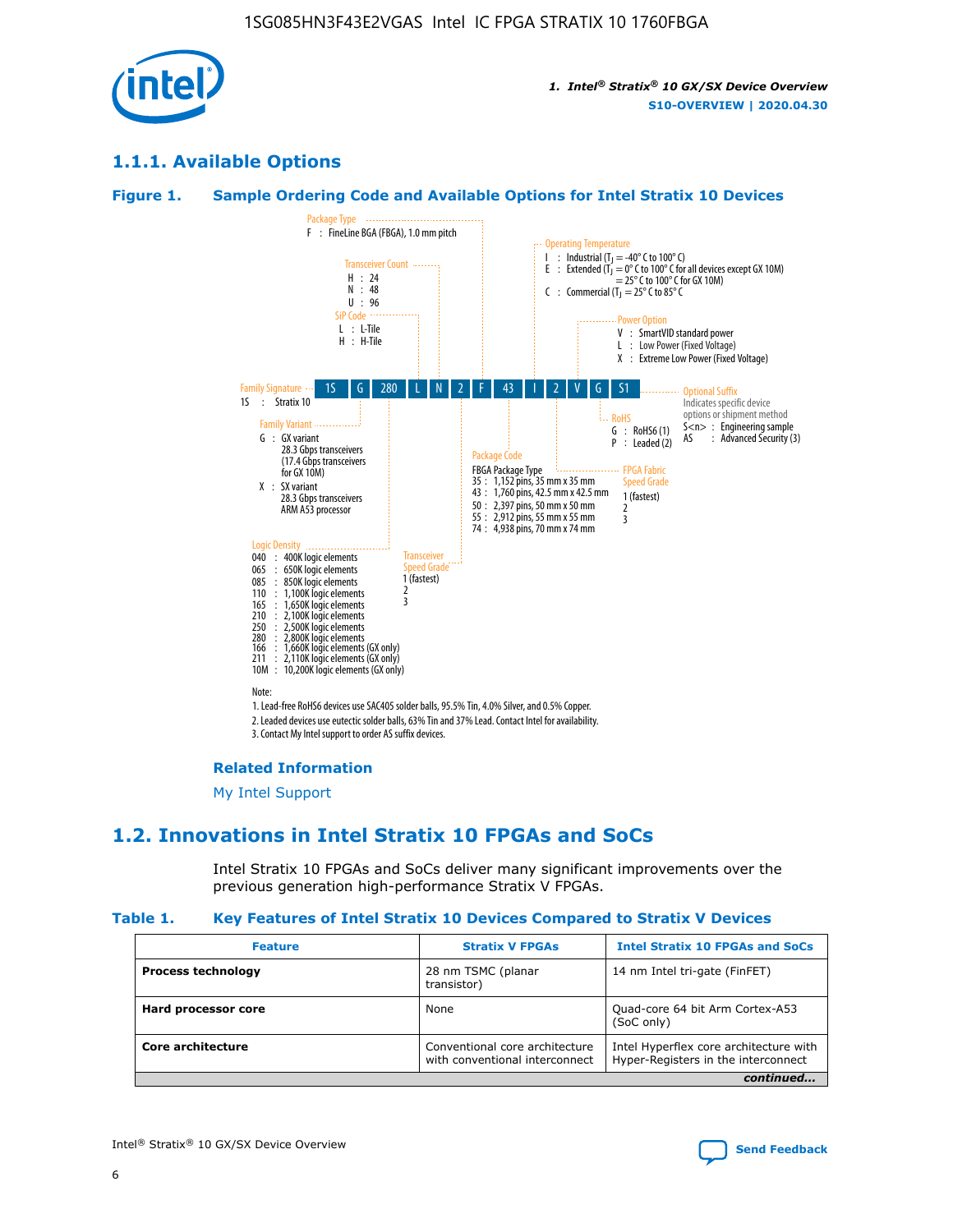

| <b>Feature</b>                                   | <b>Stratix V FPGAs</b>                                                              | <b>Intel Stratix 10 FPGAs and SoCs</b>                                                                                                       |
|--------------------------------------------------|-------------------------------------------------------------------------------------|----------------------------------------------------------------------------------------------------------------------------------------------|
| Core performance                                 | 500 MHz                                                                             | 1 GHz                                                                                                                                        |
| <b>Power dissipation</b>                         | 1x                                                                                  | As low as $0.3x$                                                                                                                             |
| Logic density                                    | <b>952 KLE</b>                                                                      | 10,200 KLE                                                                                                                                   |
| <b>Embedded memory (M20K)</b>                    | 52 Mbits                                                                            | 253 Mbits                                                                                                                                    |
| 18x19 multipliers                                | 3,926                                                                               | 11,520                                                                                                                                       |
|                                                  | Note: Multiplier is 18x18 in<br>Stratix V devices.                                  | Note: Multiplier is 18x19 in Intel<br>Stratix 10 devices.                                                                                    |
| <b>Floating point DSP capability</b>             | Up to 1 TFLOP, requires soft<br>floating point adder and<br>multiplier              | Up to 10 TFLOP, hard IEEE 754<br>compliant single precision floating<br>point adder and multiplier                                           |
| <b>Maximum transceivers</b>                      | 66                                                                                  | 96                                                                                                                                           |
| Maximum transceiver data rate (chip-to-<br>chip) | 28.05 Gbps                                                                          | 26.6 Gbps L-Tile<br>28.3 Gbps H-Tile                                                                                                         |
| Maximum transceiver data rate (backplane)        | 12.5 Gbps                                                                           | 12.5 Gbps L-Tile<br>28.3 Gbps H-Tile                                                                                                         |
| Hard memory controller                           | None                                                                                | DDR4 @ 1333 MHz/2666 Mbps<br>DDR3 @ 1067 MHz/2133 Mbps                                                                                       |
| Hard protocol IP                                 | PCIe* Gen3 x8 (up to 4<br>instances)                                                | PCIe Gen3 x16 (up to 4 instances)<br>SR-IOV (4 physical functions / 2k<br>virtual functions) on H-Tile devices<br>10GBASE-KR/40GBASE-KR4 FEC |
| <b>Core clocking and PLLs</b>                    | Global, quadrant and regional<br>clocks supported by fractional-<br>synthesis fPLLs | Programmable clock tree synthesis<br>supported by fractional synthesis<br>fPLLs and integer IO PLLs                                          |
| Register state readback and writeback            | Not available                                                                       | Non-destructive register state<br>readback and writeback for ASIC<br>prototyping and other applications                                      |

These innovations result in the following improvements:

- **Improved Core Logic Performance**: The Intel Hyperflex core architecture combined with 14 nm Intel tri-gate technology allows Intel Stratix 10 devices to achieve 2X the core performance compared to the previous generation
- **Lower Power**: Intel Stratix 10 devices use up to 70% lower power compared to the previous generation, enabled by 14 nm Intel tri-gate technology, the Intel Hyperflex core architecture, and optional power saving features built into the architecture
- **Higher Density**: Intel Stratix 10 devices offer three times the level of integration, with up to 10.2 million logic elements (LEs), over 253 Mbits of embedded memory blocks (M20K), and 11,520 18x19 multipliers
- **Embedded Processing**: Intel Stratix 10 SoCs feature a Quad-Core 64 bit Arm Cortex-A53 processor optimized for power efficiency and software compatible with previous generation Arria® and Cyclone® SoC devices
- **Improved Transceiver Performance**: With up to 96 transceiver channels implemented in heterogeneous 3D SiP transceiver tiles, Intel Stratix 10 GX and SX devices support data rates up to 28.3 Gbps chip-to-chip and 28.3 Gbps across the backplane with signal conditioning circuits capable of equalizing over 30 dB of system loss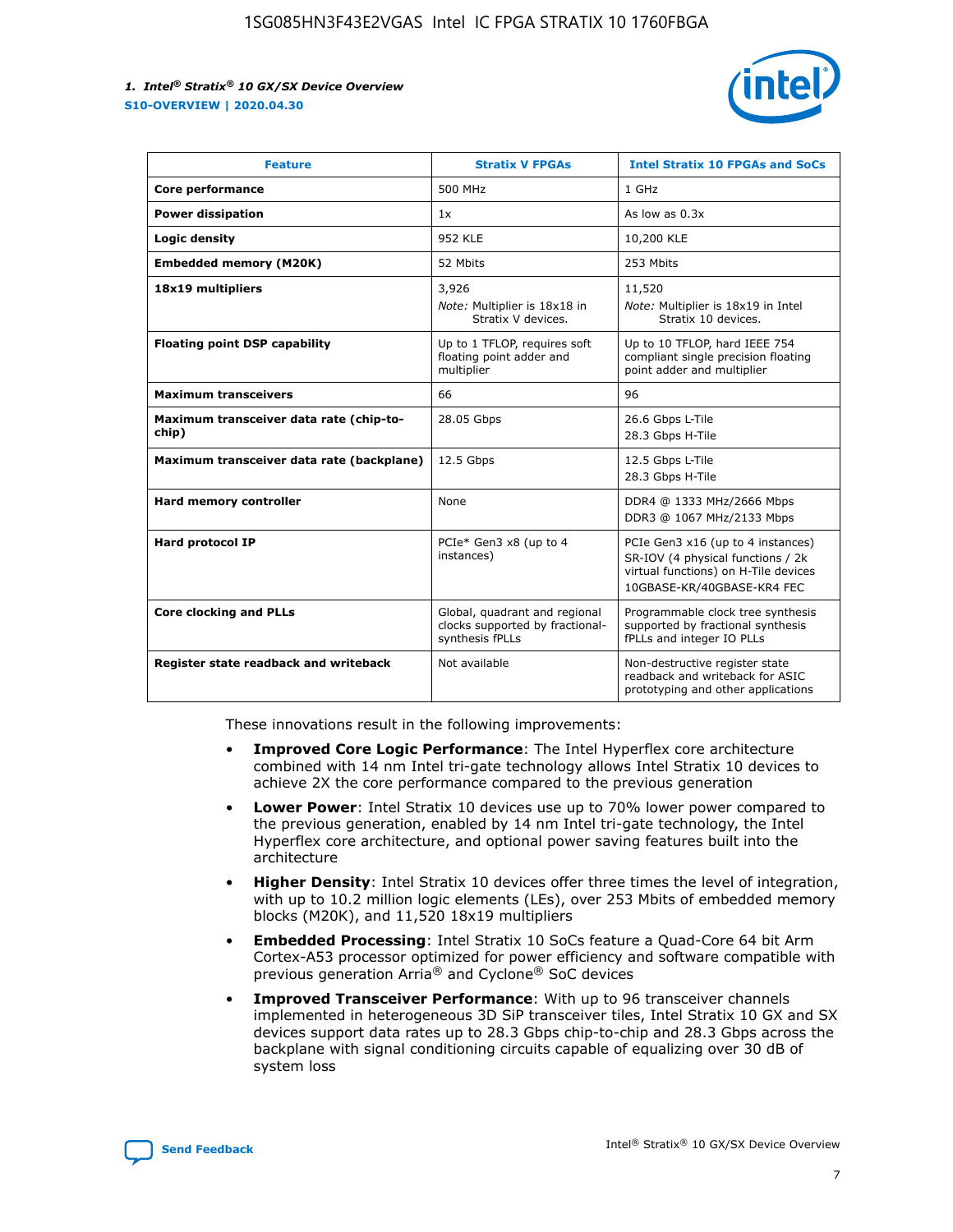

- **Improved DSP Performance**: The variable precision DSP block in Intel Stratix 10 devices features hard fixed and floating point capability, with up to 10 TFLOP IEEE754 single-precision floating point performance
- **Additional Hard IP**: Intel Stratix 10 devices include many more hard IP blocks than previous generation devices, with a hard memory controller included in each bank of 48 general purpose IOs, a hard PCIe Gen3 x16 full protocol stack in each transceiver tile, and a hard 10GBASE-KR/40GBASE-KR4 FEC in every transceiver channel
- **Enhanced Core Clocking**: Intel Stratix 10 devices feature programmable clock tree synthesis; clock trees are only synthesized where needed, increasing the flexibility and reducing the power dissipation of the clocking solution
- **Additional Core PLLs**: The core fabric in Intel Stratix 10 devices is supported by both integer IO PLLs and fractional synthesis fPLLs, resulting in a greater total number of PLLs available than the previous generation

## **1.3. FPGA and SoC Features Summary**

### **Table 2. Intel Stratix 10 FPGA and SoC Common Device Features**

| <b>Feature</b>                   | <b>Description</b>                                                                                                                                                                                                                                                                                                                                                                                                                                                                                                                                                                                                                                                                                                                      |
|----------------------------------|-----------------------------------------------------------------------------------------------------------------------------------------------------------------------------------------------------------------------------------------------------------------------------------------------------------------------------------------------------------------------------------------------------------------------------------------------------------------------------------------------------------------------------------------------------------------------------------------------------------------------------------------------------------------------------------------------------------------------------------------|
| Technology                       | 14 nm Intel tri-gate (FinFET) process technology<br>٠<br>SmartVID controlled core voltage, standard power devices<br>0.85-V fixed core voltage, low static power devices available                                                                                                                                                                                                                                                                                                                                                                                                                                                                                                                                                      |
| Low power serial<br>transceivers | Up to 96 total transceivers available<br>$\bullet$<br>Continuous operating range of 1 Gbps to 28.3 Gbps for Intel Stratix 10 GX/SX devices<br>$\bullet$<br>Backplane support up to 28.3 Gbps for Intel Stratix 10 GX/SX devices<br>$\bullet$<br>Extended range down to 125 Mbps with oversampling<br>$\bullet$<br>ATX transmit PLLs with user-configurable fractional synthesis capability<br>$\bullet$<br>• XFP, SFP+, QSFP/QSFP28, CFP/CFP2/CFP4 optical module support<br>• Adaptive linear and decision feedback equalization<br>Transmit pre-emphasis and de-emphasis<br>Dynamic partial reconfiguration of individual transceiver channels<br>$\bullet$<br>On-chip instrumentation (Eye Viewer non-intrusive data eye monitoring) |
| General purpose I/Os             | Up to 2,304 total GPIO available<br>$\bullet$<br>1.6 Gbps LVDS-every pair can be configured as an input or output<br>1333 MHz/2666 Mbps DDR4 external memory interface<br>1067 MHz/2133 Mbps DDR3 external memory interface<br>• 1.2 V to 3.3 $V^{(1)}$ single-ended LVCMOS/LVTTL interfacing<br>On-chip termination (OCT)<br>$\bullet$                                                                                                                                                                                                                                                                                                                                                                                                 |
| Embedded hard IP                 | PCIe Gen1/Gen2/Gen3 complete protocol stack, $x1/x2/x4/x8/x16$ end point and root<br>$\bullet$<br>port<br>DDR4/DDR3 hard memory controller (RLDRAM3/QDR II+/QDR IV using soft memory<br>controller)<br>• Multiple hard IP instantiations in each device<br>• Single Root I/O Virtualization (SR-IOV)                                                                                                                                                                                                                                                                                                                                                                                                                                    |
| Transceiver hard IP              | 10GBASE-KR/40GBASE-KR4 Forward Error Correction (FEC)<br>$\bullet$<br>10G Ethernet PCS<br>$\bullet$<br>PCI Express PIPE interface<br>$\bullet$<br>continued                                                                                                                                                                                                                                                                                                                                                                                                                                                                                                                                                                             |

<sup>(1)</sup> Available in some configurations only

8

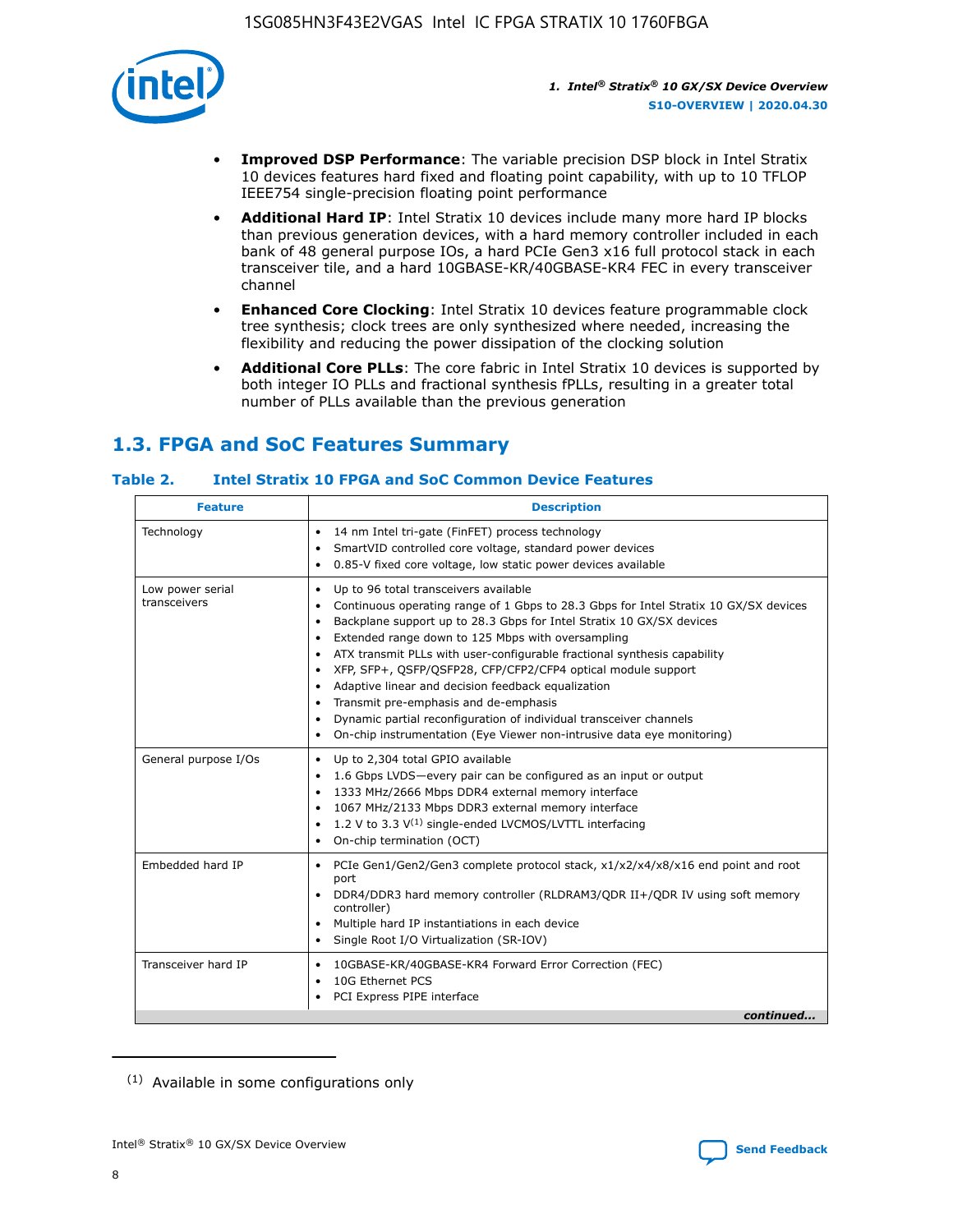

| <b>Feature</b>                   | <b>Description</b>                                                                                                                                                                                                                                                                                                                                                                                                                                                    |
|----------------------------------|-----------------------------------------------------------------------------------------------------------------------------------------------------------------------------------------------------------------------------------------------------------------------------------------------------------------------------------------------------------------------------------------------------------------------------------------------------------------------|
|                                  | Interlaken PCS<br>$\bullet$<br>Gigabit Ethernet PCS<br>$\bullet$<br>Deterministic latency support for Common Public Radio Interface (CPRI) PCS<br>$\bullet$<br>Fast lock-time support for Gigabit Passive Optical Networking (GPON) PCS<br>$\bullet$<br>8B/10B, 64B/66B, 64B/67B encoders and decoders<br>Custom mode support for proprietary protocols                                                                                                               |
| Power management                 | SmartVID controlled core voltage, standard power devices<br>$\bullet$<br>0.85-V fixed core voltage, low static power devices available<br>$\bullet$<br>Intel Quartus <sup>®</sup> Prime Pro Edition integrated power analysis<br>$\bullet$                                                                                                                                                                                                                            |
| High performance core fabric     | Intel Hyperflex core architecture with Hyper-Registers throughout the interconnect<br>routing and at the inputs of all functional blocks<br>Enhanced adaptive logic module (ALM)<br>$\bullet$<br>Improved multi-track routing architecture reduces congestion and improves compile<br>times<br>Hierarchical core clocking architecture with programmable clock tree synthesis<br>$\bullet$<br>Fine-grained partial reconfiguration                                    |
| Internal memory blocks           | M20K-20 Kb with hard ECC support<br>$\bullet$<br>MLAB-640 bit distributed LUTRAM<br>$\bullet$                                                                                                                                                                                                                                                                                                                                                                         |
| Variable precision DSP<br>blocks | IEEE 754-compliant hard single-precision floating point capability<br>$\bullet$<br>Supports signal processing with precision ranging from 18x19 up to 54x54<br>$\bullet$<br>Native 27x27 and 18x19 multiply modes<br>$\bullet$<br>64 bit accumulator and cascade for systolic FIRs<br>Internal coefficient memory banks<br>Pre-adder/subtractor improves efficiency<br>$\bullet$<br>Additional pipeline register increases performance and reduces power<br>$\bullet$ |
| Phase locked loops (PLL)         | Fractional synthesis PLLs (fPLL) support both fractional and integer modes<br>$\bullet$<br>Fractional mode with third-order delta-sigma modulation<br>Precision frequency synthesis<br>$\bullet$<br>Integer PLLs adjacent to general purpose I/Os, support external memory, and LVDS<br>$\bullet$<br>interfaces, clock delay compensation, zero delay buffering                                                                                                       |
| Core clock networks              | 1 GHz fabric clocking<br>$\bullet$<br>667 MHz external memory interface clocking, supports 2666 Mbps DDR4 interface<br>٠<br>800 MHz LVDS interface clocking, supports 1600 Mbps LVDS interface<br>$\bullet$<br>Programmable clock tree synthesis, backwards compatible with global, regional and<br>$\bullet$<br>peripheral clock networks<br>Clocks only synthesized where needed, to minimize dynamic power<br>continued                                            |

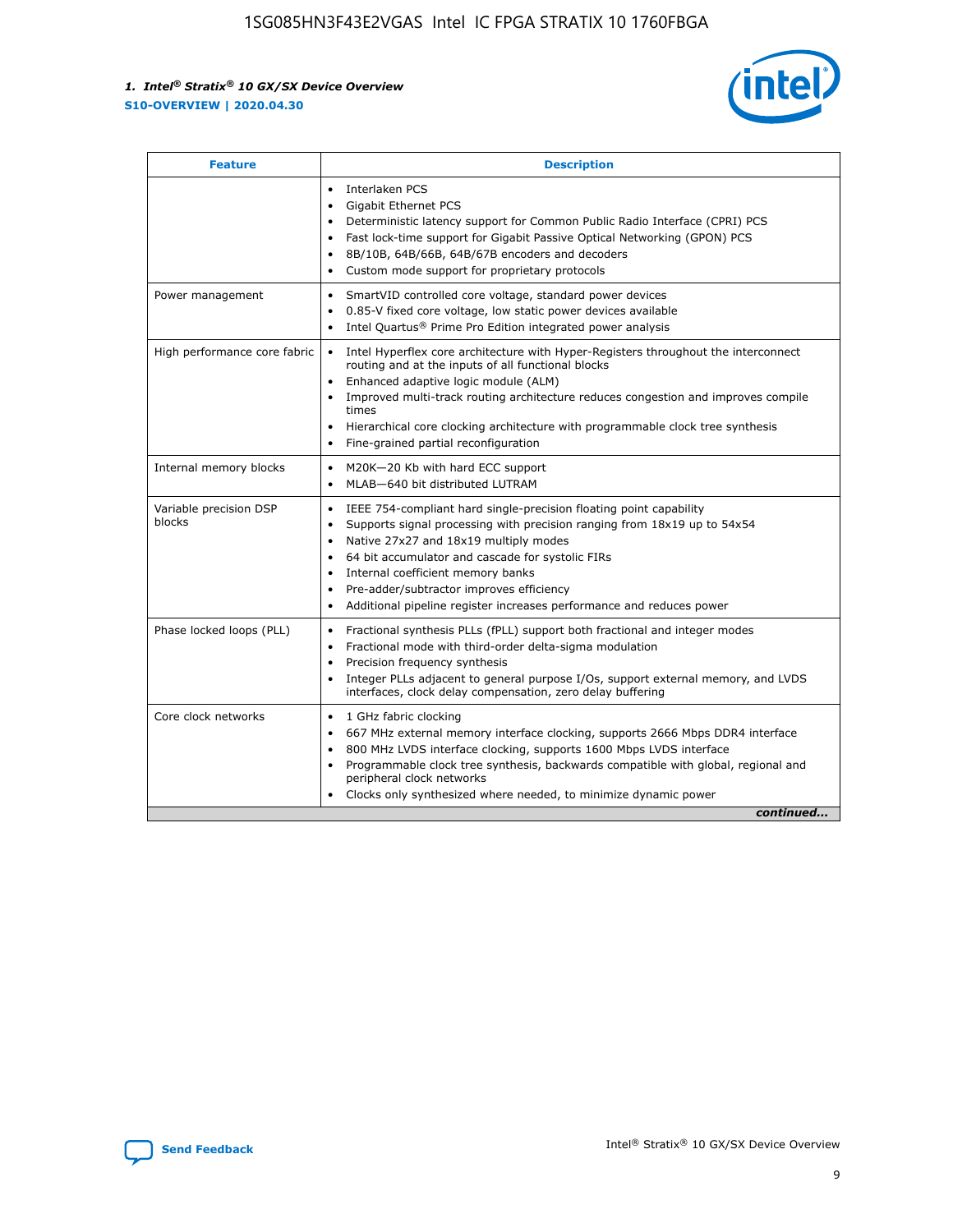

| <b>Feature</b>     | <b>Description</b>                                                                                                                                                                                                                                                                                                                                                                                                                                                                                               |
|--------------------|------------------------------------------------------------------------------------------------------------------------------------------------------------------------------------------------------------------------------------------------------------------------------------------------------------------------------------------------------------------------------------------------------------------------------------------------------------------------------------------------------------------|
| Configuration      | Dedicated Secure Device Manager<br>٠<br>Software programmable device configuration<br>Serial and parallel flash interface<br>Configuration via protocol (CvP) using PCI Express Gen1/Gen2/Gen3<br>Fine-grained partial reconfiguration of core fabric<br>٠<br>Dynamic reconfiguration of transceivers and PLLs<br>٠<br>Comprehensive set of security features including AES-256, SHA-256/384, and<br>ECDSA-256/384 accelerators, and multi-factor authentication<br>Physically Unclonable Function (PUF) service |
| Packaging          | Intel Embedded Multi-die Interconnect Bridge (EMIB) packaging technology<br>٠<br>Multiple devices with identical package footprints allows seamless migration across<br>$\bullet$<br>different device densities<br>1.0 mm ball-pitch FBGA packaging<br>٠<br>Lead and lead-free package options                                                                                                                                                                                                                   |
| Software and tools | Intel Quartus Prime Pro Edition design suite with new compiler and Hyper-Aware design<br>$\bullet$<br>flow<br>Fast Forward compiler to allow Intel Hyperflex architecture performance exploration<br>٠<br>Transceiver toolkit<br>Platform designer integration tool<br>DSP Builder advanced blockset<br>OpenCL <sup>™</sup> support<br>SoC Embedded Design Suite (EDS)                                                                                                                                           |

### **Table 3. Intel Stratix 10 SoC Specific Device Features**

| <b>SoC Subsystem</b>            | <b>Feature</b>                                  | <b>Description</b>                                                                                                                                                                                                                                                 |  |  |  |
|---------------------------------|-------------------------------------------------|--------------------------------------------------------------------------------------------------------------------------------------------------------------------------------------------------------------------------------------------------------------------|--|--|--|
| <b>Hard Processor</b><br>System | Multi-processor unit (MPU) core                 | Quad-core Arm Cortex-A53 MPCore processor with Arm<br>$\bullet$<br>CoreSight* debug and trace technology<br>Scalar floating-point unit supporting single and double<br>$\bullet$<br>precision<br>Arm Neon* media processing engine for each processor<br>$\bullet$ |  |  |  |
|                                 | <b>System Controllers</b>                       | System Memory Management Unit (SMMU)<br>$\bullet$<br>Cache Coherency Unit (CCU)<br>$\bullet$                                                                                                                                                                       |  |  |  |
|                                 | Layer 1 Cache                                   | 32 KB L1 instruction cache with parity<br>٠<br>32 KB L1 data cache with ECC<br>$\bullet$                                                                                                                                                                           |  |  |  |
|                                 | Layer 2 Cache                                   | 1 MB Shared L2 Cache with ECC<br>$\bullet$                                                                                                                                                                                                                         |  |  |  |
|                                 | On-Chip Memory                                  | 256 KB On-Chip RAM<br>$\bullet$                                                                                                                                                                                                                                    |  |  |  |
|                                 | Direct memory access (DMA) controller           | • 8-Channel DMA                                                                                                                                                                                                                                                    |  |  |  |
|                                 | Ethernet media access controller<br>(EMAC)      | Three 10/100/1000 EMAC with integrated DMA<br>$\bullet$                                                                                                                                                                                                            |  |  |  |
|                                 | USB On-The-Go controller (OTG)                  | 2 USB OTG with integrated DMA<br>$\bullet$                                                                                                                                                                                                                         |  |  |  |
|                                 | <b>UART</b> controller                          | 2 UART 16550 compatible<br>$\bullet$                                                                                                                                                                                                                               |  |  |  |
|                                 | Serial Peripheral Interface (SPI)<br>controller | $\bullet$ 4 SPI                                                                                                                                                                                                                                                    |  |  |  |
|                                 | $I2C$ controller                                | 5 <sup>2</sup> C controllers<br>$\bullet$                                                                                                                                                                                                                          |  |  |  |
|                                 | SD/SDIO/MMC controller                          | 1 eMMC version 4.5 with DMA and CE-ATA support<br>$\bullet$<br>SD, including eSD, version 3.0<br>٠<br>SDIO, including eSDIO, version 3.0<br>CE-ATA - version 1.1<br>continued                                                                                      |  |  |  |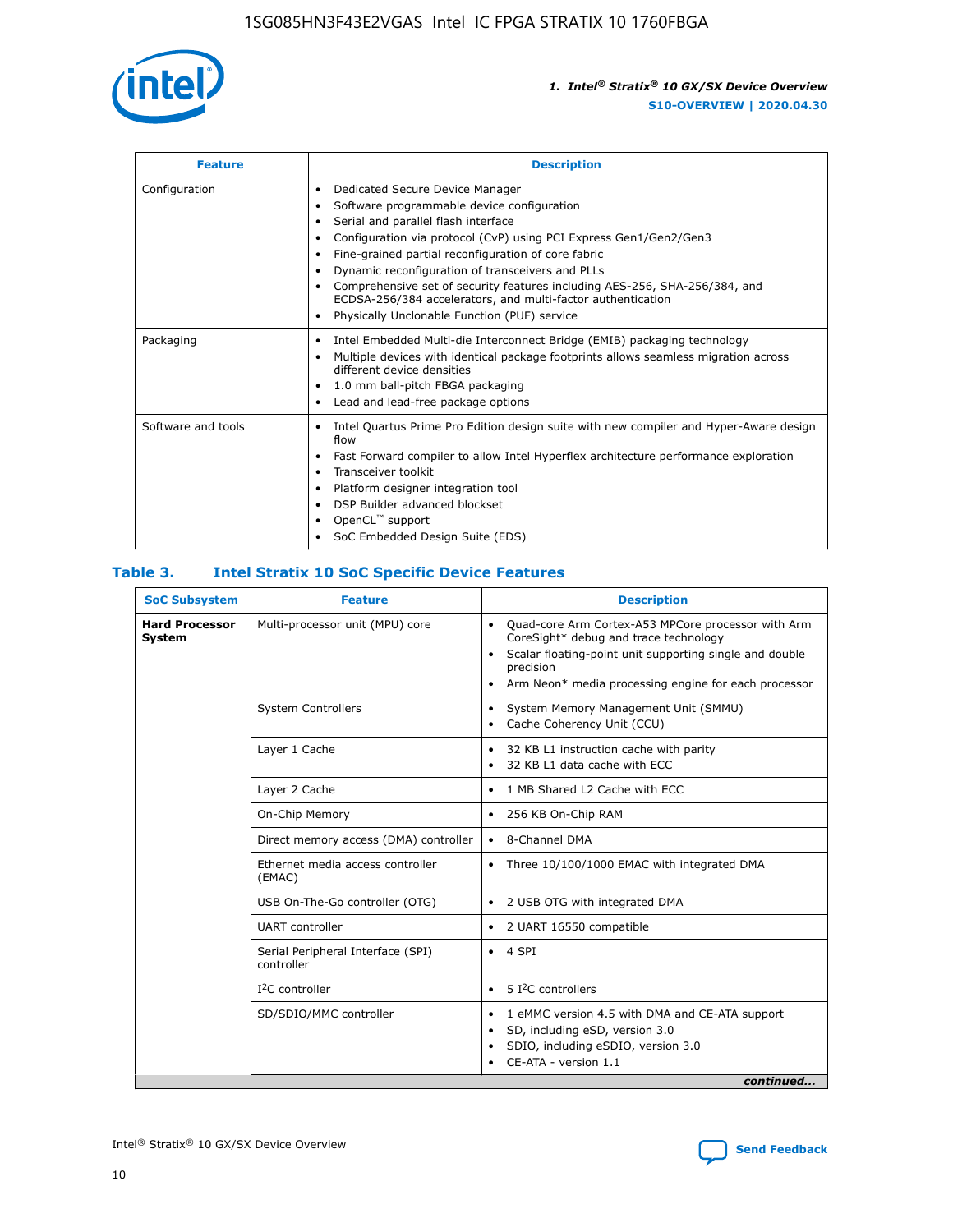

| <b>SoC Subsystem</b>                          | <b>Feature</b>             | <b>Description</b>                                                                                    |  |  |
|-----------------------------------------------|----------------------------|-------------------------------------------------------------------------------------------------------|--|--|
|                                               | NAND flash controller      | 1 ONFI 1.0, 8- and 16-bit support<br>$\bullet$                                                        |  |  |
|                                               | General-purpose I/O (GPIO) | Maximum of 48 software programmable GPIO<br>$\bullet$                                                 |  |  |
|                                               | <b>Timers</b>              | 4 general-purpose timers<br>٠<br>4 watchdog timers<br>٠                                               |  |  |
| <b>Secure Device</b><br>Manager               | Security                   | Secure boot<br>$\bullet$<br>Advanced Encryption Standard (AES) and authentication<br>٠<br>(SHA/ECDSA) |  |  |
| <b>External</b><br>Memory<br><b>Interface</b> | External Memory Interface  | Hard Memory Controller with DDR4 and DDR3<br>$\bullet$                                                |  |  |

### **1.4. Intel Stratix 10 Block Diagram**

### **Figure 2. Intel Stratix 10 FPGA and SoC Architecture Block Diagram**



HPS: Quad ARM Cortex-A53 Hard Processor System SDM: Secure Device Manager

## **1.5. Intel Stratix 10 FPGA and SoC Family Plan**

<sup>(2)</sup> The number of 27x27 multipliers is one-half the number of 18x19 multipliers.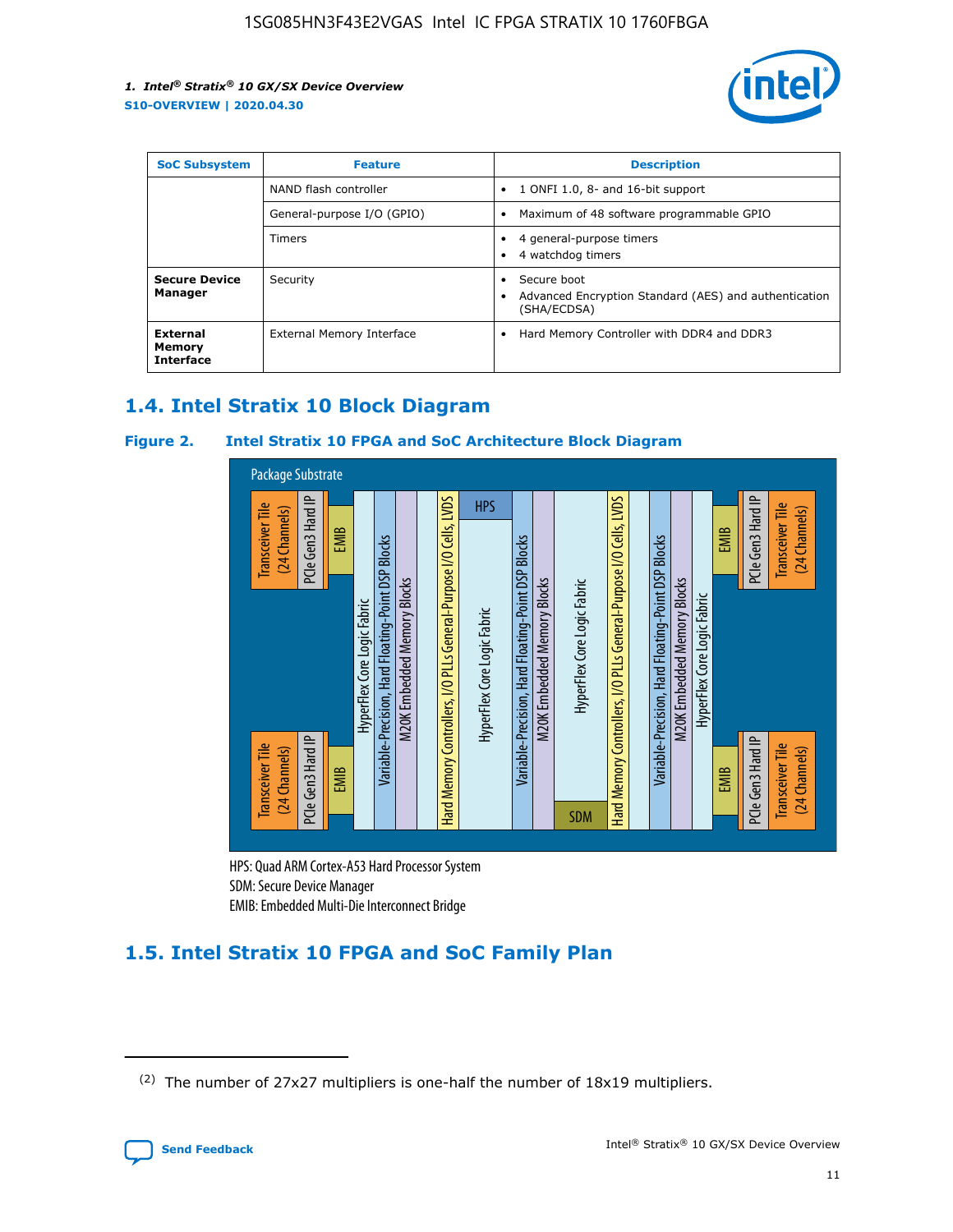

### **Table 4. Intel Stratix 10 GX/SX FPGA and SoC Family Plan—FPGA Core (part 1)**

| <b>Intel Stratix 10</b><br><b>GX/SX Device</b><br><b>Name</b> | <b>Logic Elements</b><br>(KLE) | <b>M20K Blocks</b> | <b>M20K Mbits</b> | <b>MLAB Counts</b> | <b>MLAB Mbits</b> | <b>18x19 Multi-</b><br>pliers <sup>(2)</sup> |
|---------------------------------------------------------------|--------------------------------|--------------------|-------------------|--------------------|-------------------|----------------------------------------------|
| GX 400/<br>SX 400                                             | 378                            | 1,537              | 30                | 3,276              | 2                 | 1,296                                        |
| GX 650/<br>SX 650                                             | 612                            | 2,489              | 49                | 5,364              | 3                 | 2,304                                        |
| GX 850/<br>SX 850                                             | 841                            | 3,477              | 68                | 7,124              | $\overline{4}$    | 4,032                                        |
| GX 1100/<br>SX 1100                                           | 1,325                          | 5,461              | 107               | 11,556             | $\overline{7}$    | 5,184                                        |
| GX 1650/<br>SX 1650                                           | 1,624                          | 5,851              | 114               | 13,764             | 8                 | 6,290                                        |
| GX 2100/<br>SX 2100                                           | 2,005                          | 6,501              | 127               | 17,316             | 11                | 7,488                                        |
| GX 2500/<br>SX 2500                                           | 2,422                          | 9,963              | 195               | 20,529             | 13                | 10,022                                       |
| GX 2800/<br>SX 2800                                           | 2,753                          | 11,721             | 229               | 23,796             | 15                | 11,520                                       |
| GX 1660                                                       | 1,679                          | 6,162              | 120               | 14,230             | 9                 | 6,652                                        |
| GX 2110                                                       | 2,073                          | 6,847              | 134               | 17,856             | 11                | 7,920                                        |
| <b>GX 10M</b>                                                 | 10,200                         | 12,950             | 253               | 87,984             | 55                | 6,912                                        |

#### **Table 5. Intel Stratix 10 GX/SX FPGA and SoC Family Plan—Interconnects, PLLs and Hard IP (part 2)**

| <b>Intel Stratix 10</b>            |                      | <b>PLLs</b><br><b>Interconnects</b> |              |          | <b>Hard IP</b>                       |  |
|------------------------------------|----------------------|-------------------------------------|--------------|----------|--------------------------------------|--|
| <b>GX/SX Device</b><br><b>Name</b> | <b>Maximum GPIOs</b> | <b>Maximum XCVR</b>                 | <b>fPLLs</b> | I/O PLLs | <b>PCIe Hard IP</b><br><b>Blocks</b> |  |
| GX 400/<br>SX 400                  | 374                  | 24                                  | 8            | 8        | $\mathbf{1}$                         |  |
| GX 650/<br>SX 650                  | 392                  | 24                                  | 8            | 8        | $\mathbf{1}$                         |  |
| GX 850/<br>SX 850                  | 688                  | 48                                  | 16           | 16       | 2                                    |  |
| GX 1100/<br>SX 1100                | 688                  | 48                                  | 16           | 16       | 2                                    |  |
| GX 1650/<br>SX 1650                | 704                  | 96                                  | 32           | 24       | $\overline{4}$                       |  |
| GX 2100/<br>SX 2100                | 704                  | 96                                  | 32           | 24       | 4                                    |  |
| GX 2500/<br>SX 2500                | 1,160                | 96                                  | 32           | 24       | $\overline{4}$                       |  |
| GX 2800/<br>SX 2800                | 1,160                | 96                                  | 32           | 24       | $\overline{4}$                       |  |
| continued                          |                      |                                     |              |          |                                      |  |

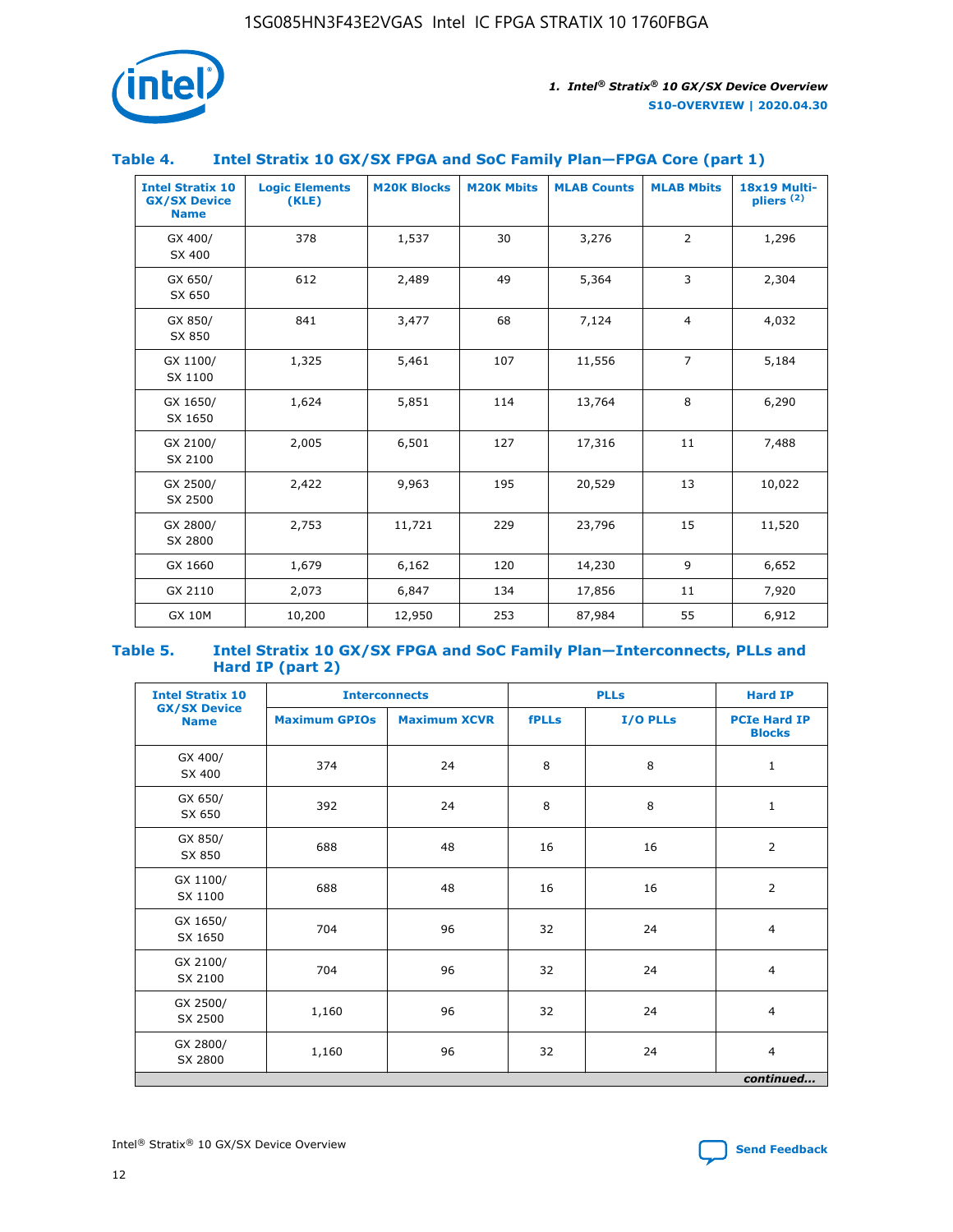

| <b>Intel Stratix 10</b>            | <b>Interconnects</b> |                     | <b>PLLs</b>  |                 | <b>Hard IP</b>                       |
|------------------------------------|----------------------|---------------------|--------------|-----------------|--------------------------------------|
| <b>GX/SX Device</b><br><b>Name</b> | <b>Maximum GPIOs</b> | <b>Maximum XCVR</b> | <b>fPLLs</b> | <b>I/O PLLs</b> | <b>PCIe Hard IP</b><br><b>Blocks</b> |
| GX 1660                            | 688                  | 48                  | 16           | 16              |                                      |
| GX 2110                            | 688                  | 48                  | 16           | 16              |                                      |
| <b>GX 10M</b>                      | 2,304                | 48                  | 24           | 48              | 4                                    |

### **Table 6. Intel Stratix 10 GX/SX FPGA and SoC Family Package Plan**

Cell legend: General Purpose I/Os, High-Voltage I/Os, LVDS Pairs, Transceivers (3) (4) (5) (6) (7) (8)

| <b>Intel Stratix 10</b><br><b>GX/SX Device</b><br><b>Name</b> | F1152<br><b>HF35</b><br>$(35x35 \text{ mm}^2)$ | F1760<br><b>NF43</b><br>(42.5x42.5<br>$mm2$ ) | F2397<br><b>UF50</b><br>$(50x50 \text{ mm}^2)$ | F2912<br><b>HF55</b><br>$(55x55$ mm <sup>2</sup> ) | F4938<br><b>NF74</b><br>$(70x74)$ mm <sup>2</sup> |
|---------------------------------------------------------------|------------------------------------------------|-----------------------------------------------|------------------------------------------------|----------------------------------------------------|---------------------------------------------------|
| GX 400/<br>SX 400                                             | 374, 56, 120, 24 <sup>(9)</sup>                | $\overline{\phantom{a}}$                      | $\overline{\phantom{a}}$                       | ۰                                                  |                                                   |
| GX 650/<br>SX 650                                             | 392, 8, 192, 24                                | $\overline{\phantom{a}}$                      | $\overline{\phantom{a}}$                       |                                                    |                                                   |
| GX 850/<br>SX 850                                             | ۰.                                             | 688, 16, 336, 48                              |                                                |                                                    |                                                   |
| GX 1100/<br>SX 1100                                           |                                                | 688, 16, 336, 48                              |                                                |                                                    |                                                   |
| GX 1650/<br>SX 1650                                           |                                                | 688, 16, 336, 48                              | 704, 32, 336, 96                               |                                                    |                                                   |
| GX 2100/<br>SX 2100                                           | -                                              | 688, 16, 336, 48                              | 704, 32, 336, 96                               | $\overline{\phantom{a}}$                           |                                                   |
| GX 2500/<br>SX 2500                                           |                                                | 688, 16, 336, 48                              | 704, 32, 336, 96                               | 1160, 8, 576, 24                                   |                                                   |
| GX 2800/                                                      | ۰                                              | 688, 16, 336, 48                              | 704, 32, 336, 96                               | 1160, 8, 576, 24                                   | $\overline{\phantom{a}}$<br>continued             |

- (3) All packages are ball grid arrays with 1.0 mm pitch.
- (4) High-Voltage I/O pins are used for 3 V and 2.5 V interfacing.
- $(5)$  Each LVDS pair can be configured as either a differential input or a differential output.
- (6) High-Voltage I/O pins and LVDS pairs are included in the General Purpose I/O count. Transceivers are counted separately.
- $(7)$  Each package column offers pin migration (common circuit board footprint) for all devices in the column.
- $(8)$  Intel Stratix 10 GX devices are pin migratable with Intel Stratix 10 SX devices in the same package.
- $(9)$  The Intel Stratix 10 SX/GX 400 device has a level shifter, and this imposes some restrictions on the number of LVDS pairs and I/O banks available (see "Intel Stratix 10 SX/GX 400 Device Level Shifter Details").

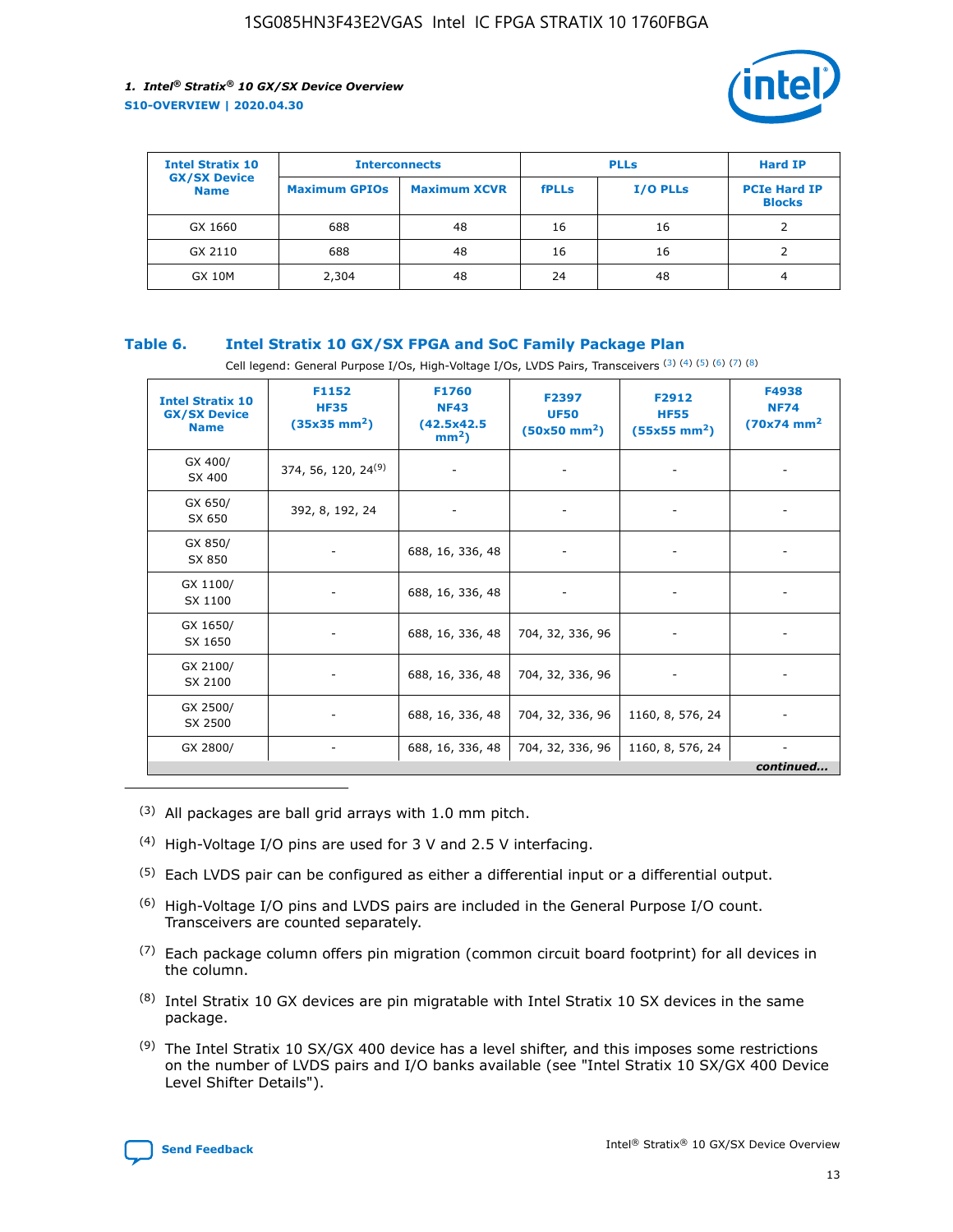

| <b>Intel Stratix 10</b><br><b>GX/SX Device</b><br><b>Name</b> | F1152<br><b>HF35</b><br>$(35x35)$ mm <sup>2</sup> ) | <b>F1760</b><br><b>NF43</b><br>(42.5x42.5<br>$mm2$ ) | F2397<br><b>UF50</b><br>$(50x50 \text{ mm}^2)$ | F2912<br><b>HF55</b><br>$(55x55$ mm <sup>2</sup> ) | F4938<br><b>NF74</b><br>$(70x74)$ mm <sup>2</sup> |
|---------------------------------------------------------------|-----------------------------------------------------|------------------------------------------------------|------------------------------------------------|----------------------------------------------------|---------------------------------------------------|
| SX 2800                                                       |                                                     |                                                      |                                                |                                                    |                                                   |
| GX 1660                                                       | -                                                   | 688, 16, 336, 48                                     | $\overline{\phantom{a}}$                       |                                                    |                                                   |
| GX 2110                                                       |                                                     | 688, 16, 336, 48                                     | $\overline{\phantom{a}}$                       |                                                    |                                                   |
| <b>GX 10M</b>                                                 | ۰                                                   |                                                      |                                                |                                                    | 2304, 32, 1152,<br>48                             |





### **1.6. Intel Hyperflex Core Architecture**

Intel Stratix 10 FPGAs and SoCs are based on a core fabric featuring the new Intel Hyperflex core architecture. The Intel Hyperflex core architecture delivers 2X the clock frequency performance and up to 70% lower power compared to previous generation high-end FPGAs. Along with this performance breakthrough, the Intel Hyperflex core architecture delivers a number of advantages including:

- **Higher Throughput**—Capitalizes on 2X core clock frequency performance to obtain throughput breakthroughs
- **Improved Power Efficiency**—Uses reduced IP size, enabled by Intel Hyperflex, to consolidate designs which previously spanned multiple devices into a single device, thereby reducing power by up to 70% versus previous generation devices
- **Greater Design Functionality**—Uses faster clock frequency to reduce bus widths and reduce IP size, freeing up additional FPGA resources to add greater functionality
- **Increased Designer Productivity**—Boosts performance with less routing congestion and fewer design iterations using Hyper-Aware design tools, obtaining greater timing margin for more rapid timing closure

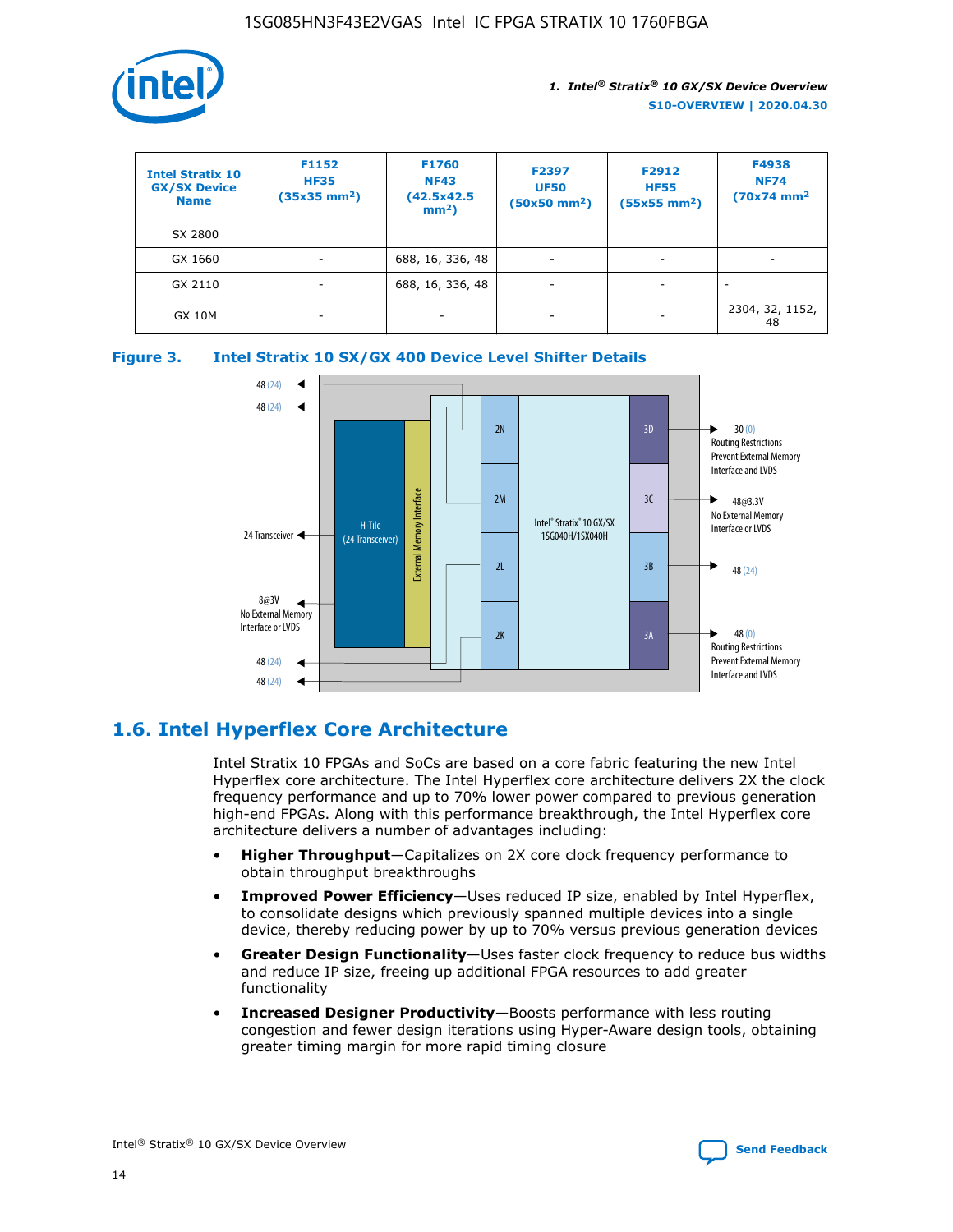

In addition to the traditional user registers found in the Adaptive Logic Modules (ALM), the Intel Hyperflex core architecture introduces additional bypassable registers everywhere throughout the fabric of the FPGA. These additional registers, called Hyper-Registers are available on every interconnect routing segment and at the inputs of all functional blocks.

#### **Figure 4. Bypassable Hyper-Register**



The Hyper-Registers enable the following key design techniques to achieve the 2X core performance increases:

- Fine grain Hyper-Retiming to eliminate critical paths
- Zero latency Hyper-Pipelining to eliminate routing delays
- Flexible Hyper-Optimization for best-in-class performance

By implementing these techniques in your design, the Hyper-Aware design tools automatically make use of the Hyper-Registers to achieve maximum core clock frequency.



### **Figure 5. Intel Hyperflex Core Architecture**

New Hyper-Registers throughout the core fabric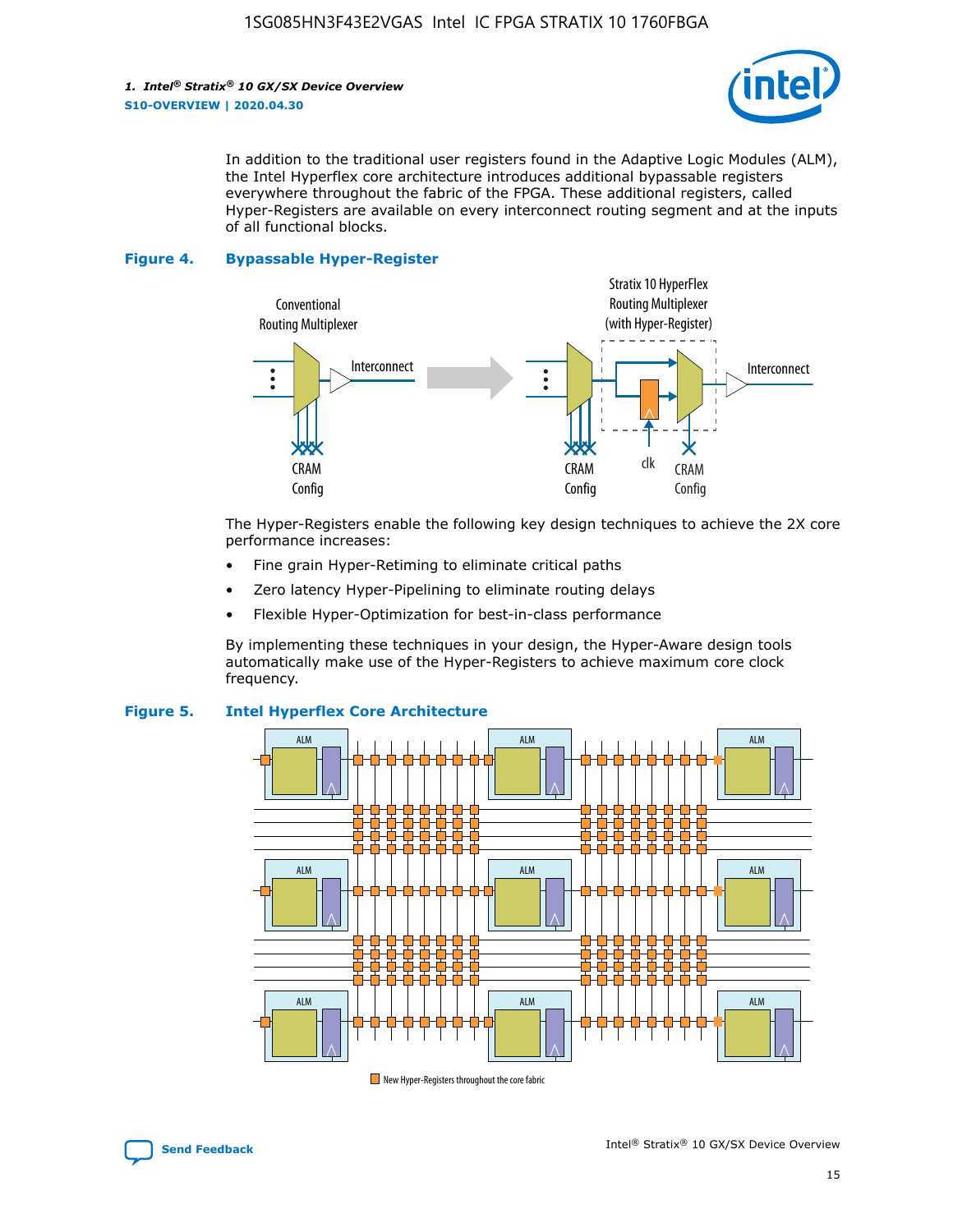

### **1.7. Heterogeneous 3D SiP Transceiver Tiles**

Intel Stratix 10 FPGAs and SoCs feature power efficient, high bandwidth, low latency transceivers. The transceivers are implemented on heterogeneous 3D System-in-Package (SiP) transceiver tiles, each containing 24 full-duplex transceiver channels. In addition to providing a high-performance transceiver solution to meet current connectivity needs, this allows for future flexibility and scalability as data rates, modulation schemes, and protocol IPs evolve.

### **Figure 6. Monolithic Core Fabric and Heterogeneous 3D SiP Transceiver Tiles**



### **Figure 7. Dual Core Fabric and Heterogeneous 3D SiP Transceiver Tiles (for the Intel Stratix 10 GX 10M Variant Only)**



Each transceiver tile contains:

- 24 full-duplex transceiver channels (PMA and PCS) $(10)$
- Reference clock distribution network
- Transmit PLLs
- High-speed clocking and bonding networks
- One instance of PCI Express hard IP

 $(10)$  12 full-duplex transceiver channels for the Intel Stratix 10 GX 10M variant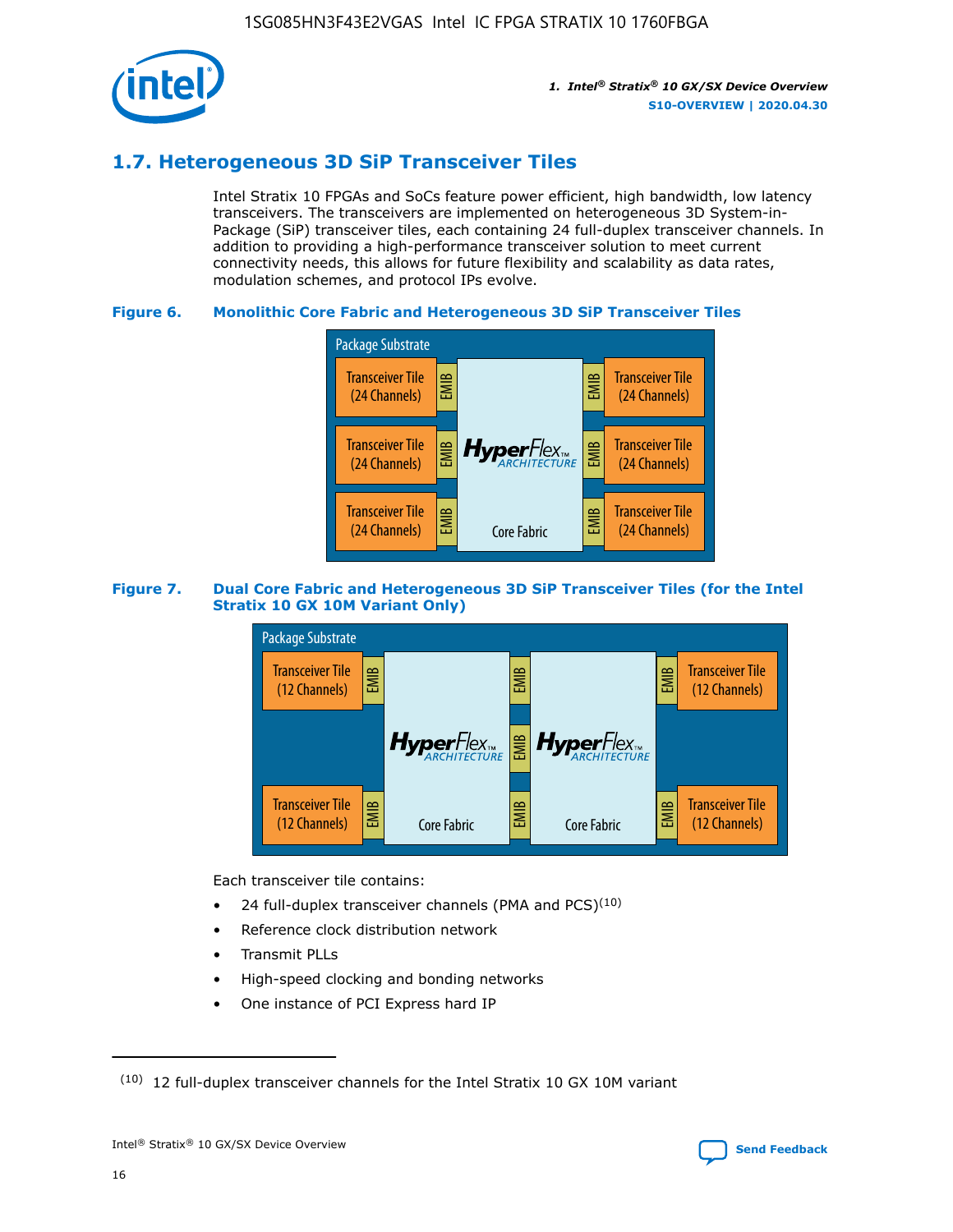



### **Figure 8. Heterogeneous 3D SiP Transceiver Tile Architecture**

### **1.8. Intel Stratix 10 Transceivers**

Intel Stratix 10 devices offer up to 96 total full-duplex transceiver channels. These channels provide continuous data rates from 1 Gbps to 28.3 Gbps for chip-to-chip, chip-to-module, and backplane applications. In each device,two thirds of the transceivers can be configured up to the maximum data rate of 28.3 Gbps to drive 100G interfaces and C form-factor pluggable CFP2/CFP4 optical modules. For longerreach backplane driving applications, advanced adaptive equalization circuits are used to equalize over 30 dB of system loss.

All transceiver channels feature a dedicated Physical Medium Attachment (PMA) and a hardened Physical Coding Sublayer (PCS).

- The PMA provides primary interfacing capabilities to physical channels.
- The PCS typically handles encoding/decoding, word alignment, and other preprocessing functions before transferring data to the FPGA core fabric.

Within each transceiver tile, the transceivers are arranged in four banks of six PMA-PCS groups. A wide variety of bonded and non-bonded data rate configurations are possible within each bank, and within each tile, using a highly configurable clock distribution network.

### **1.8.1. PMA Features**

PMA channels are comprised of transmitter (TX), receiver (RX), and high speed clocking resources.

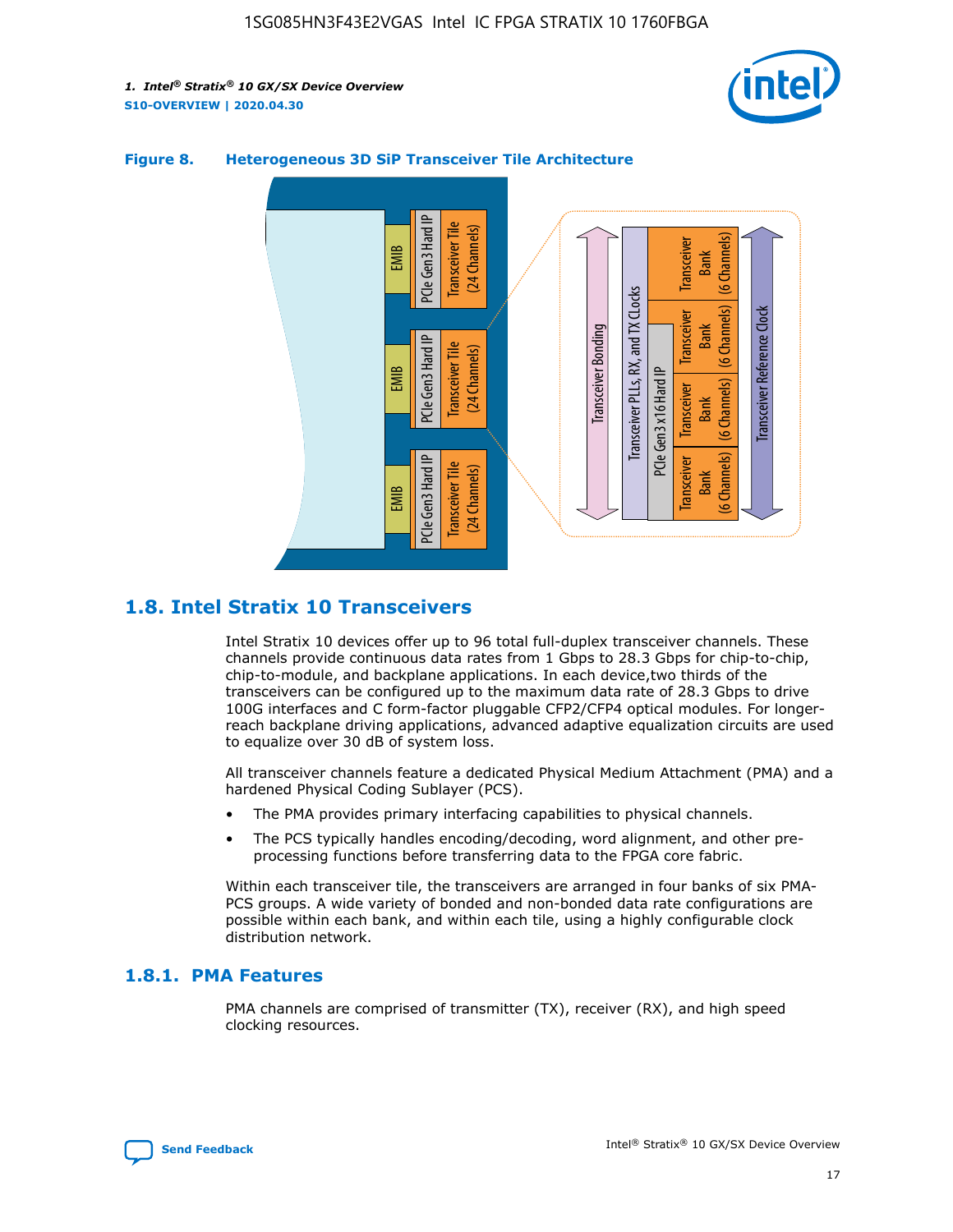

Intel Stratix 10 device features provide exceptional signal integrity at data rates up to 28.3 Gbps. Clocking options include ultra-low jitter LC tank-based (ATX) PLLs with optional fractional synthesis capability, channel PLLs operating as clock multiplier units (CMUs), and fractional synthesis PLLs (fPLLs).

- **ATX PLL**—can be configured in integer mode, or optionally, in a new fractional synthesis mode. Each ATX PLL spans the full frequency range of the supported data rate range providing a stable, flexible clock source with the lowest jitter.
- **CMU PLL**—when not being used as a transceiver, select PMA channels can be configured as channel PLLs operating as CMUs to provide an additional master clock source within the transceiver bank.
- **fPLL**—In addition, dedicated fPLLs are available with precision frequency synthesis capabilities. fPLLs can be used to synthesize multiple clock frequencies from a single reference clock source and replace multiple reference oscillators for multiprotocol and multi-rate applications.

On the receiver side, each PMA has an independent channel PLL that allows analog tracking for clock-data recovery. Each PMA also has advanced equalization circuits that compensate for transmission losses across a wide frequency spectrum.

- **Variable Gain Amplifier (VGA)**—to optimize the receiver's dynamic range
- **Continuous Time Linear Equalizer (CTLE)**—to compensate for channel losses with lowest power dissipation
- **Decision Feedback Equalizer (DFE)**—to provide additional equalization capability on backplanes even in the presence of crosstalk and reflections
- **On-Die Instrumentation (ODI)**—to provide on-chip eye monitoring capabilities (Eye Viewer). This capability helps to optimize link equalization parameters during board bring-up and supports in-system link diagnostics and equalization margin testing

### **Figure 9. Intel Stratix 10 Receiver Block Features**



All link equalization parameters feature automatic adaptation using the new Advanced Digital Adaptive Parametric Tuning (ADAPT) circuit. This circuit is used to dynamically set DFE tap weights, adjust CTLE parameters, and optimize VGA gain and threshold voltage. Finally, optimal and consistent signal integrity is ensured by using the new



Intel<sup>®</sup> Stratix<sup>®</sup> 10 GX/SX Device Overview **[Send Feedback](mailto:FPGAtechdocfeedback@intel.com?subject=Feedback%20on%20Intel%20Stratix%2010%20GX/SX%20Device%20Overview%20(S10-OVERVIEW%202020.04.30)&body=We%20appreciate%20your%20feedback.%20In%20your%20comments,%20also%20specify%20the%20page%20number%20or%20paragraph.%20Thank%20you.)** Send Feedback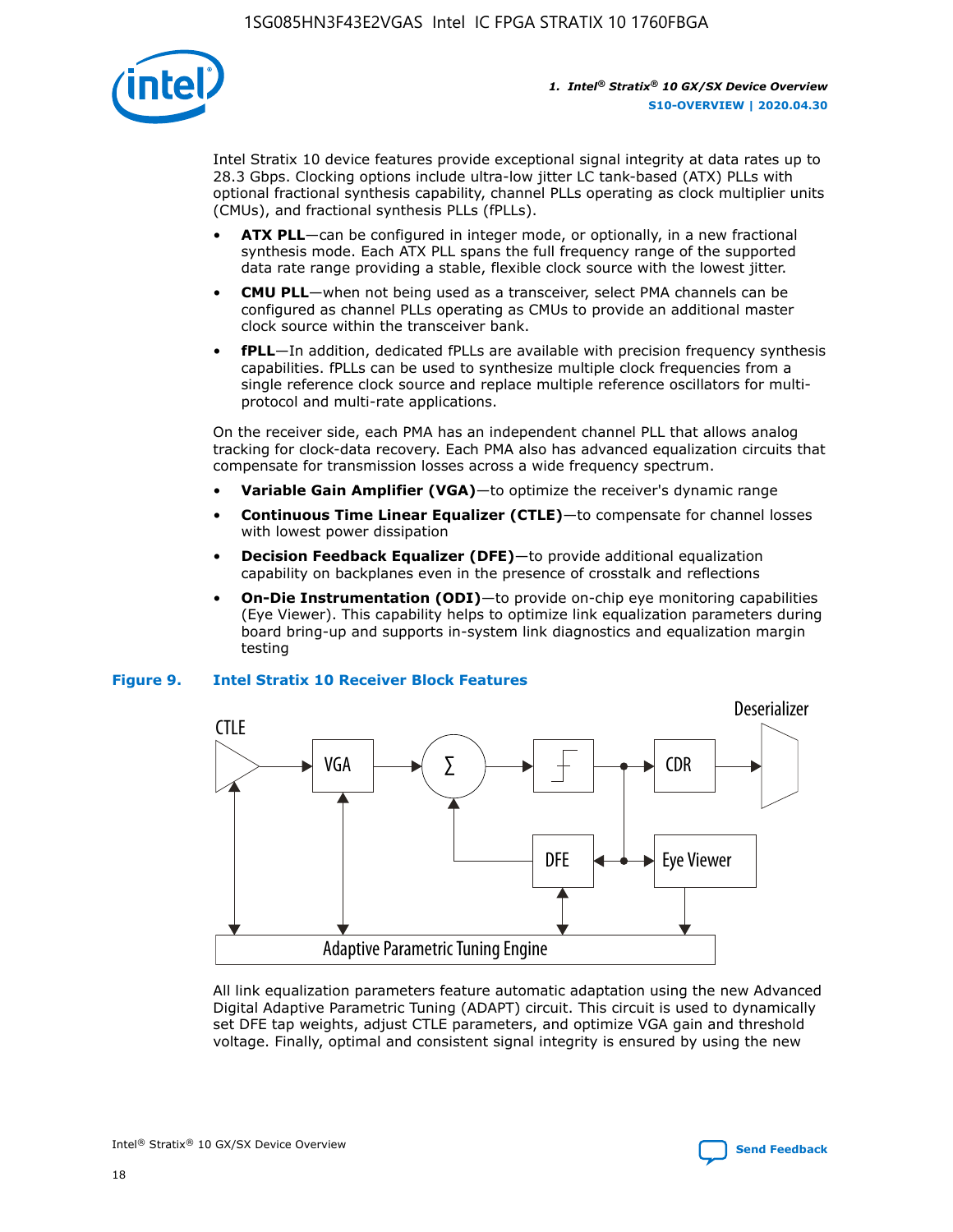

hardened Precision Signal Integrity Calibration Engine (PreSICE) to automatically calibrate all transceiver circuit blocks on power-up. This gives the most link margin and ensures robust, reliable, and error-free operation.

#### **Table 7. Transceiver PMA Features**

| <b>Feature</b>                                                       | <b>Capability</b>                                                                                                                                                                                         |
|----------------------------------------------------------------------|-----------------------------------------------------------------------------------------------------------------------------------------------------------------------------------------------------------|
| Chip-to-Chip Data Rates                                              | 1 Gbps (11) to 28.3 Gbps (Intel Stratix 10 GX/SX devices)                                                                                                                                                 |
| <b>Backplane Support</b>                                             | Drive backplanes at data rates up to 28.3 Gbps, including 10GBASE-KR compliance                                                                                                                           |
| Optical Module Support                                               | SFP+/SFP, XFP, CXP, QSFP/QSFP28, QSFPDD, CFP/CFP2/CFP4                                                                                                                                                    |
| Cable Driving Support                                                | SFP+ Direct Attach, PCI Express over cable, eSATA                                                                                                                                                         |
| <b>Transmit Pre-Emphasis</b>                                         | 5-tap transmit pre-emphasis and de-emphasis to compensate for system channel loss                                                                                                                         |
| Continuous Time Linear<br>Equalizer (CTLE)                           | Dual mode, high-gain, and high-data rate, linear receive equalization to compensate for<br>system channel loss                                                                                            |
| Decision Feedback Equalizer<br>(DFE)                                 | 15 fixed tap DFE to equalize backplane channel loss in the presence of crosstalk and noisy<br>environments                                                                                                |
| Advanced Digital Adaptive<br>Parametric Tuning (ADAPT)               | Fully digital adaptation engine to automatically adjust all link equalization parameters-<br>including CTLE, DFE, and VGA blocks-that provide optimal link margin without intervention<br>from user logic |
| Precision Signal Integrity<br>Calibration Engine (PreSICE)           | Hardened calibration controller to quickly calibrate all transceiver control parameters on<br>power-up, which provides the optimal signal integrity and jitter performance                                |
| <b>ATX Transmit PLLs</b>                                             | Low jitter ATX (inductor-capacitor) transmit PLLs with continuous tuning range to cover a<br>wide range of standard and proprietary protocols, with optional fractional frequency<br>synthesis capability |
| <b>Fractional PLLs</b>                                               | On-chip fractional frequency synthesizers to replace on-board crystal oscillators and reduce<br>system cost                                                                                               |
| Digitally Assisted Analog<br>CDR.                                    | Superior jitter tolerance with fast lock time                                                                                                                                                             |
| On-Die Instrumentation-<br>Eye Viewer and Jitter Margin<br>Tool      | Simplify board bring-up, debug, and diagnostics with non-intrusive, high-resolution eye<br>monitoring (Eye Viewer). Also inject jitter from transmitter to test link margin in system.                    |
| Dynamic Reconfiguration                                              | Allows for independent control of each transceiver channel Avalon memory-mapped<br>interface for the most transceiver flexibility.                                                                        |
| Multiple PCS-PMA and PCS-<br>Core to FPGA fabric interface<br>widths | 8, 10, 16, 20, 32, 40, or 64 bit interface widths for flexibility of deserialization width,<br>encoding, and reduced latency                                                                              |

### **1.8.2. PCS Features**

Intel Stratix 10 PMA channels interface with core logic through configurable and bypassable PCS interface layers.

The PCS contains multiple gearbox implementations to decouple the PMA and PCS interface widths. This feature provides the flexibility to implement a wide range of applications with 8, 10, 16, 20, 32, 40, or 64 bit interface width between each transceiver and the core logic.

 $(11)$  Stratix 10 transceivers can support data rates below 1 Gbps with over sampling.

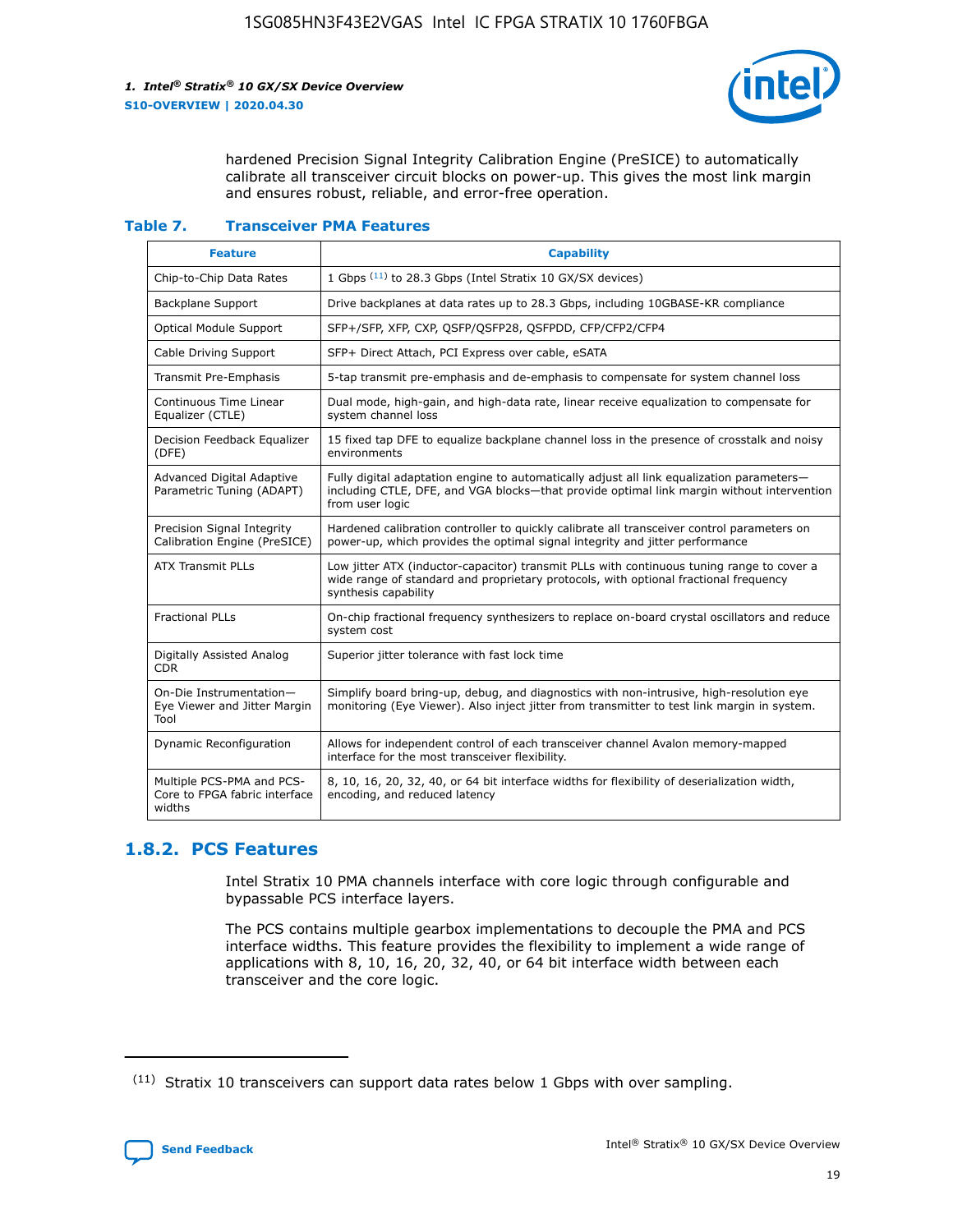

The PCS also contains hard IP to support a variety of standard and proprietary protocols across a wide range of data rates and encoding schemes. The Standard PCS mode provides support for 8B/10B encoded applications up to 12.5 Gbps. The Enhanced PCS mode supports 64B/66B and 64B/67B encoded applications up to 17.4 Gbps. The enhanced PCS mode also includes an integrated 10GBASE-KR/40GBASE-KR4 Forward Error Correction (FEC) circuit. For highly customized implementations, a PCS Direct mode provides an interface up to 64 bits wide to allow for custom encoding and support for data rates up to 28.3 Gbps.

For more information about the PCS-Core interface or the double rate transfer mode, refer to the *Intel Stratix 10 L- and H-Tile Transceiver PHY User Guide*, and the *Intel Stratix 10 E-Tile Transceiver PHY User Guide*.

| <b>PCS Protocol</b><br><b>Support</b>           | <b>Data Rate (Gbps)</b> | <b>Transmitter Data Path</b>                                                                                                                                              | <b>Receiver Data Path</b>                                                                                                                                                                                      |
|-------------------------------------------------|-------------------------|---------------------------------------------------------------------------------------------------------------------------------------------------------------------------|----------------------------------------------------------------------------------------------------------------------------------------------------------------------------------------------------------------|
| Standard PCS                                    | 1 to 12.5               | Phase compensation FIFO, byte<br>serializer, 8B/10B encoder, bit-slipper,<br>channel bonding                                                                              | Rate match FIFO, word-aligner, 8B/10B<br>decoder, byte deserializer, byte<br>ordering                                                                                                                          |
| PCI Express<br>Gen1/Gen2 x1,<br>x2, x4, x8, x16 | $2.5$ and $5.0$         | Same as Standard PCS plus PIPE 2.0<br>interface to core                                                                                                                   | Same as Standard PCS plus PIPE 2.0<br>interface to core                                                                                                                                                        |
| PCI Express Gen3<br>x1, x2, x4, x8,<br>x16      | 8.0                     | Phase compensation FIFO, byte<br>serializer, encoder, scrambler, bit-<br>slipper, gear box, channel bonding, and<br>PIPE 3.0 interface to core, auto speed<br>negotiation | Rate match FIFO (0-600 ppm mode),<br>word-aligner, decoder, descrambler,<br>phase compensation FIFO, block sync,<br>byte deserializer, byte ordering, PIPE<br>3.0 interface to core, auto speed<br>negotiation |
| CPRI                                            | 0.6144 to 9.8           | Same as Standard PCS plus<br>deterministic latency serialization                                                                                                          | Same as Standard PCS plus<br>deterministic latency deserialization                                                                                                                                             |
| <b>Enhanced PCS</b>                             | 2.5 to 17.4             | FIFO, channel bonding, bit-slipper, and<br>gear box                                                                                                                       | FIFO, block sync, bit-slipper, and gear<br>box                                                                                                                                                                 |
| 10GBASE-R                                       | 10.3125                 | FIFO, 64B/66B encoder, scrambler,<br>FEC, and gear box                                                                                                                    | FIFO, 64B/66B decoder, descrambler,<br>block sync, FEC, and gear box                                                                                                                                           |
| Interlaken                                      | 4.9 to 17.4             | FIFO, channel bonding, frame<br>generator, CRC-32 generator,<br>scrambler, disparity generator, bit-<br>slipper, and gear box                                             | FIFO, CRC-32 checker, frame sync,<br>descrambler, disparity checker, block<br>sync, and gear box                                                                                                               |
| SFI-S/SFI-5.2                                   | 11.3                    | FIFO, channel bonding, bit-slipper, and<br>gear box                                                                                                                       | FIFO, bit-slipper, and gear box                                                                                                                                                                                |
| <b>IEEE 1588</b>                                | 1.25 to 10.3125         | FIFO (fixed latency), 64B/66B encoder,<br>scrambler, and gear box                                                                                                         | FIFO (fixed latency), 64B/66B decoder,<br>descrambler, block sync, and gear box                                                                                                                                |
| SDI                                             | up to 12.5              | FIFO and gear box                                                                                                                                                         | FIFO, bit-slipper, and gear box                                                                                                                                                                                |
| GigE                                            | 1.25                    | Same as Standard PCS plus GigE state<br>machine                                                                                                                           | Same as Standard PCS plus GigE state<br>machine                                                                                                                                                                |
| <b>PCS Direct</b>                               | up to 28.3              | Custom                                                                                                                                                                    | Custom                                                                                                                                                                                                         |

### **Table 8. Transceiver PCS Features**

#### **Related Information**

[Intel Stratix 10 L- and H-Tile Transceiver PHY User Guide](https://www.altera.com/documentation/wry1479165198810.html)

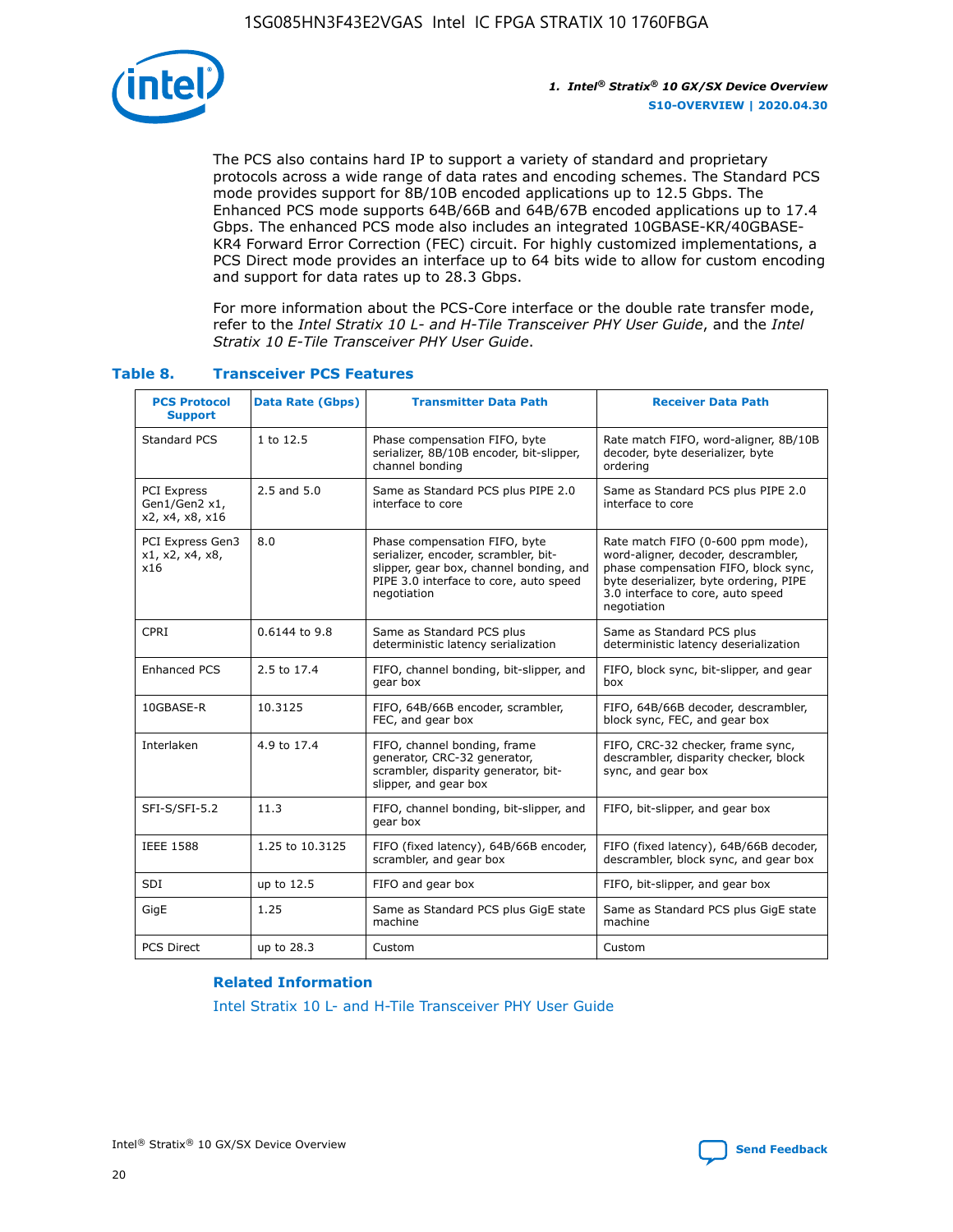

### **1.9. PCI Express Gen1/Gen2/Gen3 Hard IP**

Intel Stratix 10 devices contain embedded PCI Express hard IP designed for performance, ease-of-use, increased functionality, and designer productivity.

The PCI Express hard IP consists of the PHY, Data Link, and Transaction layers. It also supports PCI Express Gen1/Gen2/Gen3 end point and root port, in x1/x2/x4/x8/x16 lane configurations. The PCI Express hard IP is capable of operating independently from the core logic (autonomous mode). This feature allows the PCI Express link to power up and complete link training in less than 100 ms, while the rest of the device is still in the process of being configured. The hard IP also provides added functionality, which makes it easier to support emerging features such as Single Root I/O Virtualization (SR-IOV) and optional protocol extensions.

The PCI Express hard IP has improved end-to-end data path protection using Error Checking and Correction (ECC). In addition, the hard IP supports configuration of the device via protocol (CvP) across the PCI Express bus at Gen1/Gen2/Gen3 rates.

### **1.10. Interlaken PCS Hard IP**

Intel Stratix 10 devices have integrated Interlaken PCS hard IP supporting rates up to 17.4 Gbps per lane.

The Interlaken PCS hard IP is based on the proven functionality of the PCS developed for Intel's previous generation FPGAs, which has demonstrated interoperability with Interlaken ASSP vendors and third-party IP suppliers. The Interlaken PCS hard IP is present in every transceiver channel in Intel Stratix 10 devices.

### **1.11. 10G Ethernet Hard IP**

Intel Stratix 10 devices include IEEE 802.3 10-Gbps Ethernet (10GbE) compliant 10GBASE-R PCS and PMA hard IP. The scalable 10GbE hard IP supports multiple independent 10GbE ports while using a single PLL for all the 10GBASE-R PCS instantiations, which saves on core logic resources and clock networks.

The integrated serial transceivers simplify multi-port 10GbE systems compared to 10 GbE Attachment Unit Interface (XAUI) interfaces that require an external XAUI-to-10G PHY. Furthermore, the integrated transceivers incorporate signal conditioning circuits, which enable direct connection to standard 10G XFP and SFP+ pluggable optical modules. The transceivers also support backplane Ethernet applications and include a hard 10GBASE-KR/40GBASE-KR4 Forward Error Correction (FEC) circuit that can be used for both 10G and 40G applications. The integrated 10G Ethernet hard IP and 10G transceivers save external PHY cost, board space and system power. The 10G Ethernet PCS hard IP and 10GBASE-KR FEC are present in every transceiver channel.

### **1.12. External Memory and General Purpose I/O**

Intel Stratix 10 devices offer substantial external memory bandwidth, with up to ten 72 bit wide DDR4 memory interfaces running at up to 2666 Mbps. For external memory interface and LVDS restrictions, see [AN 906: Intel Stratix 10 GX 400, SX 400,](https://www.intel.com/content/www/us/en/programmable/documentation/sjf1574667190623.html#bft1574667627484) [and TX 400 Routing and Designing Floorplan Guidelines.](https://www.intel.com/content/www/us/en/programmable/documentation/sjf1574667190623.html#bft1574667627484)

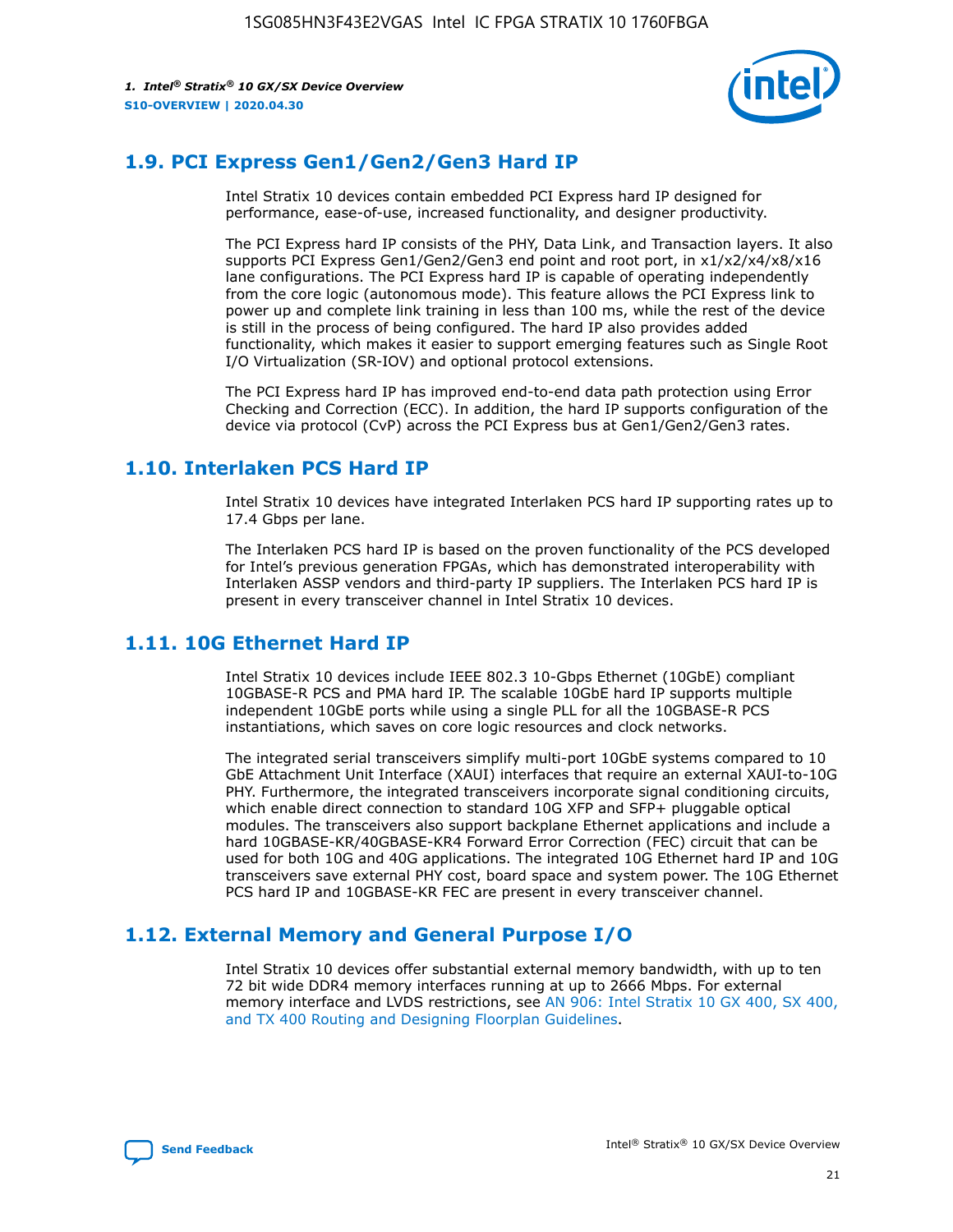

This bandwidth is provided along with the ease of design, lower power, and resource efficiencies of hardened high-performance memory controllers. The external memory interfaces can be configured up to a maximum width of 144 bits when using either hard or soft memory controllers.

#### **Figure 10. Hard Memory Controller**



Each I/O bank contains 48 general purpose I/Os and a high-efficiency hard memory controller capable of supporting many different memory types, each with different performance capabilities. The hard memory controller is also capable of being bypassed and replaced by a soft controller implemented in user logic. The I/Os each have a hardened double data rate (DDR) read/write path (PHY) capable of performing key memory interface functionality such as:

- Read/write leveling
- FIFO buffering to lower latency and improve margin
- Timing calibration
- On-chip termination

The timing calibration is aided by the inclusion of hard microcontrollers based on Intel's Nios® II technology, specifically tailored to control the calibration of multiple memory interfaces. This calibration allows the Intel Stratix 10 device to compensate for any changes in process, voltage, or temperature either within the Intel Stratix 10 device itself, or within the external memory device. The advanced calibration algorithms ensure maximum bandwidth and robust timing margin across all operating conditions.

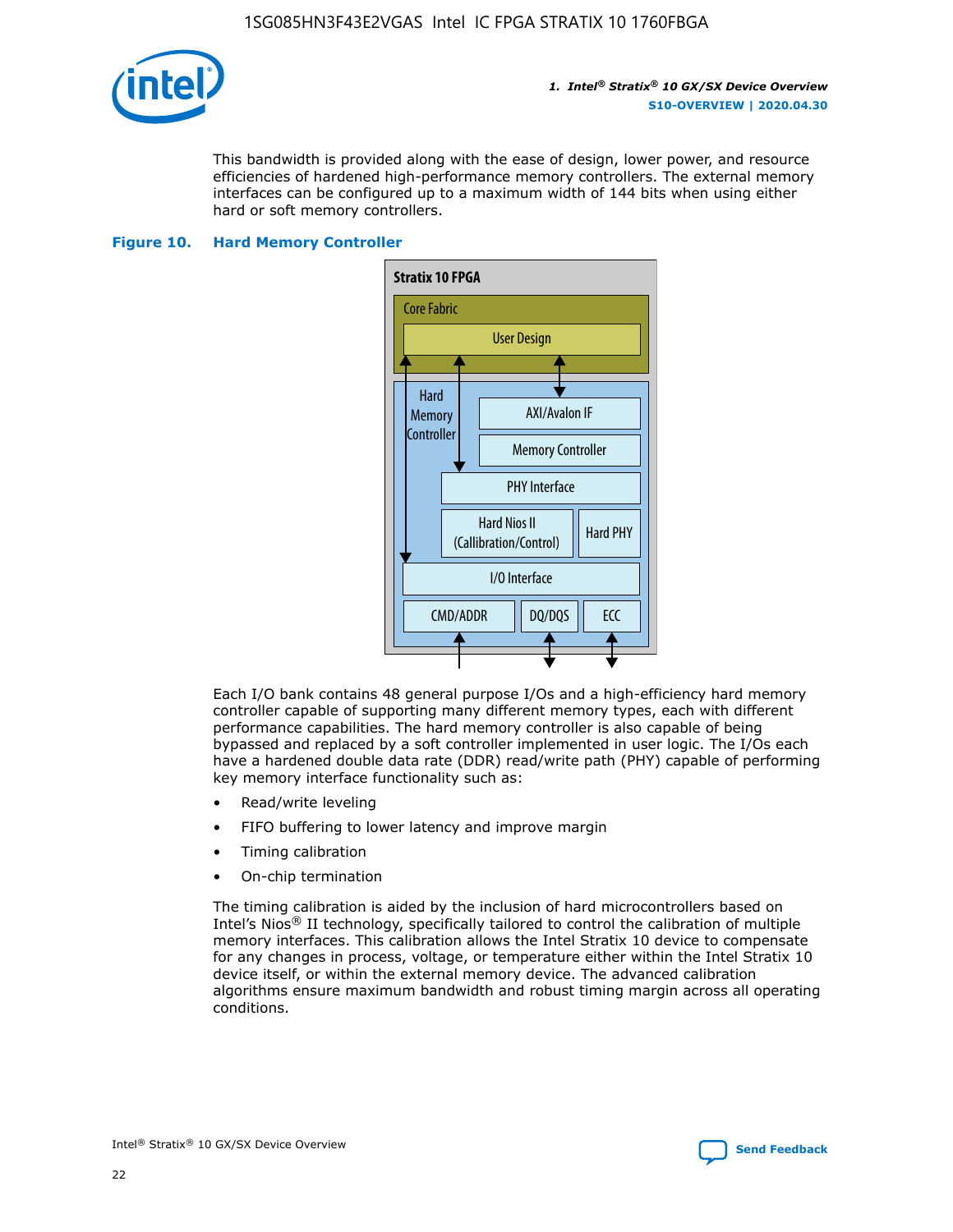

#### **Table 9. External Memory Interface Performance**

The listed speeds are for the 1-rank case.

| <b>Interface</b> | <b>Controller Type</b> | <b>Performance</b><br>(maximum rate possible) |
|------------------|------------------------|-----------------------------------------------|
| DDR4             | Hard                   | 2666 Mbps                                     |
| DDR <sub>3</sub> | Hard                   | 2133 Mbps                                     |
| QDRII+           | Soft                   | 1,100 Mtps                                    |
| QDRII+ Xtreme    | Soft                   | 1,266 Mtps                                    |
| <b>ODRIV</b>     | Soft                   | 2,133 Mtps                                    |
| RLDRAM III       | Soft                   | 2400 Mbps                                     |
| <b>RLDRAM II</b> | Soft                   | 533 Mbps                                      |

In addition to parallel memory interfaces, Intel Stratix 10 devices support serial memory technologies such as the Hybrid Memory Cube (HMC). The HMC is supported by the Intel Stratix 10 high-speed serial transceivers, which connect up to four HMC links, with each link running at data rates of 15 Gbps (HMC short reach specification).

Intel Stratix 10 devices also feature general purpose I/Os capable of supporting a wide range of single-ended and differential I/O interfaces. LVDS rates up to 1.6 Gbps are supported, with each pair of pins having both a differential driver and a differential input buffer. This enables configurable direction for each LVDS pair.

### **1.13. Adaptive Logic Module (ALM)**

Intel Stratix 10 devices use a similar adaptive logic module (ALM) as the previous generation Intel Arria 10 and Stratix V FPGAs, allowing for efficient implementation of logic functions and easy conversion of IP between the devices.

The ALM block diagram shown in the following figure has eight inputs with a fracturable look-up table (LUT), two dedicated embedded adders, and four dedicated registers.

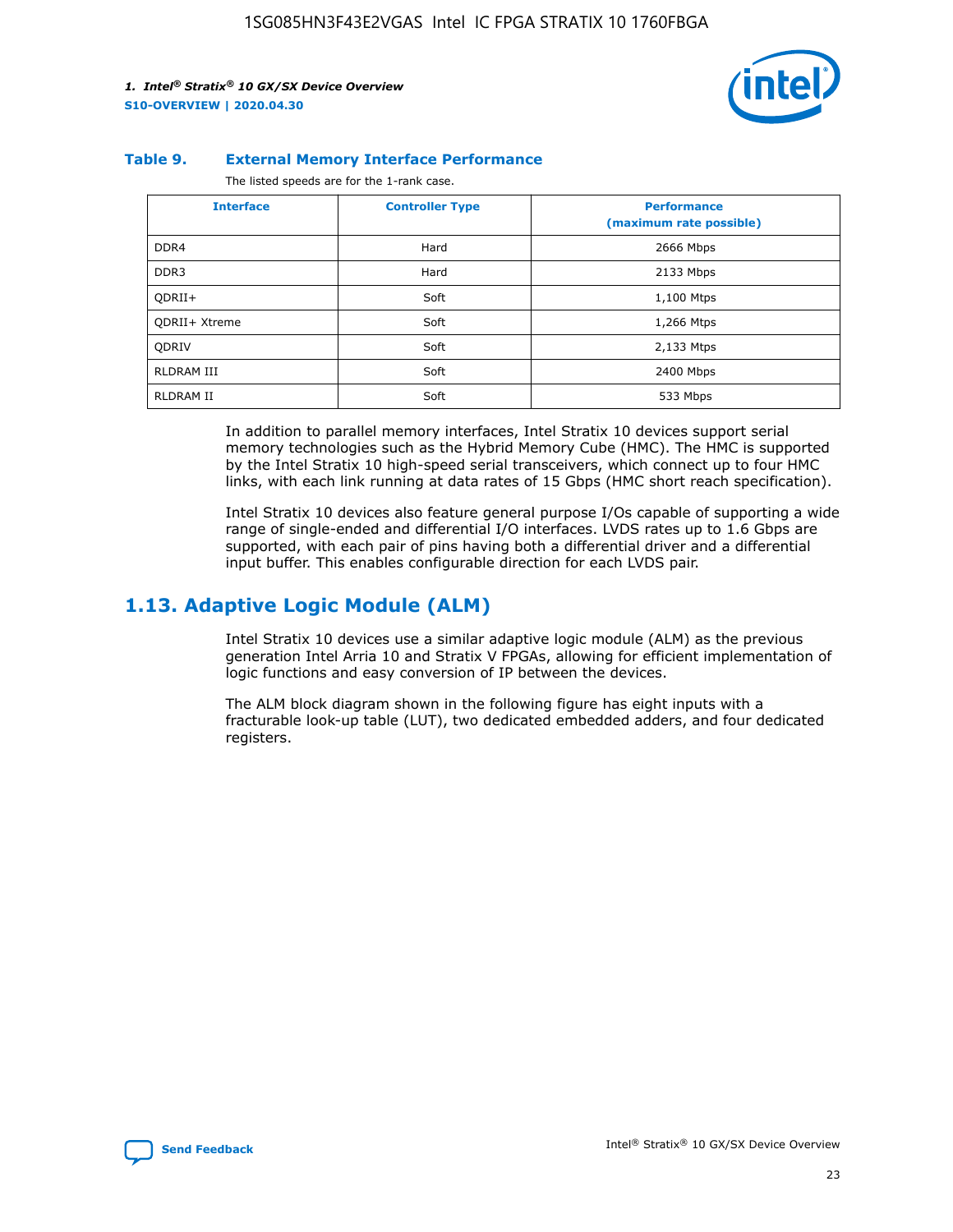

### **Figure 11. Intel Stratix 10 FPGA and SoC ALM Block Diagram**



Key features and capabilities of the ALM include:

- High register count with 4 registers per 8-input fracturable LUT, operating in conjunction with the new Intel Hyperflex architecture, enables Intel Stratix 10 devices to maximize core performance at very high core logic utilization
- Implements select 7-input logic functions, all 6-input logic functions, and two independent functions consisting of smaller LUT sizes (such as two independent 4 input LUTs) to optimize core logic utilization

The Intel Quartus Prime software takes advantage of the ALM logic structure to deliver the highest performance, optimal logic utilization, and lowest compile times. The Intel Quartus Prime software simplifies design reuse as it automatically maps legacy designs into the Intel Stratix 10 ALM architecture.

### **1.14. Core Clocking**

Core clocking in Intel Stratix 10 devices makes use of programmable clock tree synthesis.

This technique uses dedicated clock tree routing and switching circuits, and allows the Intel Quartus Prime software to create the exact clock trees required for your design. Clock tree synthesis minimizes clock tree insertion delay, reduces dynamic power dissipation in the clock tree and allows greater clocking flexibility in the core while still maintaining backwards compatibility with legacy global and regional clocking schemes.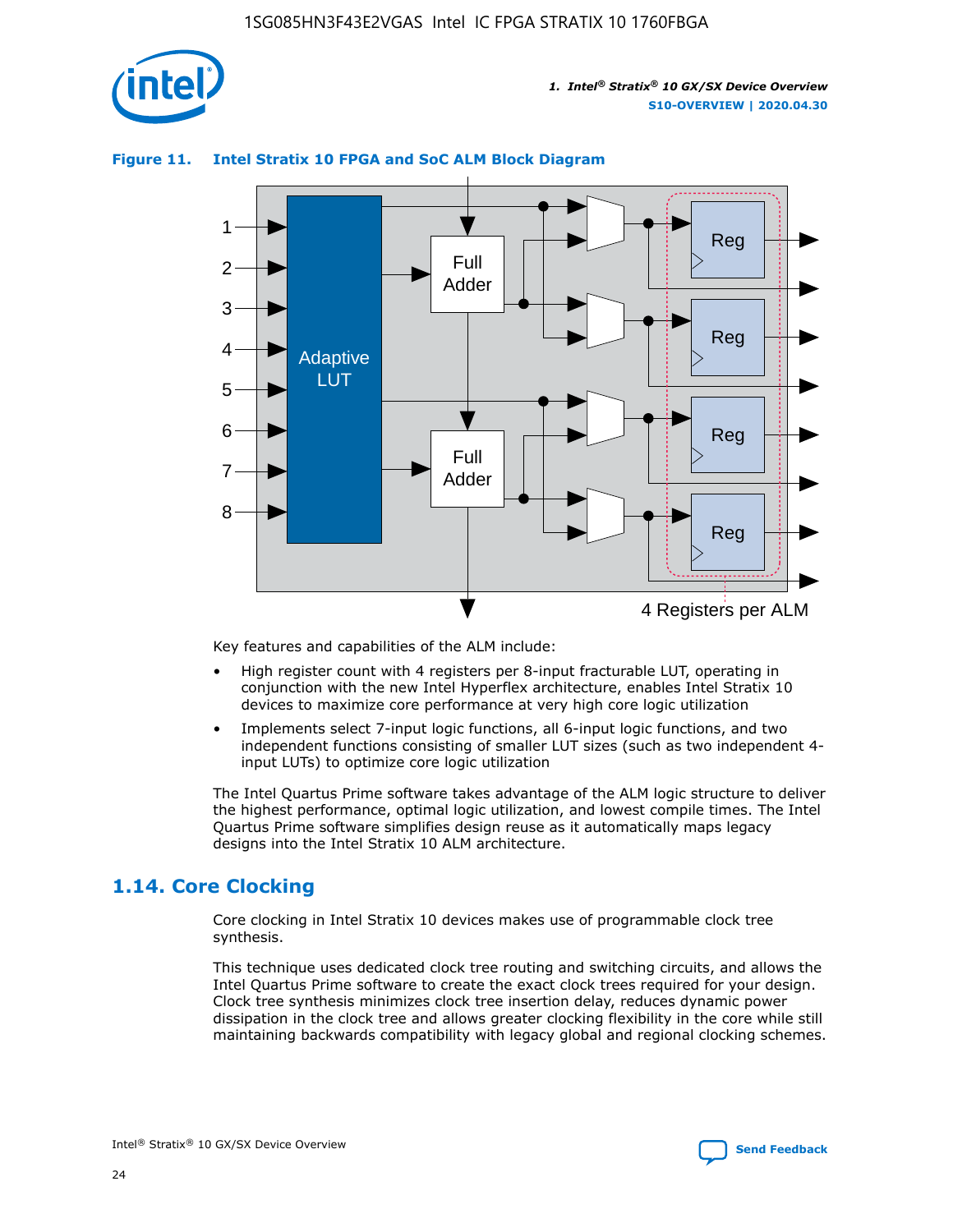

The core clock network in Intel Stratix 10 devices supports the new Intel Hyperflex core architecture at clock rates up to 1 GHz. It also supports the hard memory controllers up to 2666 Mbps with a quarter rate transfer to the core. The core clock network is supported by dedicated clock input pins, fractional clock synthesis PLLs, and integer I/O PLLs.

### **1.15. Fractional Synthesis PLLs and I/O PLLs**

Intel Stratix 10 devices have up to 32 fractional synthesis PLLs (fPLL) available for use with transceivers or in the core fabric.

The fPLLs are located in the 3D SiP transceiver L-tiles and H-tiles, eight per tile, adjacent to the transceiver channels. The fPLLs can be used to reduce both the number of oscillators required on the board and the number of clock pins required, by synthesizing multiple clock frequencies from a single reference clock source. In addition to synthesizing reference clock frequencies for the transceiver transmit PLLs, the fPLLs can also be used directly for transmit clocking. Each fPLL can be independently configured for conventional integer mode, or enhanced fractional synthesis mode with third-order delta-sigma modulation.

In addition to the fPLLs, Intel Stratix 10 devices contain up to 24 integer I/O PLLs (IOPLLs) available for general purpose use in the core fabric and for simplifying the design of external memory interfaces and high-speed LVDS interfaces. The IOPLLs are located in each bank of 48 general purpose I/O, 1 per I/O bank, adjacent to the hard memory controllers and LVDS SerDes in each I/O bank. This makes it easier to close timing because the IOPLLs are tightly coupled with the I/Os that need to use them. The IOPLLs can be used for general purpose applications in the core such as clock network delay compensation and zero-delay clock buffering.

### **1.16. Internal Embedded Memory**

Intel Stratix 10 devices contain two types of embedded memory blocks: M20K (20 Kb) and MLAB (640 bit).

The M20K and MLAB blocks are familiar block sizes carried over from previous Intel device families. The MLAB blocks are ideal for wide and shallow memories, while the M20K blocks are intended to support larger memory configurations and include hard ECC. Both M20K and MLAB embedded memory blocks can be configured as a singleport or dual-port RAM, FIFO, ROM, or shift register. These memory blocks are highly flexible and support a number of memory configurations as shown in Table 10 on page 25.

#### **Table 10. Internal Embedded Memory Block Configurations**

| MLAB (640 bits)                                                | <b>M20K (20 Kb)</b>                                                                    |
|----------------------------------------------------------------|----------------------------------------------------------------------------------------|
| $64 \times 10$ (supported through emulation)<br>$32 \times 20$ | $2K \times 10$ (or $x8$ )<br>$1K \times 20$ (or $x16$ )<br>$512 \times 40$ (or $x32$ ) |

### **1.17. Variable Precision DSP Block**

The Intel Stratix 10 DSP blocks are based upon the Variable Precision DSP Architecture used in Intel's previous generation devices. They feature hard fixed point and IEEE 754 compliant floating point capability.

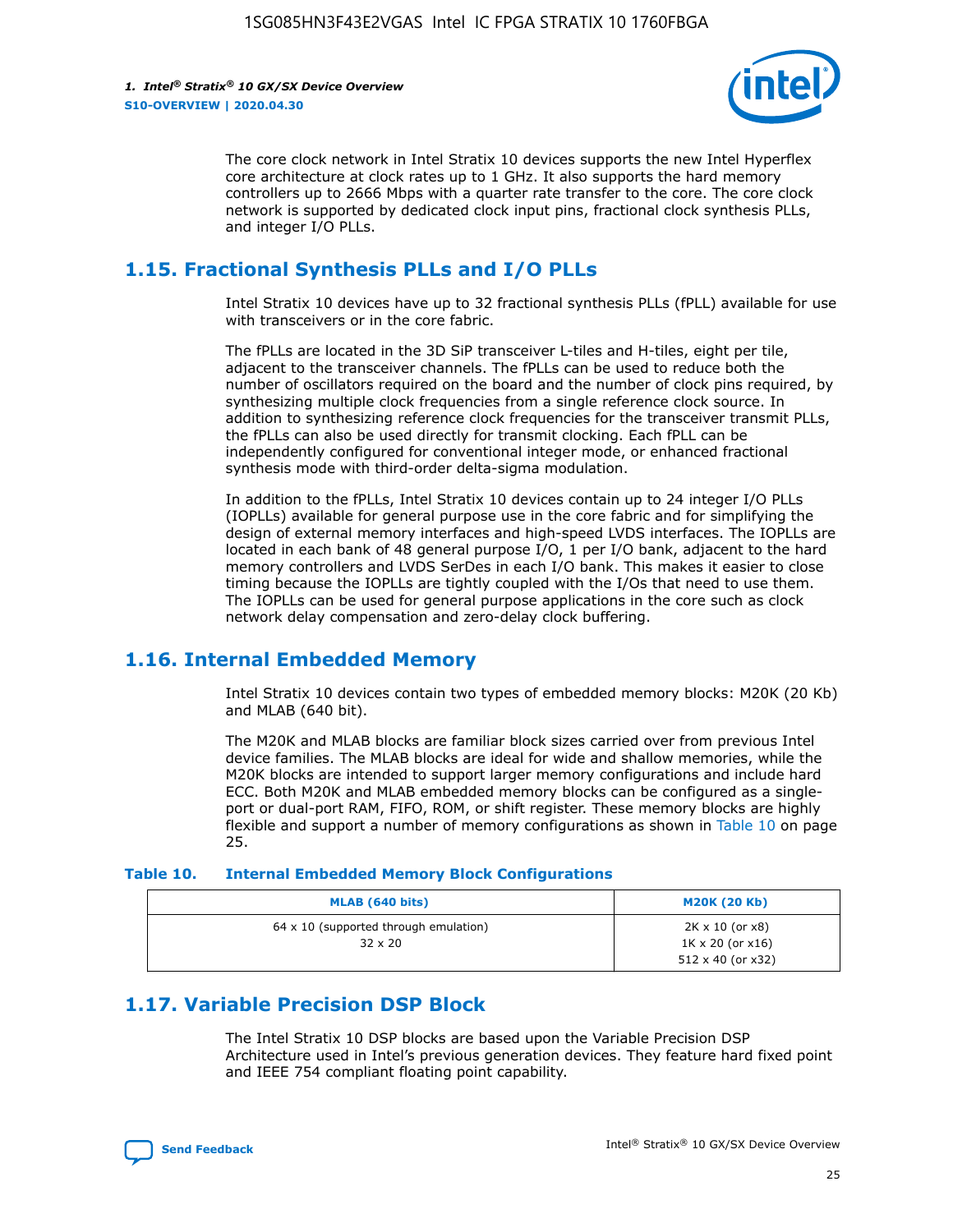

The DSP blocks can be configured to support signal processing with precision ranging from 18x19 up to 54x54. A pipeline register has been added to increase the maximum operating frequency of the DSP block and reduce power consumption.





#### **Figure 13. DSP Block: High Precision Fixed Point Mode**

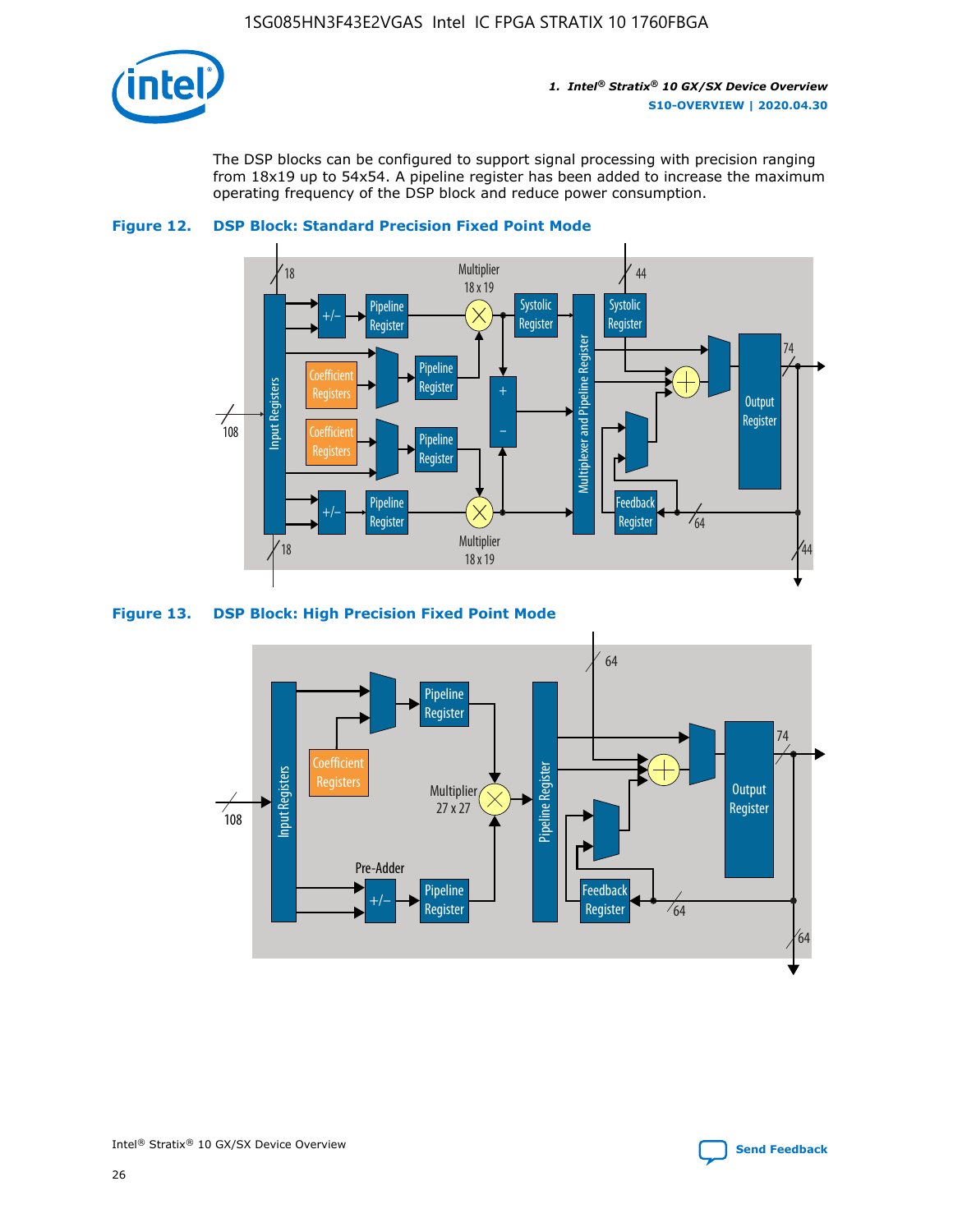



### **Figure 14. DSP Block: Single Precision Floating Point Mode**

Each DSP block can be independently configured at compile time as either dual 18x19 or a single 27x27 multiply accumulate. With a dedicated 64 bit cascade bus, multiple variable precision DSP blocks can be cascaded to implement even higher precision DSP functions efficiently.

In floating point mode, each DSP block provides one single precision floating point multiplier and adder. Floating point additions, multiplications, mult-adds and multaccumulates are supported.

The following table shows how different precisions are accommodated within a DSP block, or by utilizing multiple blocks.

| <b>Multiplier Size</b>             | <b>DSP Block Resources</b>                                                               | <b>Expected Usage</b>           |
|------------------------------------|------------------------------------------------------------------------------------------|---------------------------------|
| $18x19$ bits                       | 1/2 of Variable Precision DSP Block                                                      | Medium precision fixed point    |
| 27x27 bits                         | 1 Variable Precision DSP Block                                                           | High precision fixed point      |
| $19x36$ bits                       | 1 Variable Precision DSP Block with external<br>adder                                    | Fixed point FFTs                |
| 36x36 bits                         | 2 Variable Precision DSP Blocks with external<br>adder                                   | Very high precision fixed point |
| 54x54 bits                         | 4 Variable Precision DSP Blocks with external<br>adder                                   | Double Precision floating point |
| Single Precision<br>floating point | 1 Single Precision floating point adder, 1 Single<br>Precision floating point multiplier | Floating point                  |

#### **Table 11. Variable Precision DSP Block Configurations**

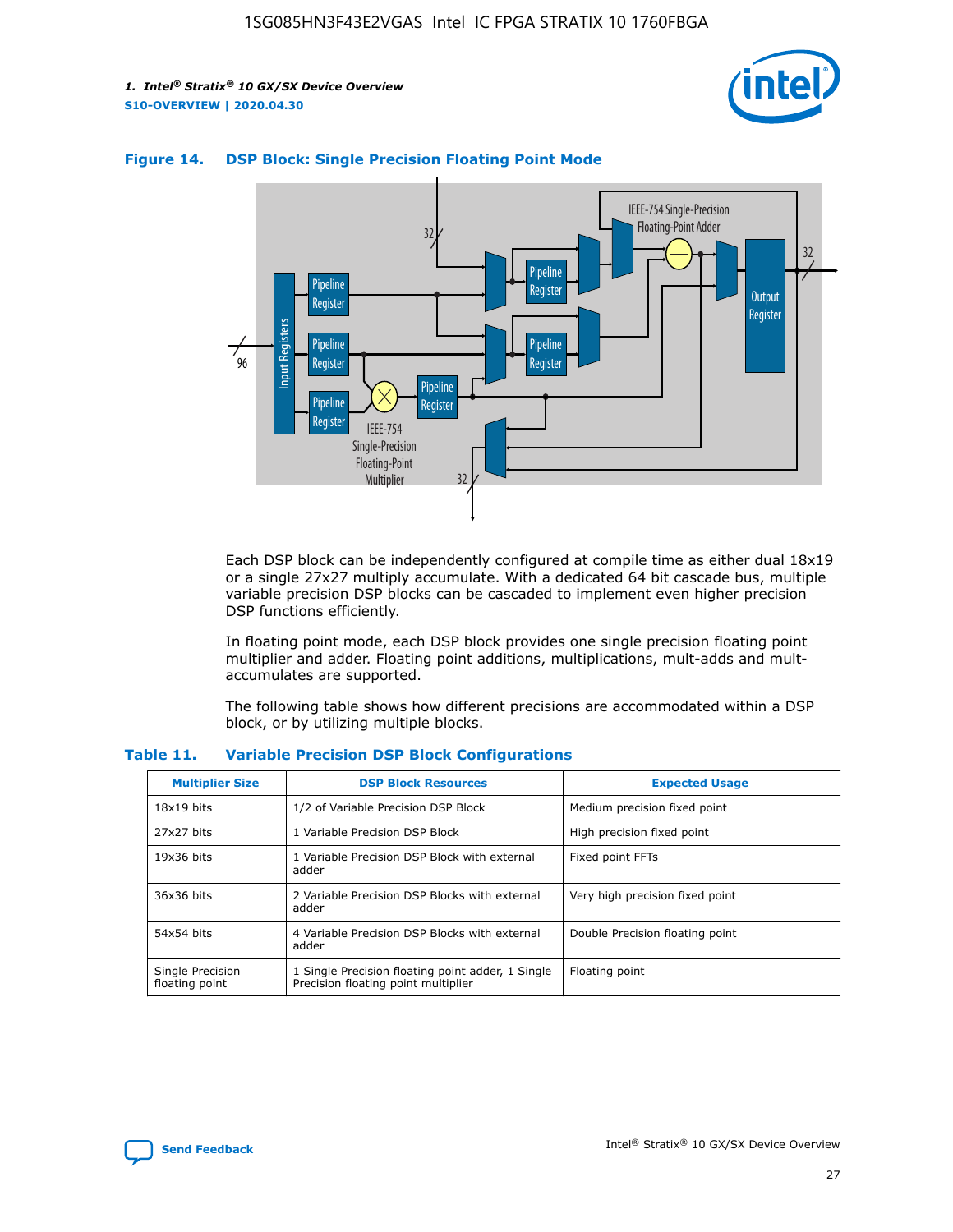

Complex multiplication is very common in DSP algorithms. One of the most popular applications of complex multipliers is the FFT algorithm. This algorithm has the characteristic of increasing precision requirements on only one side of the multiplier. The Variable Precision DSP block supports the FFT algorithm with proportional increase in DSP resources as the precision grows.

### **Table 12. Complex Multiplication With Variable Precision DSP Block**

| <b>Complex Multiplier</b><br><b>Size</b> | <b>DSP Block Resources</b>      | <b>FFT Usage</b>       |
|------------------------------------------|---------------------------------|------------------------|
| $18x19$ bits                             | 2 Variable Precision DSP Blocks | Resource optimized FFT |
| 27x27 bits                               | 4 Variable Precision DSP Blocks | Highest precision FFT  |

For FFT applications with high dynamic range requirements, the Intel FFT IP Core offers an option of single precision floating point implementation with resource usage and performance similar to high precision fixed point implementations.

Other features of the DSP block include:

- Hard 18 bit and 25 bit pre-adders
- Hard floating point multipliers and adders
- 64 bit dual accumulator (for separate I, Q product accumulations)
- Cascaded output adder chains for 18 and 27 bit FIR filters
- Embedded coefficient registers for 18 and 27 bit coefficients
- Fully independent multiplier outputs
- Inferability using HDL templates supplied by the Intel Quartus Prime software for most modes

The Variable Precision DSP block is ideal to support the growing trend towards higher bit precision in high performance DSP applications. At the same time, it can efficiently support the many existing 18 bit DSP applications, such as high definition video processing and remote radio heads. With the Variable Precision DSP block architecture and hard floating point multipliers and adders, Intel Stratix 10 devices can efficiently support many different precision levels up to and including floating point implementations. This flexibility can result in increased system performance, reduced power consumption, and reduce architecture constraints on system algorithm designers.

### **1.18. Hard Processor System (HPS)**

The Intel Stratix 10 SoC Hard Processor System (HPS) is Intel's third generation HPS. Leveraging the performance of Intel 14 nm tri-gate technology, Intel Stratix 10 SoC devices more than double the performance of previous generation SoCs with an integrated quad-core 64-bit Arm Cortex-A53. The HPS also enables system-wide hardware virtualization capabilities by adding a system memory management unit. These architecture improvements ensure that Intel Stratix 10 SoCs meet the requirements of current and future embedded markets, including wireless and wireline communications, datacenter acceleration, and numerous military applications.

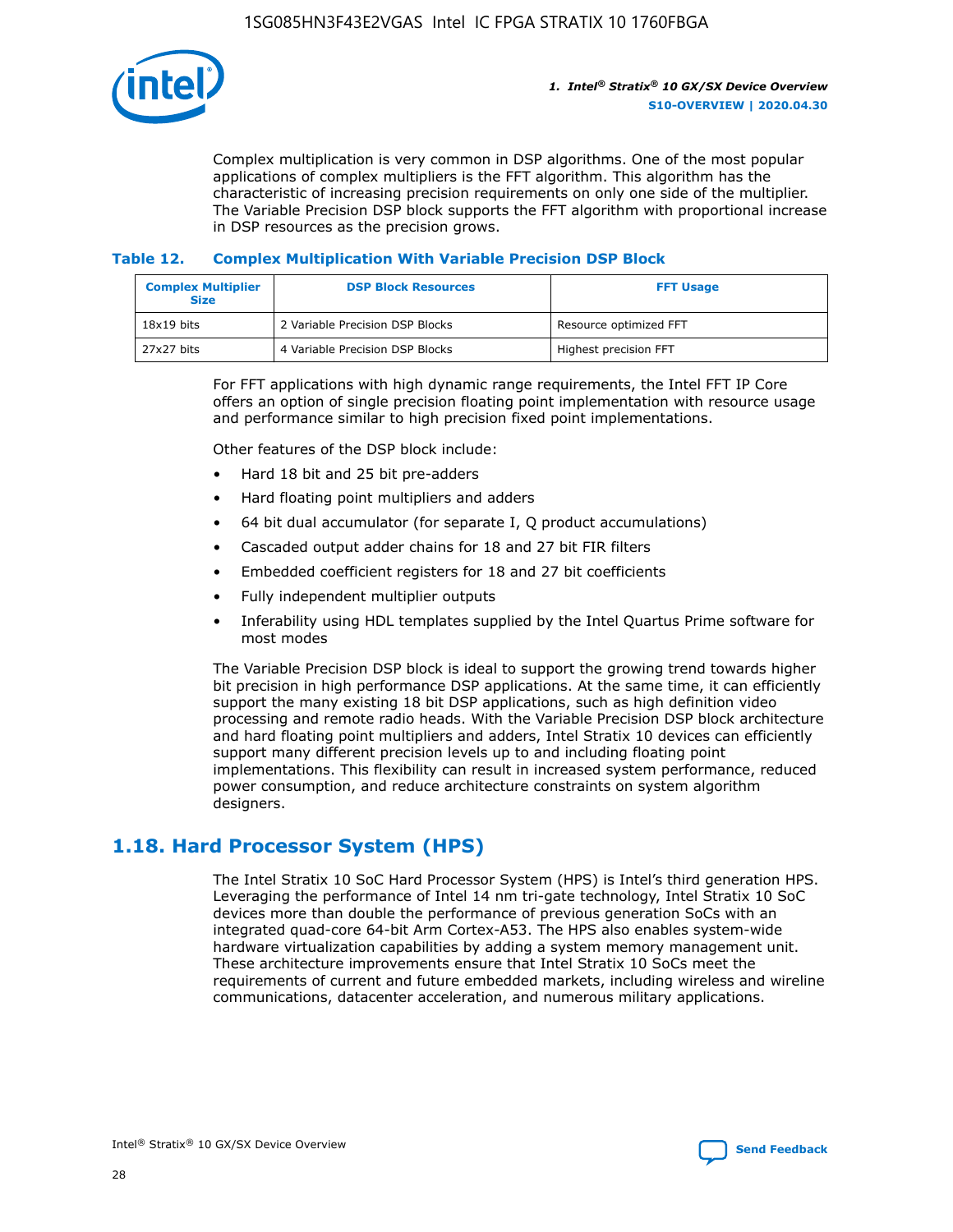

#### **Figure 15. HPS Block Diagram**

| Quad Arm Cortex-A53-Based Hard Processor System |                                             |                                                       |                                           |                          |                                     |                          |                                        |
|-------------------------------------------------|---------------------------------------------|-------------------------------------------------------|-------------------------------------------|--------------------------|-------------------------------------|--------------------------|----------------------------------------|
|                                                 | <b>Arm Cortex - A53</b><br>Arm Cortex - A53 |                                                       |                                           |                          |                                     |                          | SD/SDIO/                               |
| <b>NEON</b>                                     |                                             | <b>FPU</b>                                            | <b>NEON</b>                               |                          | <b>FPU</b>                          | USB OTG                  | $MMC$ <sup>1,2</sup>                   |
| 32 KB I-Cache<br>with Parity                    |                                             | 32 KB D-Cache<br>with ECC                             | 32 KB I-Cache<br>with Parity              |                          | 32 KB D - Cache<br>with ECC         | $(x2)^{1,2}$             |                                        |
|                                                 |                                             |                                                       |                                           |                          |                                     | UART (x2)                | <b>DMA</b><br>$(8 \text{ Channel})^2$  |
| Arm Cortex - A53                                |                                             |                                                       |                                           |                          | Arm Cortex - A53                    |                          |                                        |
| <b>NEON</b>                                     |                                             | <b>FPU</b>                                            | <b>NEON</b>                               |                          | <b>FPU</b>                          |                          |                                        |
| 32 KB I-Cache<br>with Parity                    |                                             | 32 KB D-Cache<br>with ECC                             | 32 KB I-Cache<br>with Parity              |                          | 32 KB D-Cache<br>with ECC           | I <sup>2</sup> C(x5)     | <b>HPS 10</b>                          |
| <b>System MMU</b>                               |                                             | 1 MB L2 Cache with ECC<br><b>Cache Coherency Unit</b> |                                           | <b>EMAC</b> $(x3)^{1,2}$ | <b>NAND</b><br>Flash <sup>1,2</sup> |                          |                                        |
| JTAG Debug<br>or Trace                          |                                             | 256 KB                                                | <b>Timers</b><br>RAM <sup>2</sup><br>(x8) |                          |                                     | SPI(x4)                  |                                        |
| Lightweight HPS-to-<br><b>FPGA BRIDGE</b>       |                                             |                                                       | HPS-to-FPGA<br><b>BRIDGE</b>              |                          | FPGA-to-HPS<br><b>BRIDGE</b>        | HPS-to-SDM<br>SDM-to-HPS | <b>SDRAM</b><br>Scheduler <sup>3</sup> |
|                                                 |                                             |                                                       |                                           |                          |                                     |                          |                                        |
| <b>FPGA Fabric</b>                              |                                             |                                                       |                                           |                          |                                     | <b>SDM</b>               | <b>Hard Memory</b><br>Controller       |

Notes:

1. Integrated direct memory access (DMA)

2. Integrated error correction code (ECC)

3. Multiport front-end interface to hard memory controller

### **1.18.1. Key Features of the Intel Stratix 10 HPS**

### **Table 13. Key Features of the Intel Stratix 10 GX/SX HPS**

| <b>Feature</b>                                    | <b>Description</b>                                                                                                                                                                                                                                                                                                                                     |
|---------------------------------------------------|--------------------------------------------------------------------------------------------------------------------------------------------------------------------------------------------------------------------------------------------------------------------------------------------------------------------------------------------------------|
| Quad-core Arm Cortex-A53<br>MPCore processor unit | 2.3 MIPS/MHz instruction efficiency<br>$\bullet$<br>CPU frequency up to 1.5 GHz<br>٠<br>At 1.5 GHz total performance of 13,800 MIPS<br>Army8-A architecture<br>Runs 64 bit and 32 bit Arm instructions<br>16 bit and 32 bit Thumb instructions for 30% reduction in memory footprint<br>Jazelle* RCT execution architecture with 8 bit Java byte codes |
|                                                   |                                                                                                                                                                                                                                                                                                                                                        |

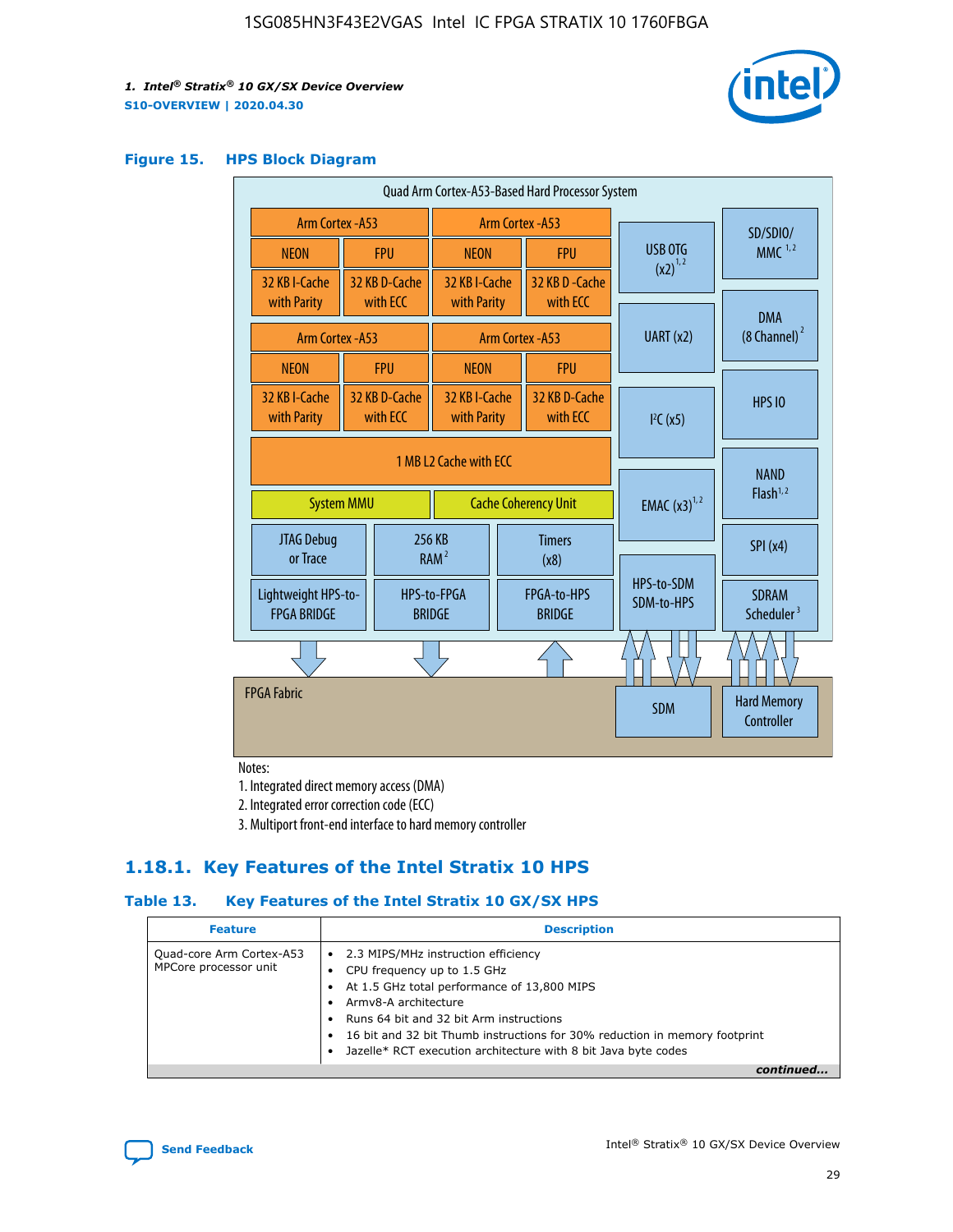

| <b>Feature</b>                                        | <b>Description</b>                                                                                                                                                                                                                                                                                                                                                                                                                                                                                                                                                                                                                                                                                                                                                                                                                                                                                                                                                                                                                                                                                                                                                                                                     |  |
|-------------------------------------------------------|------------------------------------------------------------------------------------------------------------------------------------------------------------------------------------------------------------------------------------------------------------------------------------------------------------------------------------------------------------------------------------------------------------------------------------------------------------------------------------------------------------------------------------------------------------------------------------------------------------------------------------------------------------------------------------------------------------------------------------------------------------------------------------------------------------------------------------------------------------------------------------------------------------------------------------------------------------------------------------------------------------------------------------------------------------------------------------------------------------------------------------------------------------------------------------------------------------------------|--|
|                                                       | Superscalar, variable length, out-of-order pipeline with dynamic branch prediction<br>Improved Arm Neon* media processing engine<br>$\bullet$<br>Single- and double-precision floating-point unit<br>Arm CoreSight* debug and trace technology<br>$\bullet$                                                                                                                                                                                                                                                                                                                                                                                                                                                                                                                                                                                                                                                                                                                                                                                                                                                                                                                                                            |  |
| <b>System Memory</b><br>Management Unit               | Enables a unified memory model and extends hardware virtualization into peripherals<br>$\bullet$<br>implemented in the FPGA fabric                                                                                                                                                                                                                                                                                                                                                                                                                                                                                                                                                                                                                                                                                                                                                                                                                                                                                                                                                                                                                                                                                     |  |
| Cache Coherency unit                                  | $\bullet$<br>Changes in shared data stored in cache are propagated throughout the system<br>providing bi-directional coherency for co-processing elements.                                                                                                                                                                                                                                                                                                                                                                                                                                                                                                                                                                                                                                                                                                                                                                                                                                                                                                                                                                                                                                                             |  |
| Cache                                                 | L1 Cache<br>$\bullet$<br>- 32 KB of instruction cache w/ parity check<br>- 32 KB of L1 data cache w /ECC<br>- Parity checking<br>L2 Cache<br>$-$ 1MB shared<br>- 8-way set associative<br>- SEU Protection with parity on TAG ram and ECC on data RAM<br>- Cache lockdown support                                                                                                                                                                                                                                                                                                                                                                                                                                                                                                                                                                                                                                                                                                                                                                                                                                                                                                                                      |  |
| On-Chip Memory                                        | 256 KB of scratch on-chip RAM<br>$\bullet$                                                                                                                                                                                                                                                                                                                                                                                                                                                                                                                                                                                                                                                                                                                                                                                                                                                                                                                                                                                                                                                                                                                                                                             |  |
| External SDRAM and Flash<br>Memory Interfaces for HPS | Hard memory controller with support for DDR4, DDR3<br>$\bullet$<br>$-$ 40 bit (32 bit + 8 bit ECC) with select packages supporting 72 bit (64 bit + 8 bit<br>ECC)<br>- Support for up to 2666 Mbps DDR4 and 2166 Mbps DDR3 frequencies<br>- Error correction code (ECC) support including calculation, error correction, write-<br>back correction, and error counters<br>- Software Configurable Priority Scheduling on individual SDRAM bursts<br>- Fully programmable timing parameter support for all JEDEC-specified timing<br>parameters<br>- Multiport front-end (MPFE) scheduler interface to the hard memory controller, which<br>supports the $AXI^{\circledR}$ Quality of Service (QoS) for interface to the FPGA fabric<br>NAND flash controller<br>$-$ ONFI 1.0<br>- Integrated descriptor based with DMA<br>- Programmable hardware ECC support<br>- Support for 8 and 16 bit Flash devices<br>Secure Digital SD/SDIO/MMC controller<br>$-$ eMMC 4.5<br>- Integrated descriptor based DMA<br>- CE-ATA digital commands supported<br>- 50 MHz operating frequency<br>Direct memory access (DMA) controller<br>$\bullet$<br>- 8-channel<br>- Supports up to 32 peripheral handshake interface<br>continued |  |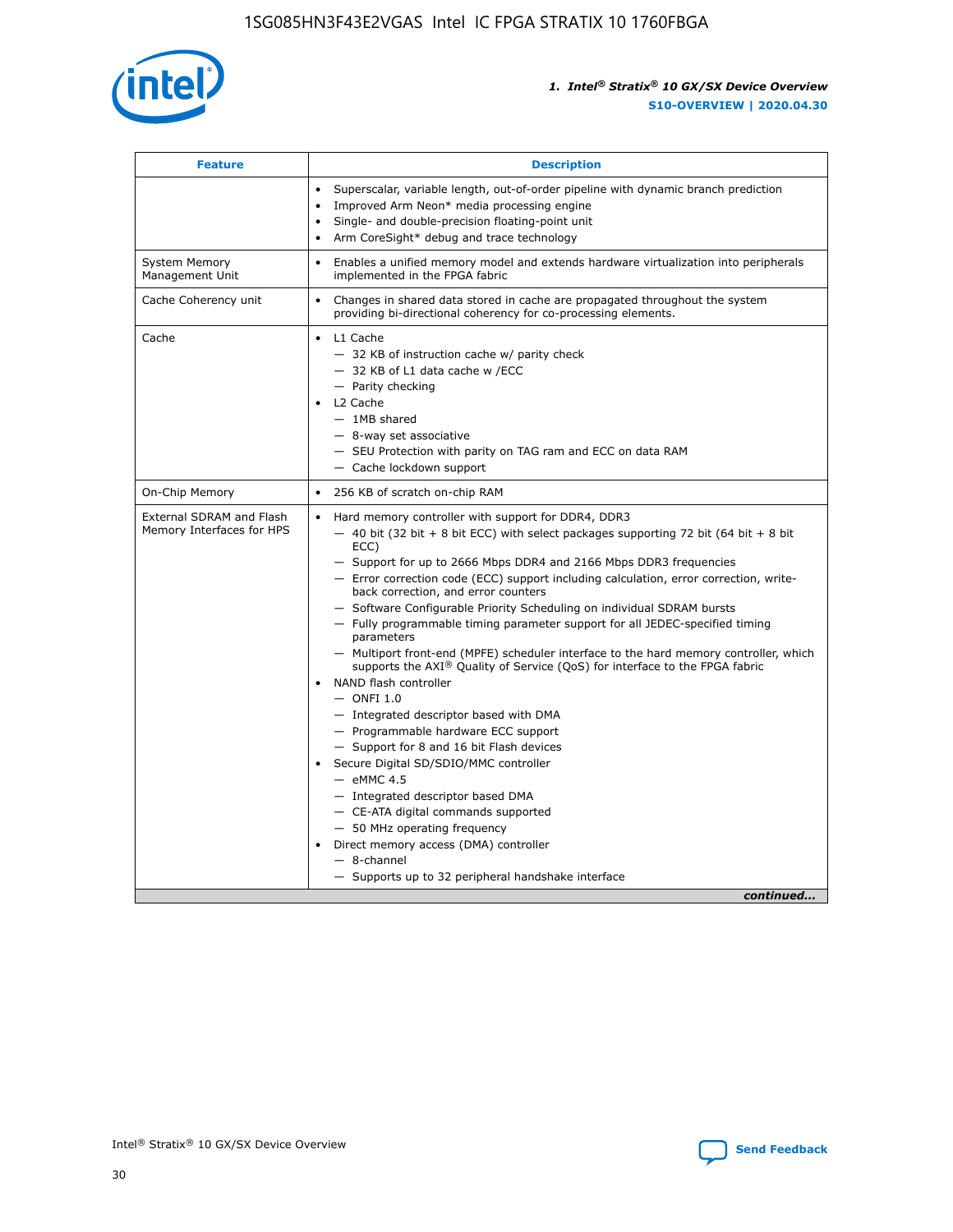

| <b>Feature</b>                         | <b>Description</b>                                                                                                                                                                                                                                                                                                                                                                                                                                                                                                                                                                                                                                                                                                                                                                                                                                                                                                                                                                                                                                                                                                                                                                                                                                                                                                                                                                                                                                                                                                     |
|----------------------------------------|------------------------------------------------------------------------------------------------------------------------------------------------------------------------------------------------------------------------------------------------------------------------------------------------------------------------------------------------------------------------------------------------------------------------------------------------------------------------------------------------------------------------------------------------------------------------------------------------------------------------------------------------------------------------------------------------------------------------------------------------------------------------------------------------------------------------------------------------------------------------------------------------------------------------------------------------------------------------------------------------------------------------------------------------------------------------------------------------------------------------------------------------------------------------------------------------------------------------------------------------------------------------------------------------------------------------------------------------------------------------------------------------------------------------------------------------------------------------------------------------------------------------|
| Communication Interface<br>Controllers | Three 10/100/1000 Ethernet media access controls (MAC) with integrated DMA<br>$\bullet$<br>- Supports RGMII and RMII external PHY Interfaces<br>- Option to support other PHY interfaces through FPGA logic<br>$\bullet$ GMII<br>MII<br>$\bullet$<br>RMII (requires MII to RMII adapter)<br>$\bullet$<br>• RGMII (requires GMII to RGMII adapter)<br>SGMII (requires GMII to SGMII adapter)<br>- Supports IEEE 1588-2002 and IEEE 1588-2008 standards for precision networked<br>clock synchronization<br>- Supports IEEE 802.1Q VLAN tag detection for reception frames<br>- Supports Ethernet AVB standard<br>Two USB On-the-Go (OTG) controllers with DMA<br>- Dual-Role Device (device and host functions)<br>• High-speed (480 Mbps)<br>• Full-speed (12 Mbps)<br>• Low-speed (1.5 Mbps)<br>• Supports USB 1.1 (full-speed and low-speed)<br>- Integrated descriptor-based scatter-gather DMA<br>- Support for external ULPI PHY<br>- Up to 16 bidirectional endpoints, including control endpoint<br>$-$ Up to 16 host channels<br>- Supports generic root hub<br>- Configurable to OTG 1.3 and OTG 2.0 modes<br>Five $I2C$ controllers (three can be used by EMAC for MIO to external PHY)<br>- Support both 100 Kbps and 400 Kbps modes<br>- Support both 7 bit and 10 bit addressing modes<br>- Support Master and Slave operating mode<br>Two UART 16550 compatible<br>- Programmable baud rate up to 115.2 Kbaud<br>Four serial peripheral interfaces (SPI) (2 Masters, 2 Slaves)<br>- Full and Half duplex |
| Timers and I/O                         | Timers<br>$\bullet$<br>- 4 general-purpose timers<br>$-4$ watchdog timers<br>48 HPS direct I/O allow HPS peripherals to connect directly to I/O<br>Up to three IO48 banks may be assigned to HPS for HPS DDR access                                                                                                                                                                                                                                                                                                                                                                                                                                                                                                                                                                                                                                                                                                                                                                                                                                                                                                                                                                                                                                                                                                                                                                                                                                                                                                    |
| Interconnect to Logic Core             | • FPGA-to-HPS Bridge<br>- Allows IP bus masters in the FPGA fabric to access to HPS bus slaves<br>- Configurable 32, 64, or 128 bit AMBA AXI interface<br>HPS-to-FPGA Bridge<br>- Allows HPS bus masters to access bus slaves in FPGA fabric<br>- Configurable 32, 64, or 128 bit AMBA AXI interface allows high-bandwidth HPS<br>master transactions to FPGA fabric<br>HPS-to-SDM and SDM-to-HPS Bridges<br>- Allows the HPS to reach the SDM block and the SDM to bootstrap the HPS<br>Light Weight HPS-to-FPGA Bridge<br>- Light weight 32 bit AXI interface suitable for low-latency register accesses from HPS<br>to soft peripherals in FPGA fabric<br>FPGA-to-HPS SDRAM Bridge<br>- Up to three AMBA AXI interfaces supporting 32, 64, or 128 bit data paths                                                                                                                                                                                                                                                                                                                                                                                                                                                                                                                                                                                                                                                                                                                                                    |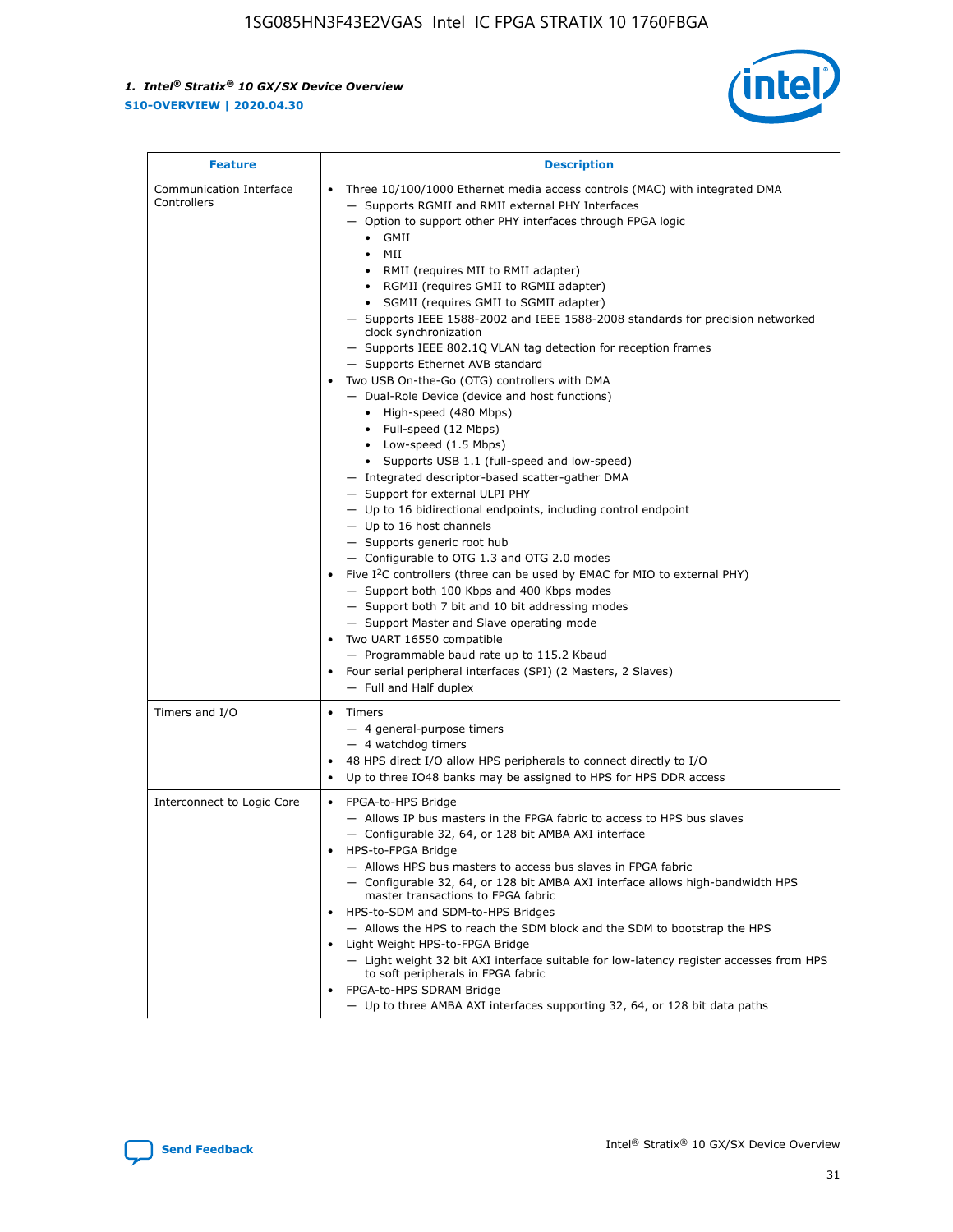

### **1.19. Power Management**

Intel Stratix 10 devices use the advanced Intel 14 nm tri-gate process technology, the all new Intel Hyperflex core architecture to enable Hyper-Folding, power gating, and several optional power reduction techniques to reduce total power consumption by as much as 70% compared to previous generation high-performance Stratix V devices.

Intel Stratix 10 standard power devices (-V) are SmartVID devices. The core voltage supplies (VCC and VCCP) for each SmartVID device must be driven by a PMBus voltage regulator dedicated to that Intel Stratix 10 device. Use of a PMBus voltage regulator for each SmartVID (-V) device is mandatory; it is not an option. A code is programmed into each SmartVID device during manufacturing that allows the PMBus voltage regulator to operate at the optimum core voltage to meet the device performance specifications.

With the new Intel Hyperflex core architecture, designs can run 2X faster than previous generation FPGAs. With 2X performance and same required throughput, architects can cut the data path width in half to save power. This optimization is called Hyper-Folding. Additionally, power gating reduces static power of unused resources in the FPGA by powering them down. The Intel Quartus Prime software automatically powers down specific unused resource blocks such as DSP and M20K blocks, at configuration time.

The optional power reduction techniques in Intel Stratix 10 devices include:

• **Available Low Static Power Devices**—Intel Stratix 10 devices are available with a fixed core voltage that provides lower static power than the SmartVID standard power devices, while maintaining device performance

Furthermore, Intel Stratix 10 devices feature Intel's low power transceivers and include a number of hard IP blocks that not only reduce logic resources but also deliver substantial power savings compared to soft implementations. In general, hard IP blocks consume up to 50% less power than the equivalent soft logic implementations.

### **1.20. Device Configuration and Secure Device Manager (SDM)**

All Intel Stratix 10 devices contain a Secure Device Manager (SDM), which is a dedicated triple-redundant processor that serves as the point of entry into the device for all JTAG and configuration commands. The SDM also bootstraps the HPS in SoC devices ensuring that the HPS can boot using the same security features that the FPGA devices have.

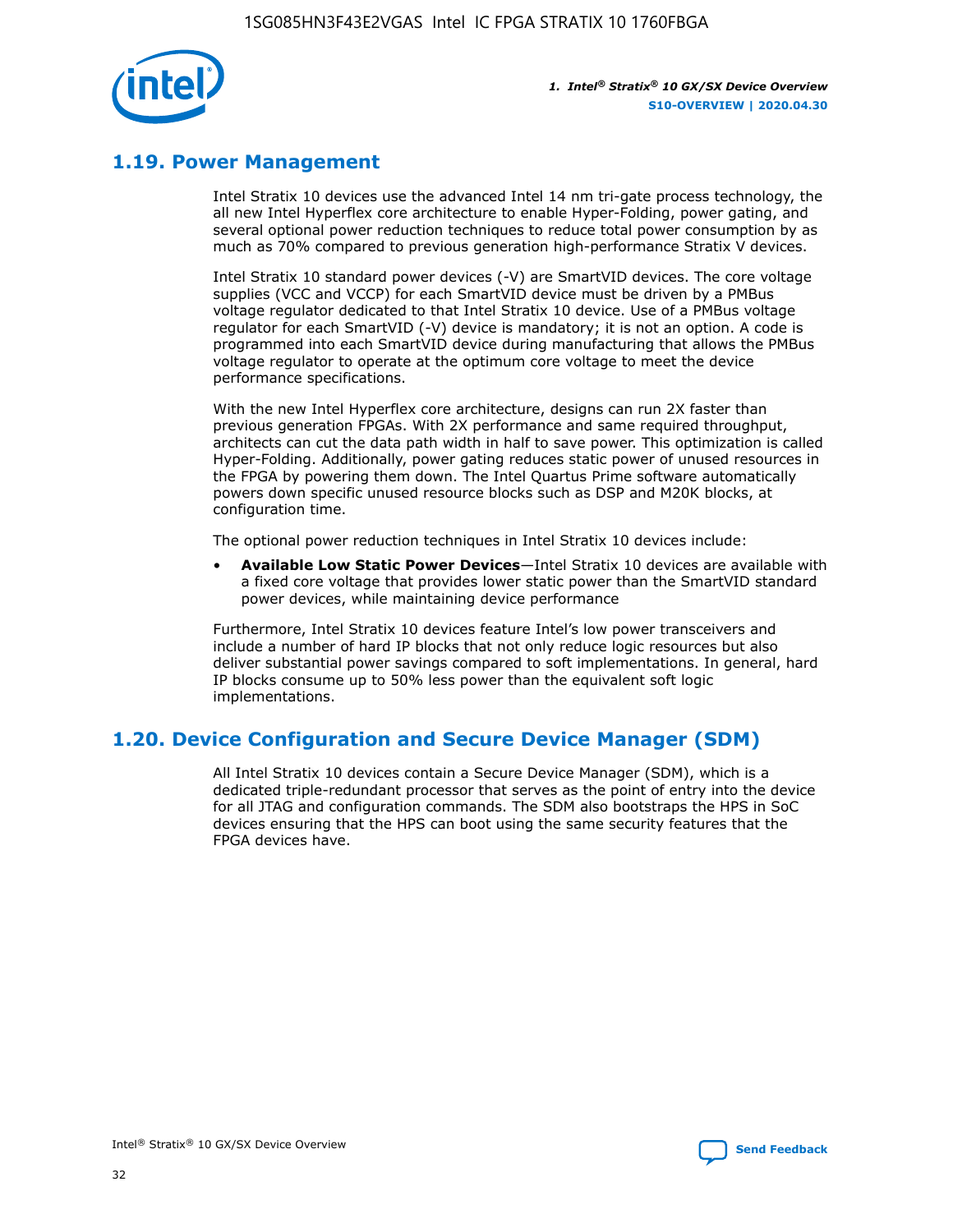





During configuration, Intel Stratix 10 devices are divided into logical sectors, each of which is managed by a local sector manager (LSM). The SDM passes configuration data to each of the LSMs across the on-chip configuration network. This allows the sectors to be configured independently, one at a time, or in parallel. This approach achieves simplified sector configuration and reconfiguration, as well as reduced overall configuration time due to the inherent parallelism. The same sector-based approach is used to respond to single-event upsets and security attacks.

While the sectors provide a logical separation for device configuration and reconfiguration, they overlay the normal rows and columns of FPGA logic and routing. This means there is no impact to the Intel Quartus Prime software place and route, and no impact to the timing of logic signals that cross the sector boundaries.

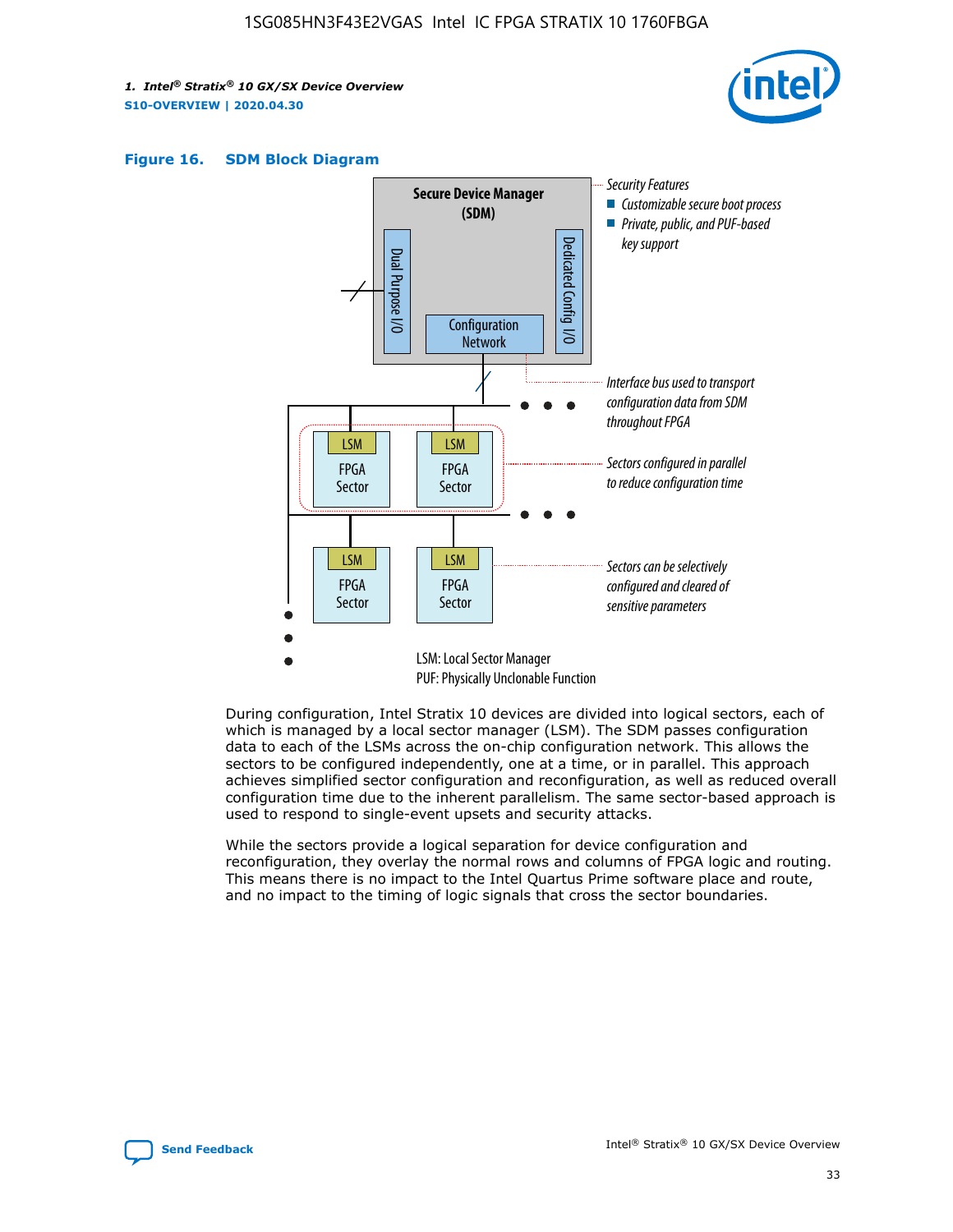

The SDM enables robust, secure, fully-authenticated device configuration. It also allows for customization of the configuration scheme, which can enhance device security. For configuration and reconfiguration, this approach offers a variety of advantages:

- Dedicated secure configuration manager
- Reduced device configuration time, because sectors are configured in parallel
- Updateable configuration process
- Reconfiguration of one or more sectors independent of all other sectors
- Zeroization of individual sectors or the complete device

The SDM also provides additional capabilities such as register state readback and writeback to support ASIC prototyping and other applications.

### **1.21. Device Security**

Building on top of the robust security features present in the previous generation devices, Intel Stratix 10 FPGAs and SoCs include a number of new and innovative security enhancements. These features are also managed by the SDM, tightly coupling device configuration and reconfiguration with encryption, authentication, key storage and anti-tamper services.

Security services provided by the SDM include:

- Bitstream encryption
- Multi-factor authentication
- Hard encryption and authentication acceleration; AES-256, SHA-256/384, ECDSA-256/384
- Volatile and non-volatile encryption key storage and management
- Boot code authentication for the HPS
- Physically Unclonable Function (PUF) service
- Updateable configuration process
- Secure device maintenance and upgrade functions
- Side channel attack protection
- Scripted response to sensor inputs and security attacks, including selective sector zeroization
- Readback, JTAG and test mode disable
- Enhanced response to single-event upsets (SEU)
- Black key provisioning
- Physical anti-tamper

See the *Intel Stratix 10 Device Security User Guide* for a complete list of all security features.

The SDM and associated security services provide a robust, multi-layered security solution for your Intel Stratix 10 design.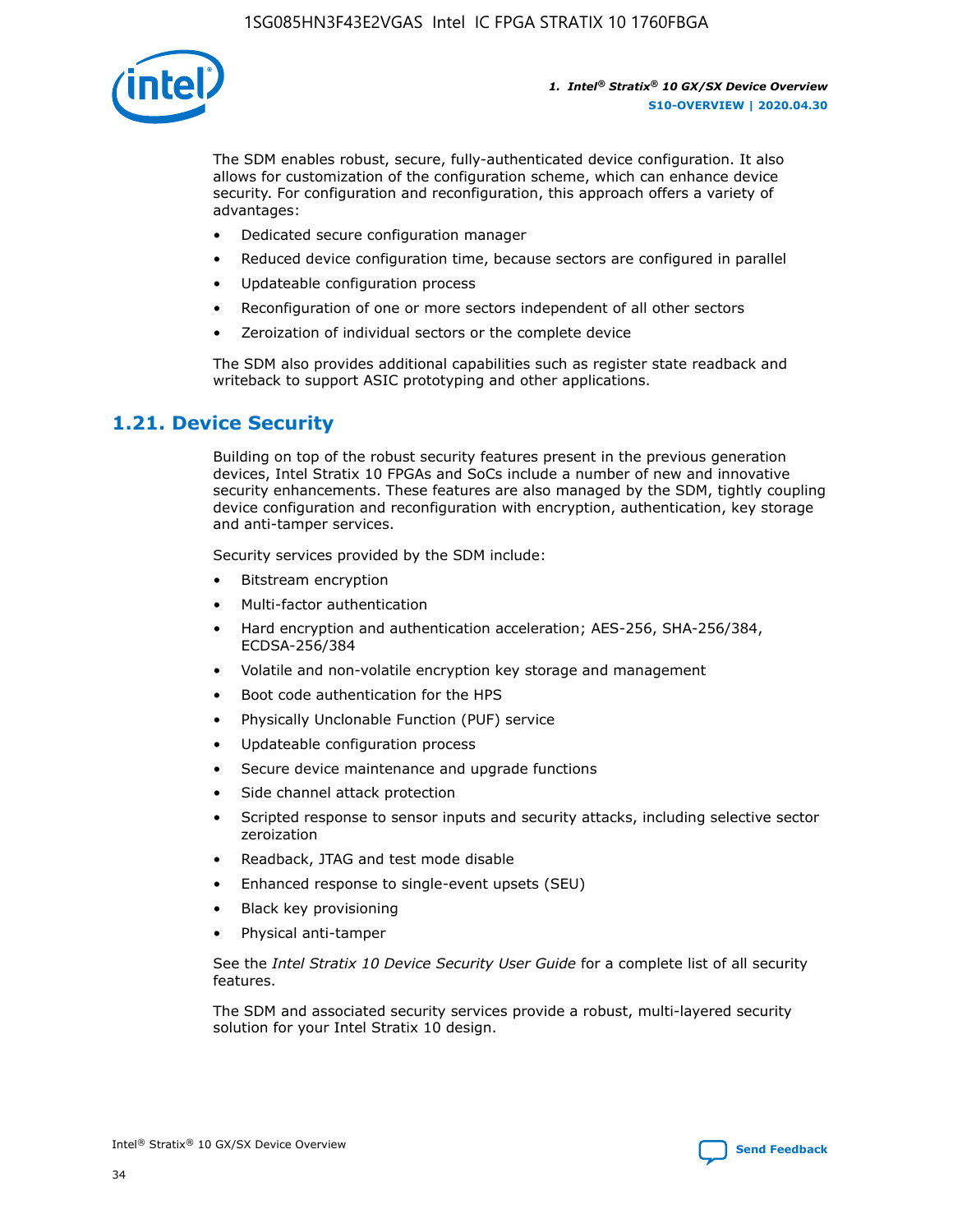

#### **Table 14. Device Security**

| <b>Intel Stratix 10 Family Variant</b> | <b>Bitstream Authentication</b> | <b>Advanced Security Features</b> <sup>(12)</sup> |
|----------------------------------------|---------------------------------|---------------------------------------------------|
| GX/SX                                  | All devices                     | -AS suffix part number required                   |

#### **Related Information**

- [My Intel Support](https://www.intel.com/content/www/us/en/programmable/my-intel/mal-home.html)
- [Intel Stratix 10 Device Security User Guide](https://www.intel.com/content/www/us/en/programmable/documentation/ndq1483601370898.html#wcd1483611014402)

### **1.22. Configuration via Protocol Using PCI Express**

Configuration via protocol using PCI Express allows the FPGA to be configured across the PCI Express bus, simplifying the board layout and increasing system integration. Making use of the embedded PCI Express hard IP operating in autonomous mode before the FPGA is configured, this technique allows the PCI Express bus to be powered up and active within the 100 ms time allowed by the PCI Express specification. Intel Stratix 10 devices also support partial reconfiguration across the PCI Express bus which reduces system down time by keeping the PCI Express link active while the device is being reconfigured.

### **1.23. Partial and Dynamic Reconfiguration**

Partial reconfiguration allows you to reconfigure part of the FPGA while other sections continue running. This capability is required in systems where uptime is critical, because it allows you to make updates or adjust functionality without disrupting services.

In addition to lowering power and cost, partial reconfiguration also increases the effective logic density by removing the necessity to place in the FPGA those functions that do not operate simultaneously. Instead, these functions can be stored in external memory and loaded as needed. This reduces the size of the required FPGA by allowing multiple applications on a single FPGA, saving board space and reducing power. The partial reconfiguration process is built on top of the proven incremental compile design flow in the Intel Quartus Prime design software

Dynamic reconfiguration in Intel Stratix 10 devices allows transceiver data rates, protocols and analog settings to be changed dynamically on a channel-by-channel basis while maintaining data transfer on adjacent transceiver channels. Dynamic reconfiguration is ideal for applications that require on-the-fly multiprotocol or multirate support. Both the PMA and PCS blocks within the transceiver can be reconfigured using this technique. Dynamic reconfiguration of the transceivers can be used in conjunction with partial reconfiguration of the FPGA to enable partial reconfiguration of both core and transceivers simultaneously.

### **1.24. Fast Forward Compile**

The innovative Fast Forward Compile feature in the Intel Quartus Prime software identifies performance bottlenecks in your design and provides detailed, step-by-step performance improvement recommendations that you can then implement. The Compiler reports estimates of the maximum operating frequency that can be achieved

<sup>(12)</sup> Contact My Intel Support for additional information.

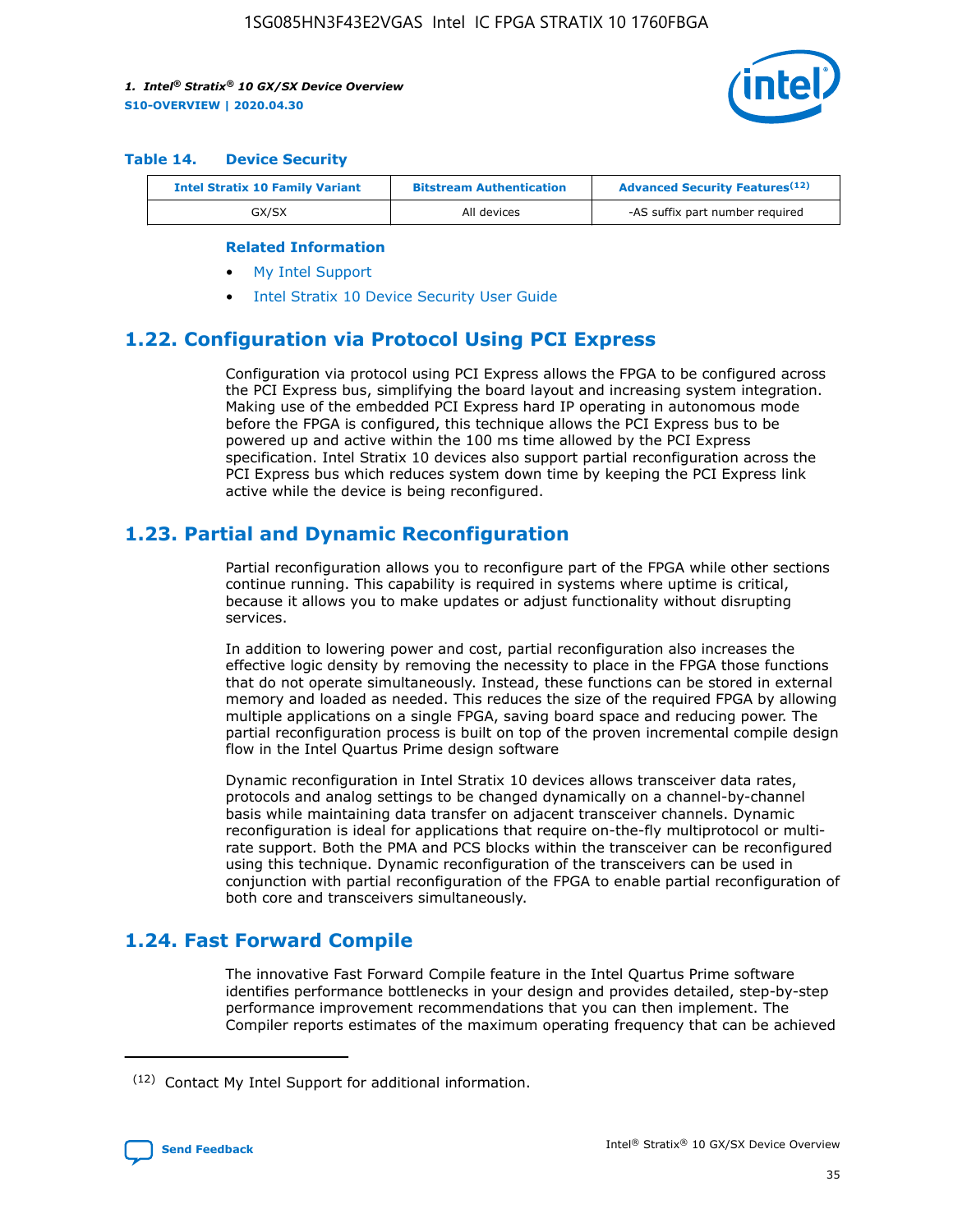

by applying the recommendations. As part of the new Hyper-Aware design flow, Fast Forward Compile maximizes the performance of your Intel Stratix 10 design and achieves rapid timing closure.

Previously, this type of optimization required multiple time-consuming design iterations, including full design re-compilation to determine the effectiveness of the changes. Fast Forward Compile enables you to make better decisions about where to focus your optimization efforts, and how to increase your design performance and throughput. This technique removes much of the guesswork of performance exploration, resulting in fewer design iterations and as much as 2X core performance gains for Intel Stratix 10 designs.

### **1.25. Single Event Upset (SEU) Error Detection and Correction**

Intel Stratix 10 FPGAs and SoCs offer robust SEU error detection and correction circuitry. The detection and correction circuitry includes protection for Configuration RAM (CRAM) programming bits and user memories. The CRAM is protected by a continuously running parity checker circuit with integrated ECC that automatically corrects one or two bit errors and detects higher order multibit errors.

The physical layout of the CRAM array is optimized to make the majority of multi-bit upsets appear as independent single-bit or double-bit errors which are automatically corrected by the integrated CRAM ECC circuitry. In addition to the CRAM protection, user memories also include integrated ECC circuitry and are layout optimized for error detection and correction.

The SEU error detection and correction hardware is supported by both soft IP and the Intel Quartus Prime software to provide a complete SEU mitigation solution. The components of the complete solution include:

- Hard error detection and correction for CRAM and user M20K memory blocks
- Optimized physical layout of memory cells to minimize probability of SEU
- Sensitivity processing soft IP that reports if CRAM upset affects a used or unused bit
- Fault injection soft IP with the Intel Quartus Prime software support that changes state of CRAM bits for testing purposes
- Hierarchy tagging in the Intel Quartus Prime software
- Triple Mode Redundancy (TMR) used for the Secure Device Manager and critical on-chip state machines

In addition to the SEU mitigation features listed above, the Intel 14 nm tri-gate process technology used for Intel Stratix 10 devices is based on FinFET transistors which have reduced SEU susceptibility versus conventional planar transistors.

### **1.26. Document Revision History for the Intel Stratix 10 GX/SX Device Overview**

| <b>Document</b><br><b>Version</b> | <b>Changes</b>             |
|-----------------------------------|----------------------------|
| 2020.04.30                        | Made the following change: |
|                                   | continued                  |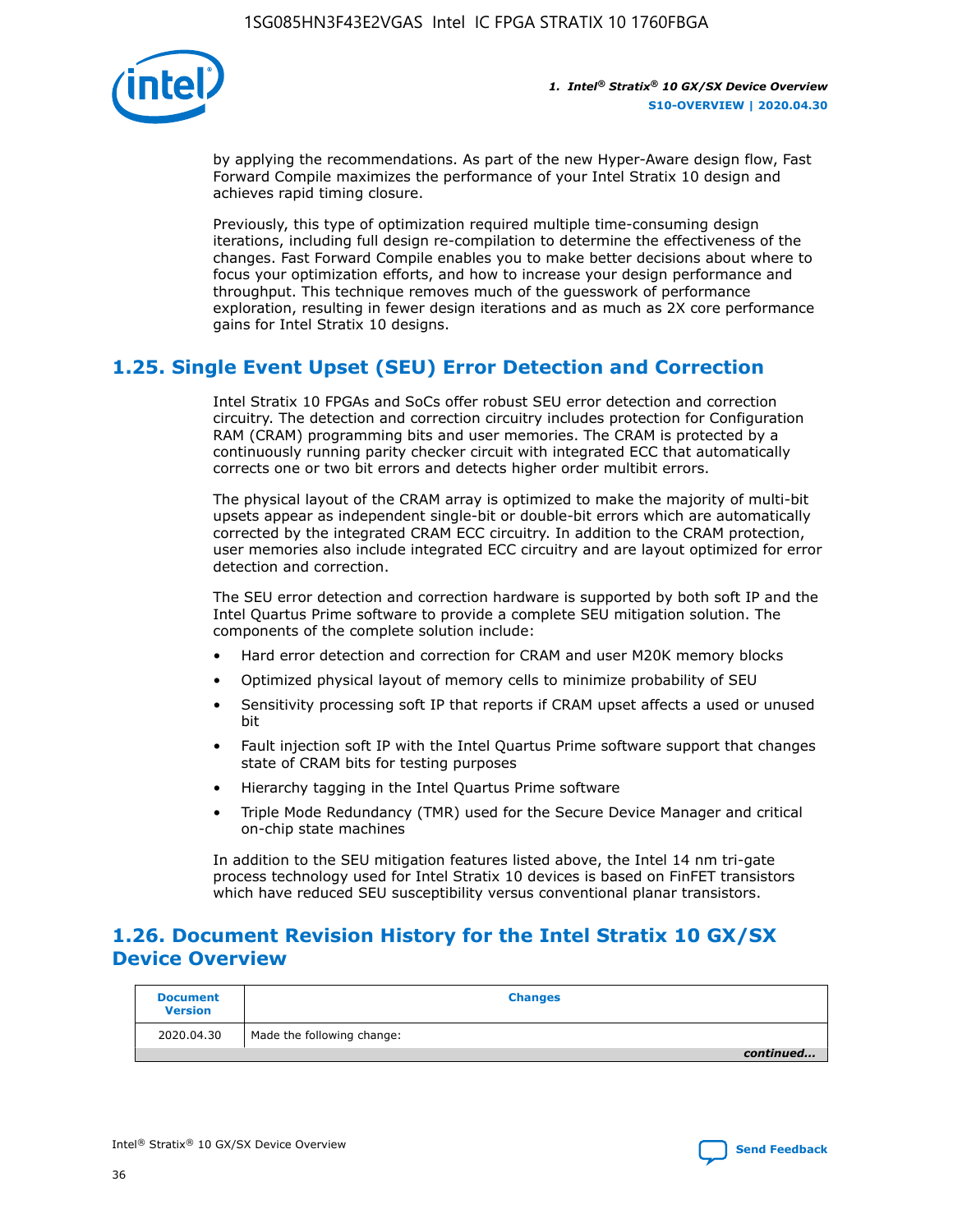

| <b>Document</b><br><b>Version</b> | <b>Changes</b>                                                                                                                                                                                                                                                                                                                                                                                                                                                                                                                                                                                                                                                                                                                                                                                                                                                                                                                                                                                      |
|-----------------------------------|-----------------------------------------------------------------------------------------------------------------------------------------------------------------------------------------------------------------------------------------------------------------------------------------------------------------------------------------------------------------------------------------------------------------------------------------------------------------------------------------------------------------------------------------------------------------------------------------------------------------------------------------------------------------------------------------------------------------------------------------------------------------------------------------------------------------------------------------------------------------------------------------------------------------------------------------------------------------------------------------------------|
|                                   | Added the GX 10M variant.                                                                                                                                                                                                                                                                                                                                                                                                                                                                                                                                                                                                                                                                                                                                                                                                                                                                                                                                                                           |
| 2020.03.24                        | Made the following changes:<br>Added advanced security (-AS) devices.<br>Added level shifter details for the Intel Stratix 10 SX/GX 400 device.                                                                                                                                                                                                                                                                                                                                                                                                                                                                                                                                                                                                                                                                                                                                                                                                                                                     |
| 2019.08.19                        | Made the following changes:<br>Added composition details for the leaded and lead-free contact device options.<br>$\bullet$<br>Updated the I/O PLL counts.                                                                                                                                                                                                                                                                                                                                                                                                                                                                                                                                                                                                                                                                                                                                                                                                                                           |
| 2019.02.15                        | Made the following changes:<br>Changed the number of included logic elements globally.<br>$\bullet$<br>Removed logic density 450, logic density 550, and package code 48 from the "Sample Ordering<br>$\bullet$<br>Code and Available Options for Intel Stratix 10 Devices" figure.<br>Updated description of the higher density in the "Innovations in Intel Stratix 10 FPGAs and SoCs"<br>section.<br>Updated description of the general purpose I/Os in the "Intel Stratix 10 FPGA and SoC Common<br>$\bullet$<br>Device Features" table.<br>Removed support for LPDDR3 globally.<br>Updated the "Intel Stratix 10 FPGA and SoC Architecture Block Diagram" figure.<br>$\bullet$<br>Updated the "Intel Stratix 10 GX/SX FPGA and SoC Family Plan-FPGA Core (part 1)" table.<br>٠<br>Updated the "Intel Stratix 10 GX/SX FPGA and SoC Family Plan-Interconnects, PLLs and Hard IP<br>(part 2)" table.<br>Updated and merged the "Intel Stratix 10 GX/SX FPGA and SoC Family Package Plan" tables. |
| 2018.08.08                        | Made the following changes:<br>Changed the specs for QDRII+ and QDRII+ Xtreme and added specs for QDRIV in the "External<br>$\bullet$<br>Memory Interface Performance" table.<br>Updated description of the power options in the "Sample Ordering Code and Available Options for<br>Intel Stratix 10 Devices" figure.<br>Changed the description of the technology and power management features in the "Intel Stratix 10<br>FPGA and SoC Common Device Features" table.<br>Changed the description of SmartVID in the "Power Management" section.<br>Changed the direction arrow from the coefficient registers block in the "DSP Block: High Precision<br>٠<br>Fixed Point Mode" figure.                                                                                                                                                                                                                                                                                                          |
| 2017.10.30                        | Made the following changes:<br>Removed the embedded eSRAM feature globally.<br>$\bullet$<br>Removed the Low Power (VID) and Military operating temperature options, and package code 53<br>٠<br>from the "Sample Ordering Code and Available Options for Stratix 10 Devices" figure.<br>Changed the Maximum transceiver data rate (chip-to-chip) specification for L-Tile devices in the<br>"Key Features of Intel Stratix 10 Devices Compared to Stratix V Devices" table.                                                                                                                                                                                                                                                                                                                                                                                                                                                                                                                         |
| 2016.10.31                        | Made the following changes:<br>• Changed the number of available transceivers to 96, globally.<br>Changed the single-precision floating point performance to 10 TFLOP, globally.<br>Changed the maximum datarate to 28.3 Gbps, globally.<br>٠<br>Changed some of the features listed in the "Stratix 10 GX/SX Device Overview" section.<br>٠<br>Changed descriptions for the GX and SX devices in the "Stratix 10 Family Variants" section.<br>٠<br>Changed the "Sample Ordering Code and Available Options for Stratix 10 Devices" figure.<br>Changed the features listed in the "Key Features of Stratix 10 Devices Compared to Stratix V<br>Devices" table.<br>Changed the descriptions of the following areas of the "Stratix 10 FPGA and SoC Common Device<br>Features" table:<br>- Transceiver hard IP<br>- Internal memory blocks<br>- Core clock networks<br>- Packaging<br>Reorganized and updated all tables in the "Stratix 10 FPGA and SoC Family Plan" section.                        |
|                                   | continued                                                                                                                                                                                                                                                                                                                                                                                                                                                                                                                                                                                                                                                                                                                                                                                                                                                                                                                                                                                           |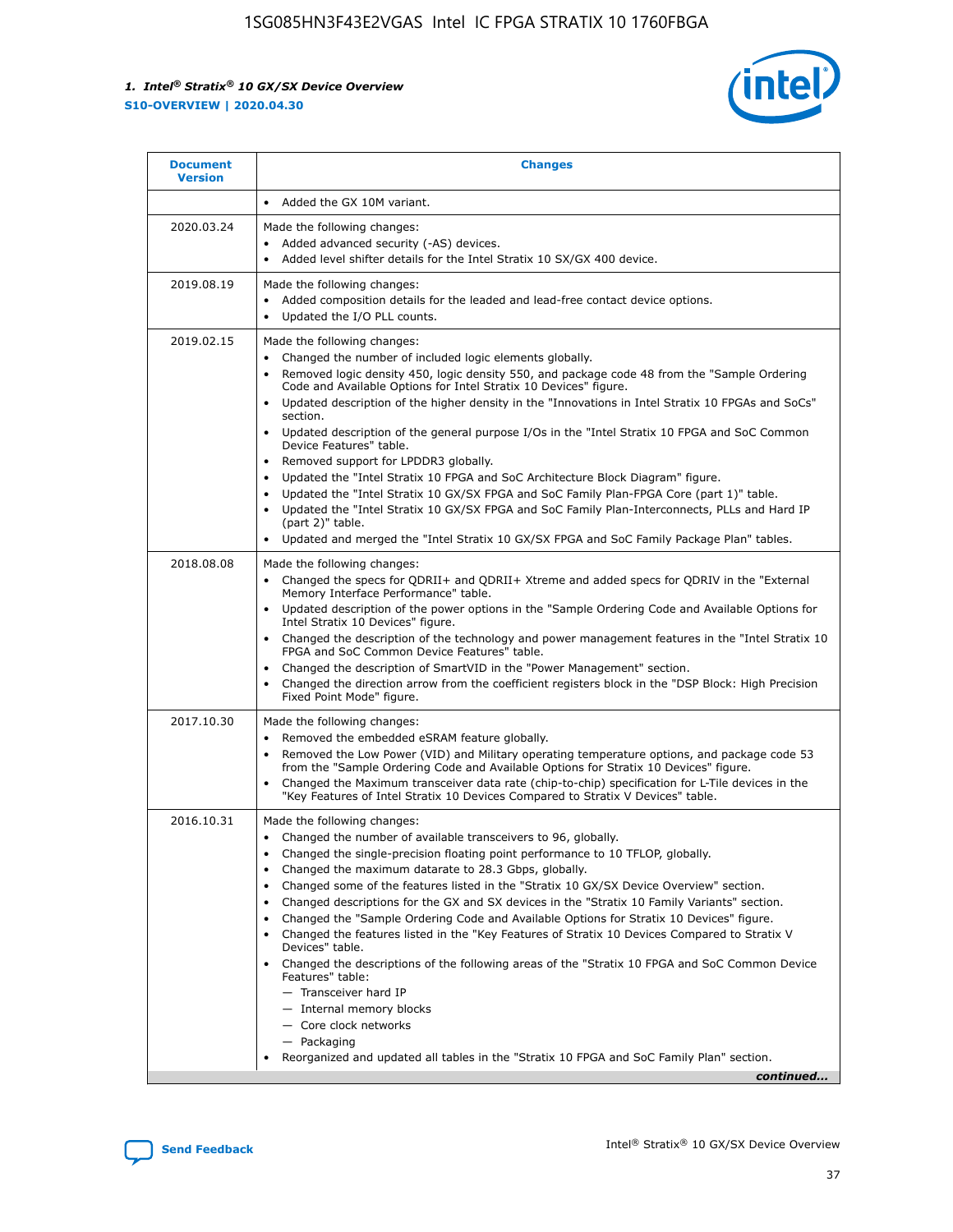

| <b>Document</b><br><b>Version</b> | <b>Changes</b>                                                                                                                                                                                                                                                                                                                                                                                                                                                                                                                                                                                                                                                                                                                                                                                                                                                                                                                                                                                     |  |
|-----------------------------------|----------------------------------------------------------------------------------------------------------------------------------------------------------------------------------------------------------------------------------------------------------------------------------------------------------------------------------------------------------------------------------------------------------------------------------------------------------------------------------------------------------------------------------------------------------------------------------------------------------------------------------------------------------------------------------------------------------------------------------------------------------------------------------------------------------------------------------------------------------------------------------------------------------------------------------------------------------------------------------------------------|--|
|                                   | Removed the "Migration Between Arria 10 FPGAs and Stratix 10 FPGAs" section.<br>Removed footnotes from the "Transceiver PCS Features" table.<br>Changed the HMC description in the "External Memory and General Purpose I/O" section.<br>Changed the number of fPLLs in the "Fractional Synthesis PLLs and I/O PLLs" section.<br>Clarified HMC data width support in the "Key Features of the Stratix 10 HPS" table.<br>Changed the description in the "Internal Embedded Memory" section.<br>Changed the datarate for the Standard PCS and SDI PCS features in the "Transceiver PCS Features"<br>table.<br>Added a note to the "PCI Express Gen1/Gen2/Gen3 Hard IP" section.<br>Updated the "Key Features of the Stratix 10 HPS" table.<br>Changed the description for the Cache coherency unit in the "Key Features of the Stratix 10 HPS"<br>table.<br>Changed the description for the external SDRAM and Flash memory interfaces for HPS in the "Key<br>Features of the Stratix 10 HPS" table. |  |
| 2015.12.04                        | Initial release.                                                                                                                                                                                                                                                                                                                                                                                                                                                                                                                                                                                                                                                                                                                                                                                                                                                                                                                                                                                   |  |